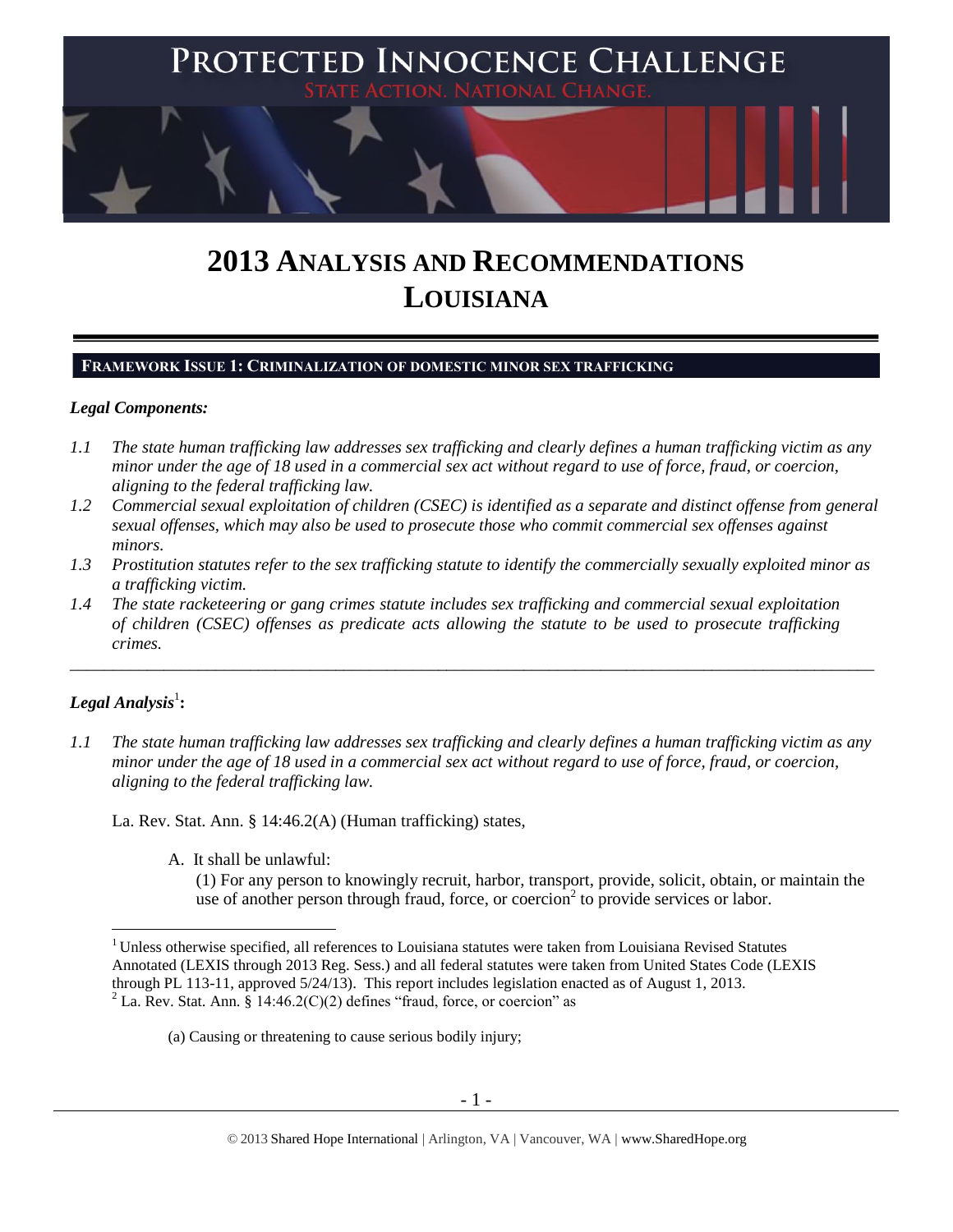(2) For any person to knowingly benefit from activity prohibited by the provisions of this Section. (3) For any person to knowingly facilitate any of the activities prohibited by the provisions of this Section by any means, including but not limited to helping, aiding, abetting, or conspiring, regardless of whether a thing of value has been promised to or received by the person.

. . . .

<span id="page-1-0"></span>D. It shall not be a defense to prosecution for a violation of this Section that the person being recruited, harbored, transported, provided, solicited, obtained, or maintained is actually a law enforcement officer or peace officer acting within the official scope of his duties.

A conviction under this statute is ordinarily punishable by imprisonment up to 10 years at hard labor and a possible fine of \$10,000. La. Rev. Stat. Ann. § 14:46.2(B)(1). A conviction "when the services include commercial sexual activity<sup>3</sup> or any sexual conduct constituting a crime under the laws of this state" is punishable by imprisonment up to 20 years at hard labor and a possible fine of \$15,000. La. Rev. Stat. Ann. § 14:46.2(B)(2). Also, trafficking involving a person under 18 is punishable by imprisonment for 5–25 years at hard labor, 5 years of which "shall be without the benefit of parole, probation, or suspension of sentence," and a possible fine of \$25,000. La. Rev. Stat. Ann. § 14:46.2(B)(3).

Louisiana has enacted a separate statute making the sex trafficking of children a crime that does not require a showing of force, fraud, or coercion. La. Rev. Stat. Ann. § 14:46.3 (A), (B) (Trafficking of children for sexual purposes) states,

#### A. It shall be unlawful:

(1) For any person to knowingly recruit, harbor, transport, provide, sell, purchase, obtain, or maintain the use of a person under the age of eighteen years for the purpose of engaging in commercial sexual activity.

(2) For any person to knowingly benefit from activity prohibited by the provisions of this Section. (3) For any parent, legal guardian, or person having custody of a person under the age of eighteen years to knowingly permit or consent to such minor entering into any activity prohibited by the provisions of this Section.

(4) For any person to knowingly facilitate any of the activities prohibited by the provisions of this Section by any means, including but not limited to helping, aiding, abetting, or conspiring, regardless of whether a thing of value has been promised to or received by the person.

(5) For any person to knowingly advertise any of the activities prohibited by this Section.

(6) For any person to knowingly sell or offer to sell travel services that include or facilitate any of the activities prohibited by this Section.

B. For purposes of this Section, "commercial sexual activity" means any sexual act performed or conducted when anything of value has been given, promised, or received by any person.

Pursuant to La. Rev. Stat. § 14:46.3(C)(3), "It shall not be a defense to prosecution for a violation of this Section that the person being recruited, harbored, transported, provided, sold, purchased, obtained, or maintained is actually a law enforcement officer or peace officer acting within the official scope of his duties."

(d) Extortion as defined in R.S. 14:66.

<sup>(</sup>b) Physically restraining or threatening to physically restrain another person;

<sup>(</sup>c) Intentionally destroying, concealing, removing, confiscating, or possessing any actual or purported passport or other immigration document, or any other actual or purported government identification document, of another person; or

 $3$  La. Rev. Stat. Ann. § 14:46.2(C)(1) defines "commercial sexual activity" as "any sexual act performed or conducted when anything of value has been given, promised, or received by any person."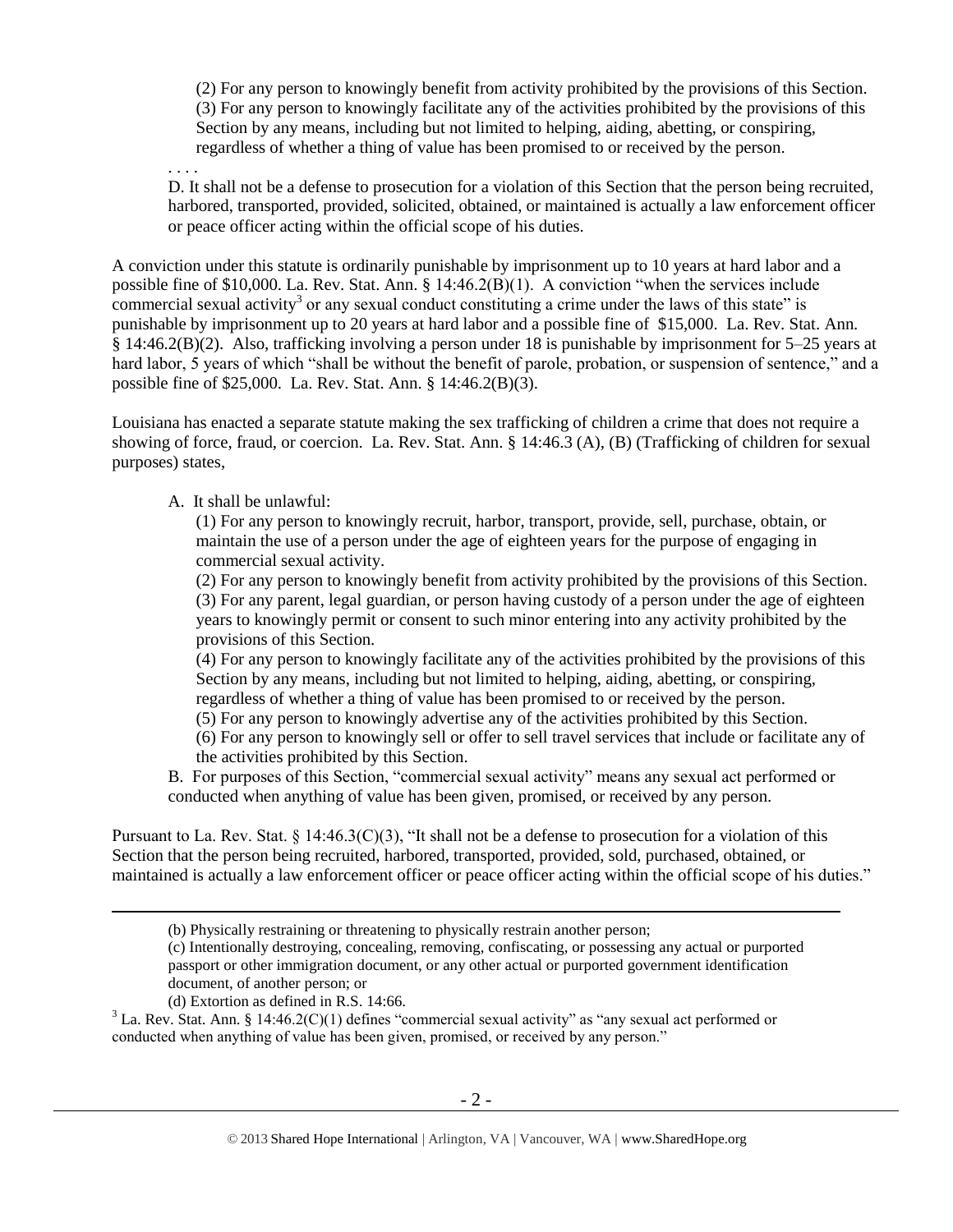A conviction under this statute is ordinarily<sup>4</sup> punishable by imprisonment for 15–50 years at hard labor, a possible fine of \$50,000, or both. La. Rev. Stat. Ann. §  $14:46.3(D)(1)(a)$ . However, if the victim is under 14, a conviction is punishable by a possible fine of \$75,000 and imprisonment for 25–50 years at hard labor with no possibility of "probation, parole, or suspension of sentence" for at least 25 years. La. Rev. Stat. Ann. § 14:46.3(D)(1)(b). Furthermore, any person who violates any of La. Rev. Stat. Ann. § 14:46.3(A)(1), (2), (4), (5) or (6) who was previously convicted of a sex offense when the victim of the sex offense was under 18, shall be fined up to \$100,000 and shall be imprisoned at hard labor for not less than 50 years or life with no possibility of "probation, parole, or suspension of sentence" for at least 50 years. La. Rev. Stat. Ann.  $$14:46.3(D)(1)(c).$ 

In addition, a convicted violator of La. Rev. Stat. Ann. § 14:46.3(A)(3) must "serve at least five years of the sentence provided for in subparagraph  $(D)(1)(A)$  of this Section without the benefit of probation, parole, or suspension of sentence," and if the victim is under 14, at least 10 years. La. Rev. Stat. Ann. § 14:46.3(D)(2).

*1.2 Commercial sexual exploitation of children (CSEC) is identified as a separate and distinct offense from general sexual offenses, which may also be used to prosecute those who commit commercial sex offenses against minors.*

The following state laws create separate and specific crimes of commercial sexual exploitation of children:

1. La. Rev. Stat. Ann. §  $14:82.1(C)^5$  (Prostitution; definition; penalties; enhancement) states in part,

<span id="page-2-0"></span>(4) Whoever commits the crime of prostitution with a person under the age of eighteen years shall be fined not more than fifty thousand dollars, imprisoned at hard labor for not less than fifteen years nor more than fifty years, or both.

(5) Whoever commits the crime of prostitution with a person under the age of fourteen years shall be fined not more than seventy-five thousand dollars, imprisoned at hard labor for not less than twenty-five years nor more than fifty years, or both.

- . . . .
- 2. La. Rev. Stat. Ann. § 14:82.1(A)(1) (Prostitution; persons under eighteen; additional offenses) makes it unlawful "[f]or any person over the age of seventeen to engage in sexual intercourse  $\epsilon$  with any person under the age of eighteen who is practicing prostitution, and there is an age difference of greater than two years between the two persons." A conviction under this statute is punishable by imprisonment for 15–50 years of hard labor, a possible fine of \$50,000, or both. La. Rev. Stat. Ann.  $§ 14:82.1(D)(1).$
- 3. La. Rev. Stat. Ann. §  $14:86(A)^7$  (Enticing persons into prostitution) states,

<sup>6</sup> "Sexual intercourse" is defined in La. Rev. Stat. Ann. § 14:82.1(C) as "anal, oral, or vaginal sexual intercourse." <sup>7</sup>Here and elsewhere in this report that La. Rev. Stat. Ann.  $\S$  14:86 is quoted or cited, it has been updated to reflect the amendments added by the passage of House Bill 261. 2013 La. Acts. 83 (effective August 1, 2013).

 $\overline{a}$  $4$  Pursuant to La. Rev. Stat. Ann. § 14.46.3(D)(2) (Trafficking of children for sexual purposes), "Whoever violates the provisions of Paragraph (A)(3) of this Section shall be required to serve at least five years of the sentence imposed provided for in Subparagraph  $(D)(1)(a)$  of this Section without benefit of probation, parole, or suspension of sentence. Whoever violates the provisions of Paragraph  $(A)(3)$  when the victim is under the age of fourteen years shall be required to serve at least ten years of the sentence imposed provided for in Subparagraph  $(D)(1)(b)$  of this Section without benefit of probation, parole, or suspension of sentence."

<sup>&</sup>lt;sup>5</sup> Here and elsewhere in this report that La. Rev. Stat. Ann. § 14:82 is quoted or cited, it has been updated to reflect the amendments added by the passage of House Bill 261. 2013 La. Acts. 83 (effective August 1, 2013).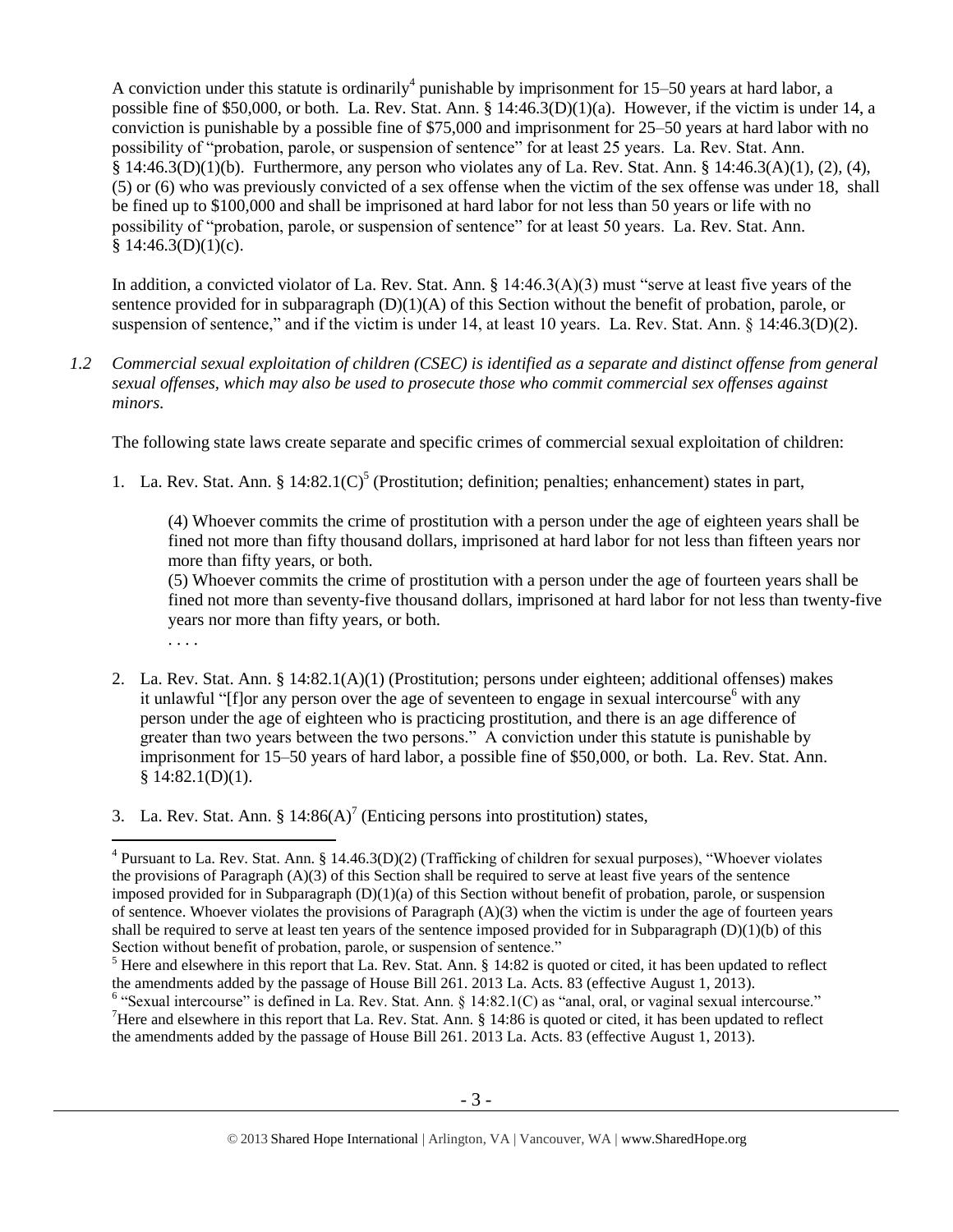Enticing persons into prostitution is committed when any person over the age of seventeen entices, places, persuades, encourages, or causes the entrance of any other person under the age of twenty-one into the practice of prostitution, either by force, threats, promises, or by any other device or scheme. . . .

A conviction under this statute when the person being enticed is under 18 years is punishable by imprisonment at hard labor for 15–50 years, a possible fine of \$50,000, or both, and if the person being enticed into prostitution is under 14 years, a conviction is punishable by 25–50 years at hard labor, a possible fine of \$75,000, or both. La. Rev. Stat. Ann. § 14:86(B)(1)(b), (c).

4. La. Rev. Stat. Ann. § 14:81.3(A)(1) (Computer-aided solicitation of a minor) states,

<span id="page-3-2"></span><span id="page-3-1"></span><span id="page-3-0"></span>Computer-aided solicitation of a minor is committed when a person seventeen years of age or older knowingly contacts or communicates, through the use of electronic textual communication, $\delta$ with a person who has not yet attained the age of seventeen where there is an age difference of greater than two years, or a person reasonably believed to have not yet attained the age of seventeen and reasonably believed to be at least two years younger, for the purpose of or with the intent to persuade, induce, entice, or coerce the person to engage or participate in sexual conduct<sup>9</sup> or a crime of violence as defined in R.S.  $14:2(B)$  [Definitions],<sup>10</sup> or with the intent to engage or participate in sexual conduct in the presence of the person who has not yet attained the age of seventeen, or person reasonably believed to have not yet attained the age of seventeen.

Subsection (2) states in part that it is a crime for a person as described above to communicate "for the purpose of or with the intent to arrange for any third party to engage in any of the conduct proscribed by the provisions of Paragraph (1) of this Subsection," and subsection (3) ensures that the criminal liability attaches in cases where "the contact or communication is initially made through the use of electronic textual communication and subsequent communication is made through the use of any other form of communication." La. Rev. Stat. Ann. § 14:81.3(A)(2), (3).

. . .

<sup>&</sup>lt;sup>8</sup> "Electronic textual communication" is defined in La. Rev. Stat. Ann. § 14:81.3(D)(1) as "a textual communication made through the use of a computer on-line service, Internet service, or any other means of electronic communication, including but not limited to a local bulletin board service, Internet chat room, electronic mail, or online messaging service."

<sup>&</sup>lt;sup>9</sup> "Sexual conduct" is defined in La. Rev. Stat. Ann. § 14:81.3(D)(2) as "actual or simulated sexual intercourse, deviant sexual intercourse, sexual bestiality, masturbation, sadomasochistic abuse, lewd exhibition of the genitals, or any lewd or lascivious act."

 $^{10}$  La. Rev. Stat. Ann. § 14:2(B) defines a "crime of violence" as

an offense that has, as an element, the use, attempted use, or threatened use of physical force against the person or property of another, and that, by its very nature, involves a substantial risk that physical force against the person or property of another may be used in the course of committing the offense or an offense that involves the possession or use of a dangerous weapon. The following enumerated offenses and attempts to commit any of them are included as "crimes of violence":

<sup>(42)</sup> Trafficking of children for sexual purposes

<sup>(43)</sup> Human trafficking

<sup>. . . .</sup>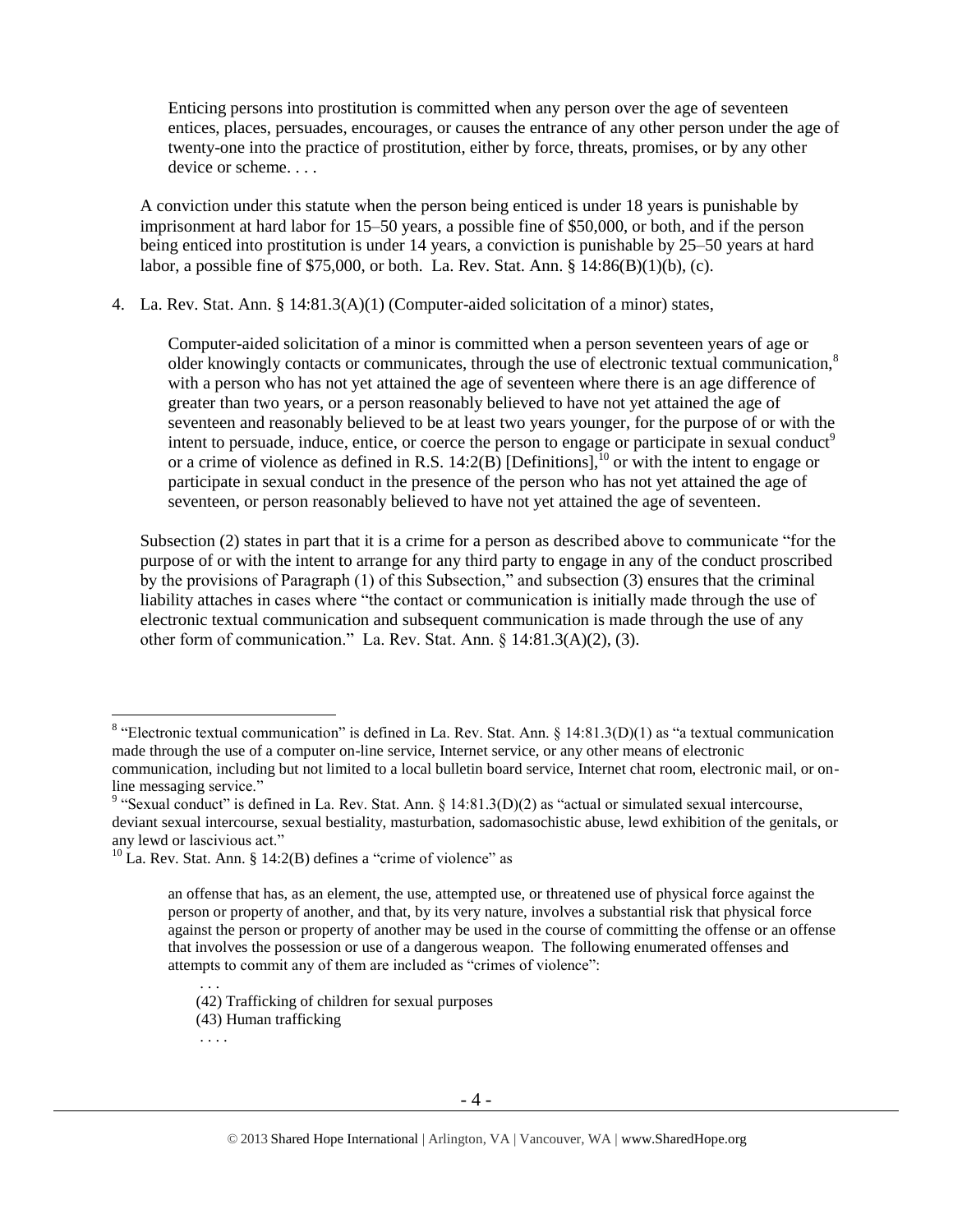All convictions under La. Rev. Stat. Ann. § 14:81.3(A), unless specifically mentioned below, are punishable by imprisonment at hard labor "without benefit of parole, probation, or suspension of sentence" and a possible fine of \$10,000. La. Rev. Stat. Ann. § 14:81.3(B). If the victim is 13–16, a conviction is punishable by imprisonment for 5–10 years, and, if the victim is under 13, a conviction is punishable by imprisonment for  $10-20$  years. La. Rev. Stat. Ann. §  $14:81.3(B)(1)(a)$ , (b). If the victim is "reasonably believed to have not yet attained the age of seventeen," a conviction is punishable by imprisonment for 2–10 years. La. Rev. Stat. Ann.  $\S$  14:81.3(B)(1)(c). If "the computer-aided solicitation results in actual sexual conduct between the offender and victim and the difference between the age of the victim and the age of the offender is five years or greater," a conviction is punishable by imprisonment for 7–10 years, "with or without hard labor." La. Rev. Stat. Ann. § 14:81.3(B)(1)(d). Subsequent convictions are punishable by imprisonment for 10–20 years. La. Rev. Stat. Ann. § 14:81.3(B)(2). Finally, for any conviction under La. Rev. Stat. Ann. § 14:81.3(A), the court also may limit or restrict the offender's "access to the Internet when the Internet was used in the commission of the crime." La. Rev. Stat. Ann. § 14:81.3(B)(3).

- 5. La. Rev. Stat. Ann. § 14:81.1(A)(2)(Pornography involving juveniles) makes it a crime "for a parent, legal guardian, or custodian of a child to consent to the participation of the child in pornography involving juveniles." A conviction under La. Rev. Stat. Ann. § 14:81.1(A)(2) is punishable by imprisonment for 5–20 years at hard labor, "without benefit of probation, parole, or suspension of sentence," and a possible fine of \$10,000. La. Rev. Stat. Ann. § 14:81.1(E)(3). Additionally, it is unlawful "for a person to produce, promote, advertise, distribute, or possess with the intent to distribute pornography involving juveniles" and a conviction is punishable by a possible fine of \$50,000 and 5–20 years' imprisonment at hard labor "without the benefit of parole, probation, or suspension of sentence." La. Rev. Stat. Ann. § 14:81.1 (A)(1), (E)(1)(a), (2)(a), (4). A subsequent conviction for the intentional possession of, distribution of, or intent to distribute pornography involving juveniles shall result in a possible fine of \$75,000 and 40 years' imprisonment at hard labor "without benefit of parole, probation, or suspension of sentence." La. Rev. Stat. Ann. § 14:81.1  $(E)(1)(b)$ ,  $(2)(b)$ .
- 6. La. Rev. Stat. Ann. § 14:89.2(A) (Crime against nature by solicitation) provides, "Crime against nature by solicitation is the solicitation by a human being of another with the intent to engage in any unnatural carnal copulation for compensation." Pursuant to La. Rev. Stat. Ann. § 14.89.2(B)(3)(a), "Whoever violates the provisions of this Section, when the person being solicited is under the age of eighteen years," shall be fined not more than \$50,000, imprisoned at hard labor for 15–50 years, or both, and when the person being solicited is under the age of 14 years a conviction is subject to a possible fine of \$75,000, 25–50 years' imprisonment at hard labor, or both and "[t]wenty-five years of the sentence imposed shall be without benefit of parole, probation, or suspension of sentence." La. Rev. Stat. Ann. § 14:89.2(B)(2), (3).
- <span id="page-4-0"></span>7. La. Rev. Stat. Ann. § 14:83.2<sup>11</sup> (Promoting prostitution) is "the knowing and willful control of, supervision of, or management of an enterprise for profit in which customers are charged a fee for services which include prostitution, regardless of what portion of the fee is actually for the prostitution services." A conviction under La. Rev. Stat. Ann. § 14:83.2 is punishable by a fine not to exceed \$50,000, 15–50 years' imprisonment at hard labor, or both when prostitution of a person under 18 is involved, and an offender faces a fine not to exceed \$75,000, 25–50 years' imprisonment

<sup>&</sup>lt;sup>11</sup> Here and elsewhere in this report that La. Rev. Stat. Ann. § 14:83.2 is quoted or cited, it has been updated to reflect the amendments added by the passage of House Bill 261. 2013 La. Acts. 83 (effective August 1, 2013).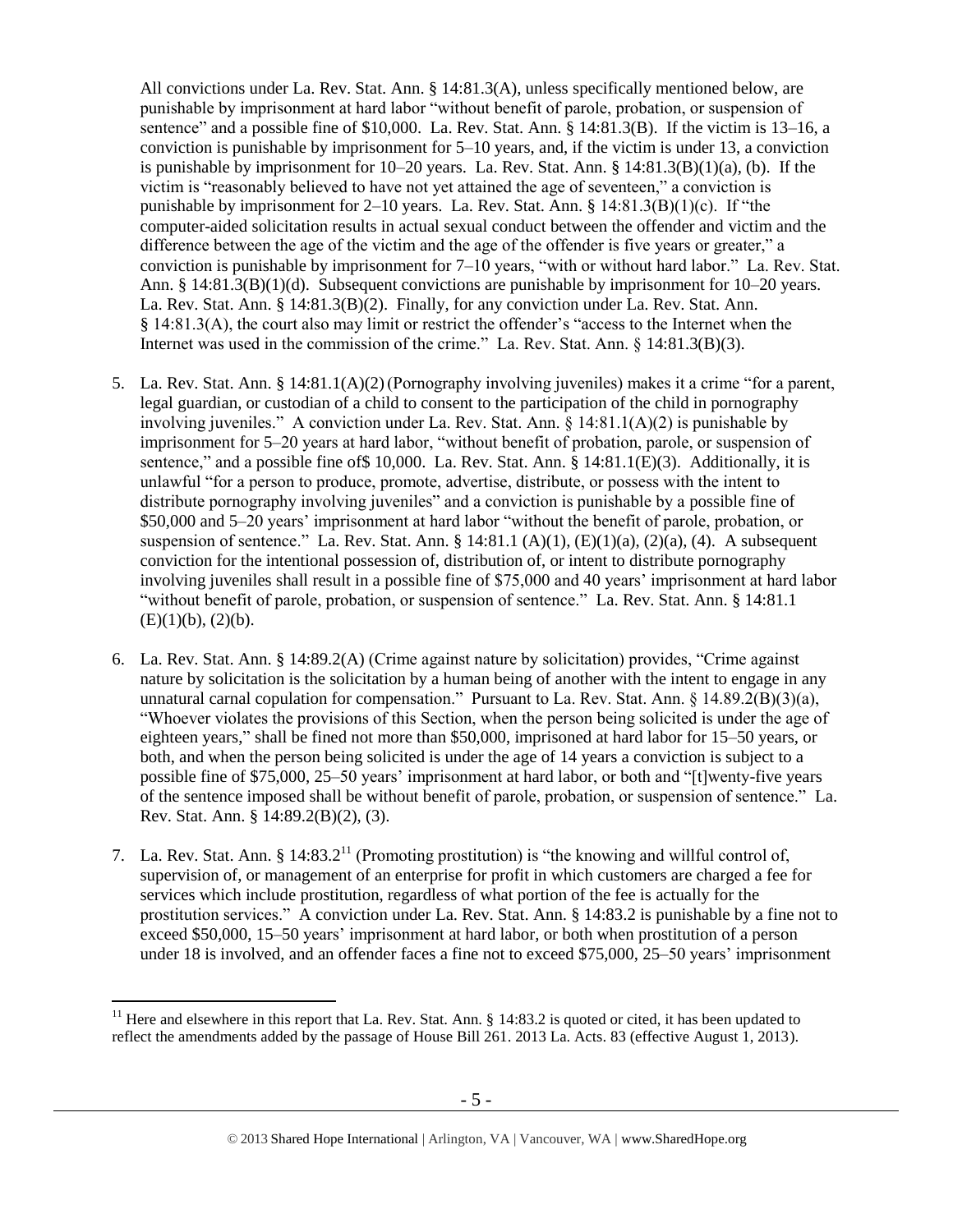at hard labor, or both if the person engaged in prostitution is under 14. La. Rev. Stat. Ann. §  $14:83.2(B)(2)$ , (3).

8. La. Rev. Stat. Ann. §  $14:84(A)^{12}$  (Pandering) makes any of the following intentional acts a crime:

<span id="page-5-0"></span>(1) Enticing, placing, persuading, encouraging, or causing the entrance of any person into the practice of prostitution, either by force, threats, promises, or by any other device or scheme. (2) Maintaining a place where prostitution is habitually practiced, (3) Detaining any person in any place of prostitution by force, threats, promises, or by any other device or scheme, (4) Receiving or accepting by a person as a substantial part of support or maintenance anything of value which is known to be from the earnings of any person engaged in prostitution, (5) Consenting, on the part of any parent or tutor of any person, to the person's entrance or detention in the practice of prostitution, (6) Transporting any person from one place to another for the purpose of promoting the practice of prostitution.

<span id="page-5-1"></span>Whoever commits the crime of pandering involving the prostitution of persons under the age of 18 shall be fined up to \$50,000, imprisoned at hard labor for 15–50 years, or both. Additionally, whoever commits the crime of pandering involving a person under the age of 14 shall be subject to a possible fine of \$75,000 and 25–50 years' imprisonment with hard labor, or both. La. Rev. Stat. Ann. § 14:84(B)(2), (3).

- 9. La. Rev. Stat. Ann. § 14:104(A)<sup>13</sup> (Keeping a disorderly place) is "the intentional maintaining of a place to be habitually used for any illegal purpose." A person who "commits the crime of keeping a disorderly place for the purpose of prostitution of persons under the age of 18 shall be fined not more than \$50,000, imprisoned at hard labor 15–50 years, or both, and if the purpose of the offender is prostitution of persons under 14, the penalty shall be a fine not more than \$75,000, 25–50 years' imprisoned at hard labor, or both. La. Rev. Stat. Ann.  $\S 14:104(B)(2)$ , (3).
- 10. La. Rev. Stat. Ann. § 14:105(A)<sup>14</sup> (Letting a disorderly place) is the "granting of the right to use any premises knowing that they are to be used as a disorderly place, or allowing the continued use of the premises with such knowledge. A person who "commits the crime of letting a disorderly place for the purpose of prostitution of persons under the age of 18" shall be fined not more than \$50,000, imprisoned at hard labor 15–50 years, or both, and if the purpose of the offender is prostitution of persons under 14, the penalty shall be a fine not more than \$75,000, 25–50 years' imprisoned at hard labor, or both. La. Rev. Stat. Ann. § 14:105(B)(2), (3).

<sup>&</sup>lt;sup>12</sup> Here and elsewhere in this report that La. Rev. Stat. Ann. § 14:84 is quoted or cited, it has been updated to reflect the amendments added by the passage of House Bill 261. 2013 La. Acts. 83 (effective August 1, 2013).

<sup>&</sup>lt;sup>13</sup> Here and elsewhere in this report that La. Rev. Stat. Ann. § 14:104 is quoted or cited, it has been updated to reflect the amendments added by the passage of House Bill 261. 2013 La. Acts. 83 (effective August 1, 2013).

<sup>&</sup>lt;sup>14</sup> Here and elsewhere in this report that La. Rev. Stat. Ann. § 14:105 is quoted or cited, it has been updated to reflect the amendments added by the passage of House Bill 261. 2013 La. Acts. 83 (effective August 1, 2013).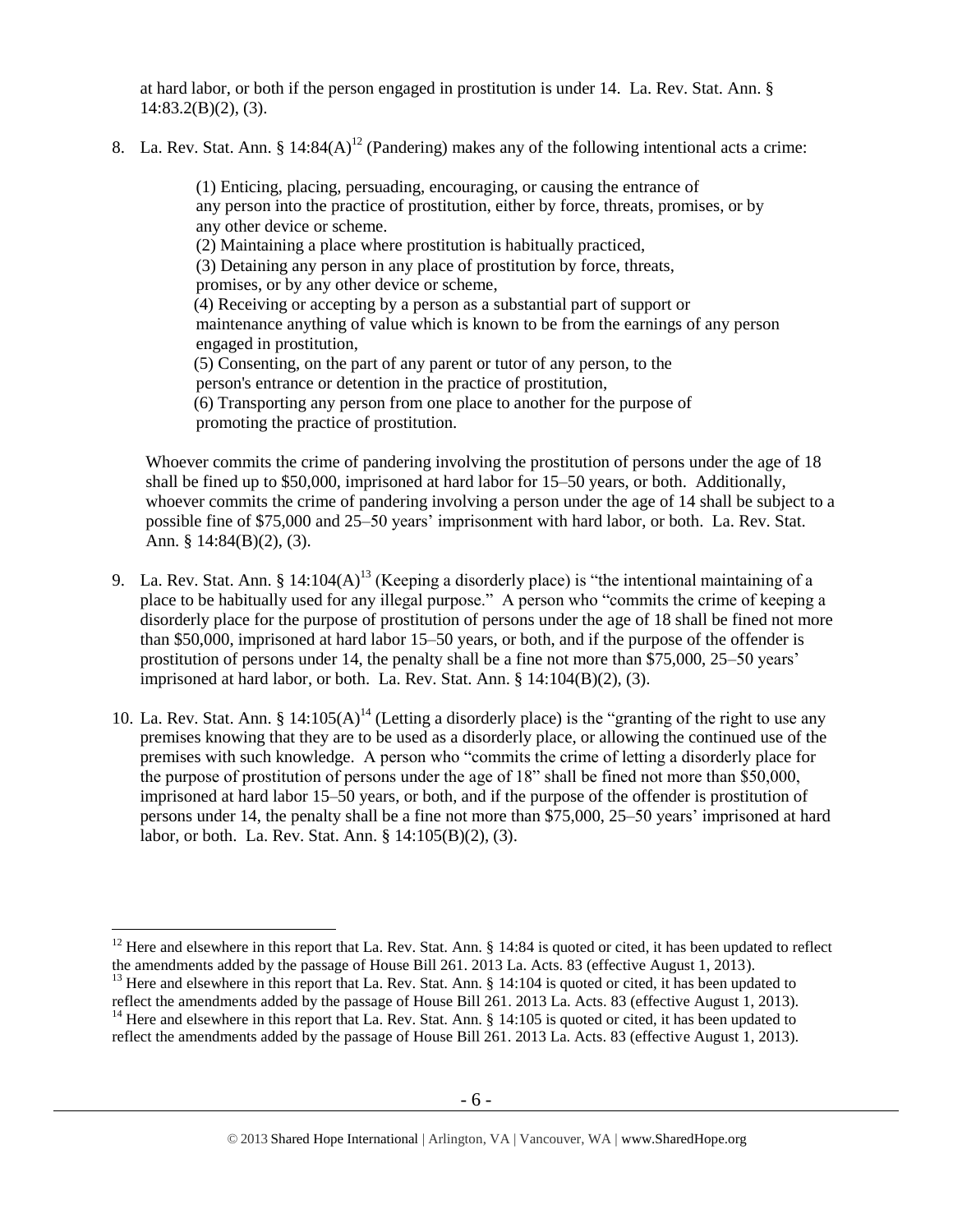- 11. La. Rev. Stat. Ann. § 14:83<sup>15</sup> (Soliciting for prostitutes) is "the soliciting, inviting, inducing, directing, or transporting a person to any place with the intention of promoting prostitution." A conviction pursuant to La. Rev. Stat. Ann.  $\S$  14:82<sup>16</sup> when the person being solicited is under 18 years is punishable by a possible fine of \$50,000, 15–50 years' imprisoned at hard labor, or both, and when the person being solicited is under 14 years is punishable by a possible fine of \$75,000, 25–50 years' imprisoned at hard labor, or both. La. Rev. Stat. Ann. § 14:82(B)(2), (3).
- 12. La. Rev. Stat. Ann. §  $14:83.1^{17}$  (Inciting Prostitution) is the unlawful aiding, abetting, or assisting in an enterprise for profit which:
	- (1) Customers are charged a fee for services which include prostitution . . . .,
	- (2) When the person knows or when a reasonable person in such a position would know that such aiding, abetting, or assisting is for prostitution, and
	- (3) When the proceeds or profits are to be in any way divided by the prostitute and the person aiding, abetting, or assisting the prostitute.

Whoever commits the crime of inciting prostitution involving the prostitution of persons under the age of 18 years shall be fined not more than \$50,000, imprisoned at hard labor for 15–50 years, or both. Additionally, whoever commits the crime of inciting prostitution involving a person under the age of 14 years shall be subject to a possible fine of \$75,000 and 25–50 years' imprisoned at hard labor, or both. La. Rev. Stat. Ann. § 14:83:1(B)(2), (3).

- <span id="page-6-1"></span>13. La. Rev. Stat. Ann. § 14:85<sup>18</sup> (Letting premises for prostitution) makes unlawful "the granting of the right of use or the leasing of any premises, knowing that they are to be used for the practice of prostitution, or allowing the continued use of the premises with such knowledge." When La. Rev. Stat. Ann. § 14:85 is committed for prostitution of persons under 18, the crime is punishable by a possible fine of \$50,000, 15–50 years' imprisoned at hard labor, or both, and when the purpose of the offense is prostitution of a person under 14 years it is punishable by a possible fine of \$75,000, 25–50 years' imprisoned at hard labor, or both. La. Rev. Stat. Ann. § 14:85(B)(2), (3).
- 14. La. Rev. Stat. Ann. §  $14:282(A)^{19}$  (Operation of places of prostitution; prohibited; penalty) states,

<span id="page-6-0"></span>No person shall maintain, operate, or knowingly own any place or any conveyance used for the purpose of . . . prostitution, or shall rent or let any place or conveyance to any person with knowledge of or good reason to believe that the lessee intends to use the place or conveyance for the purpose of  $\dots$  prostitution or reside in, enter, or remain in any place for the purpose of  $\dots$ prostitution.

<sup>&</sup>lt;sup>15</sup> Here and elsewhere in this report that La. Rev. Stat. Ann.  $\S$  14:83 is quoted or cited, it has been updated to reflect the amendments added by the passage of House Bill 261. 2013 La. Acts. 83 (effective August 1, 2013).

<sup>16</sup> *See supra* note [5.](#page-2-0)

<sup>&</sup>lt;sup>17</sup> Here and elsewhere in this report that La. Rev. Stat. Ann. § 14:83.1 is quoted or cited, it has been updated to reflect the amendments added by the passage of House Bill 261. 2013 La. Acts. 83 (effective August 1, 2013). <sup>18</sup> Here and elsewhere in this report that La. Rev. Stat. Ann. § 14:85 is quoted or cited, it has been updated to reflect the amendments added by the passage of House Bill 261. 2013 La. Acts. 83 (effective August 1, 2013).

<sup>&</sup>lt;sup>19</sup> Here and elsewhere in this report that La. Rev. Stat. Ann. § 14:282 is quoted or cited, it has been updated to reflect the amendments added by the passage of House Bill 261. 2013 La. Acts. 83 (effective August 1, 2013).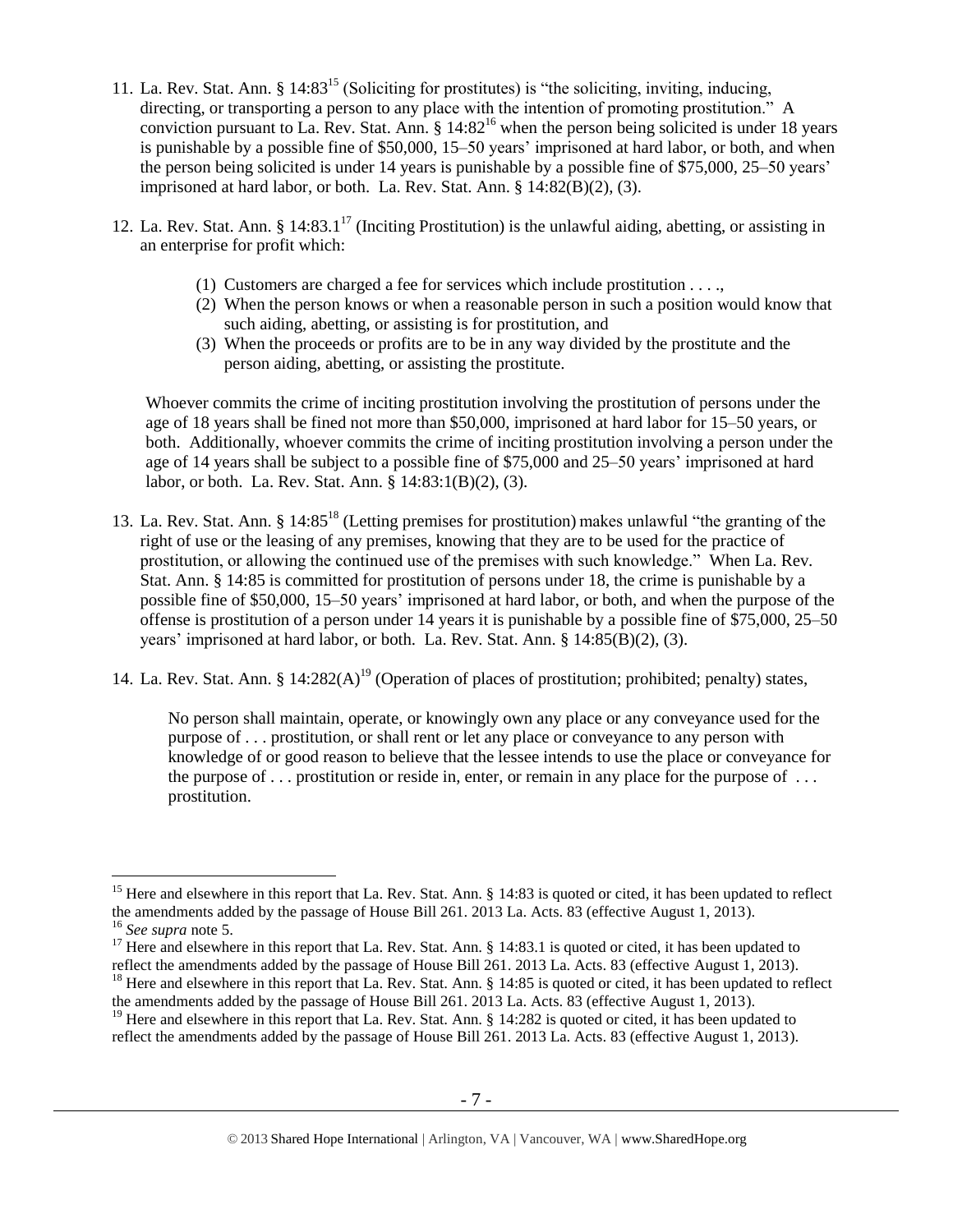For a conviction pursuant to La. Rev. Stat. Ann. § 14:282 where the purpose is the prostitution of persons under 18 years of age the penalty is a possible fine of \$50,000, 15–50 years' imprisoned at hard labor, or both, and if the person is under 14 years the penalty is a possible fine of \$75,000, 25– 50 years' imprisoned at hard labor, or both. La. Rev. Stat. Ann. § 14:282(B)(2), (3).

Other laws that may apply in cases of commercial sexual exploitation of a child despite not specifically referring to commercial exchanges include,

- 1. La. Rev. Stat. Ann. § 14:42(A)(4) (Aggravated rape) states that aggravated rape occurs "where the anal, oral, or vaginal sexual intercourse is deemed to be without lawful consent of the victim because it is committed . . . [w]hen the victim is under the age of thirteen years." If a capital verdict is sought by the district attorney, a conviction is punishable by "death<sup>20</sup> or life imprisonment at hard labor without benefit of parole, probation, or suspension of sentence, in accordance with the determination of the jury." La. Rev. Stat. Ann.  $\S 14:42(D)(2)(a)$ . If a capital verdict is not sought, a conviction is punishable "by life imprisonment at hard labor without benefit of parole, probation, or suspension of sentence." La. Rev. Stat. Ann. § 14:42(D)(2)(b).
- 2. Pursuant to La. Rev. Stat. Ann. § 14:43.1(A) (Sexual battery),

Sexual battery is the intentional touching of the anus or genitals of the victim by the offender using any instrumentality or any part of the body of the offender, or the touching of the anus or genitals of the offender by the victim using any instrumentality or any part of the body of the victim, when any of the following occur:

(1) The offender acts without the consent of the victim.

(2) The act is consensual but the other person, who is not the spouse of the offender, has not yet attained fifteen years of age and is at least three years younger than the offender. . . . .

If the victim is 13–14 years old, a conviction under this statute is punishable by imprisonment up to 10 years, "with or without hard labor, without benefit of parole, probation, or suspension of sentence;" however, where the victim is under 13 and the offender is 17 or older, a conviction is punishable by imprisonment for 25–99 years at hard labor, and "[a]t least twenty-five years of the sentence imposed shall be served without benefit of parole, probation, or suspension of sentence." La. Rev. Stat. Ann. § 14:43.1(C)(1), (2).

3. La. Rev. Stat. Ann. § 14:43.3(A) (Oral sexual battery) states,

Oral sexual battery is the intentional touching of the anus or genitals of the victim by the offender using the mouth or tongue of the offender, or the touching of the anus or genitals of the offender by the victim using the mouth or tongue of the victim, when any of the following occur:

(1) The victim, who is not the spouse of the offender, is under the age of fifteen years and is at least three years younger than the offender.

. . . .

 $\overline{a}$ <sup>20</sup> In *Kennedy v. Louisiana*, 554 U.S. 407, 412 (2008), the Supreme Court held that imposing the death sentence for child rape when the rape does not cause, or is not intended to cause, the child's death violates the Eighth Amendment's prohibition on cruel or unusual punishments.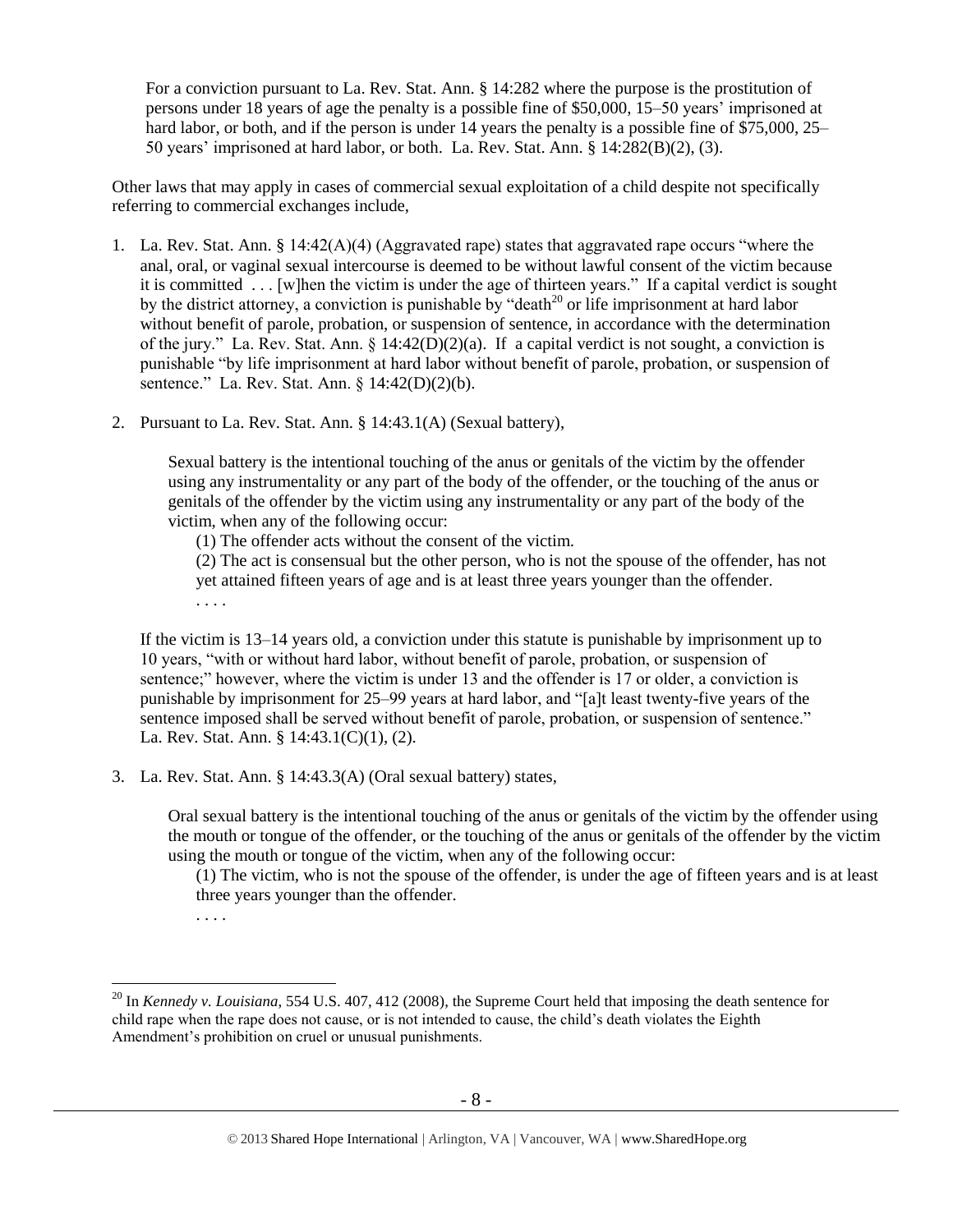If the victim is 13–14 years old, a conviction under this statute is punishable by imprisonment up to 10 years, "with or without hard labor, without benefit of parole, probation, or suspension of sentence;" however, if the victim is under 13 and the offender is at least 17, a conviction is punishable by imprisonment for 25–99 years "at hard labor," and "[a]t least twenty-five years of the sentence imposed shall be served without benefit of parole, probation, or suspension of sentence." La. Rev. Stat. Ann. § 14:43.3(C)(1), (2).

- <span id="page-8-0"></span>4. La. Rev. Stat. Ann. § 14:89<sup>21</sup> (Crime against nature) makes unlawful "the unnatural carnal copulation by a human being with another of the same sex or opposite sex or with an animal . . ." and when the person solicited is under 18 years is punishable by a possible fine of \$50,000, 15–50 years' imprisonment at hard labor, or both, and when the person solicited is under 14 years is punishable by a possible fine of \$75,000, 25–50 years' imprisonment at hard labor, or both. La. Rev. Stat. Ann.  $§$  14:89(B)(2), (3).
- 5. La. Rev. Stat. Ann. § 14:92(A)(7) (Contributing to the delinquency of juveniles) prohibits "the intentional enticing, aiding, soliciting, or permitting, by anyone over the age of seventeen, of any child under the age of seventeen . . . to: . . . (7) [p]erform any sexually immoral act." A conviction under this statute is punishable by imprisonment up to 2 years, "with or without hard labor," a possible fine of \$1,000, or both. La. Rev. Stat. Ann. § 14:92(D).
- 6. La. Rev. Stat. Ann. § 14:80(A) (Felony carnal knowledge of a juvenile) states,

Felony carnal knowledge of a juvenile is committed when:

(1) A person who is seventeen years of age or older has sexual intercourse.<sup>22</sup> with consent. with a person who is thirteen years of age or older but less than seventeen years of age, when the victim is not the spouse of the offender and when the difference between the age of the victim and the age of the offender is four years or greater; or (2) A person commits a second or subsequent offense of misdemeanor carnal knowledge of a

juvenile, or a person who has been convicted one or more times of violating one or more crimes for which the offender is required to register as a sex offender under R.S. 15:542 [Registration of sex offenders and child predators] commits a first offense of misdemeanor carnal knowledge of a juvenile.

A conviction under this statute is punishable by imprisonment up to 10 years, "with or without hard labor," a possible fine of \$5,000, or both, and "the defendant shall not be eligible to have his conviction set aside or his prosecution dismissed in accordance with the provisions of Code of Criminal Procedure Article 893." La. Rev. Stat. Ann. § 14:80(D)(1).

7. La. Rev. Stat. Ann. § 14:80.1(A) (Misdemeanor carnal knowledge of a juvenile) states,

 $\overline{a}$ 

Misdemeanor carnal knowledge of a juvenile is committed when a person who is seventeen years of age or older has sexual intercourse, with consent, with a person who is thirteen years of age or older but less than seventeen years of age, when the victim is not the spouse of the offender, and when the difference between the age of the victim and age of the offender is greater than two years, but less than four years.

<sup>&</sup>lt;sup>21</sup> Here and elsewhere in this report that La. Rev. Stat. Ann.  $\S$  14:89 is quoted or cited, it has been updated to reflect the amendments added by the passage of House Bill 261. 2013 La. Acts. 83 (effective August 1, 2012).

<sup>&</sup>lt;sup>22</sup> "Sexual intercourse" is defined in La. Rev. Stat. Ann. § 14:80(B) as "anal, oral, or vaginal sexual intercourse."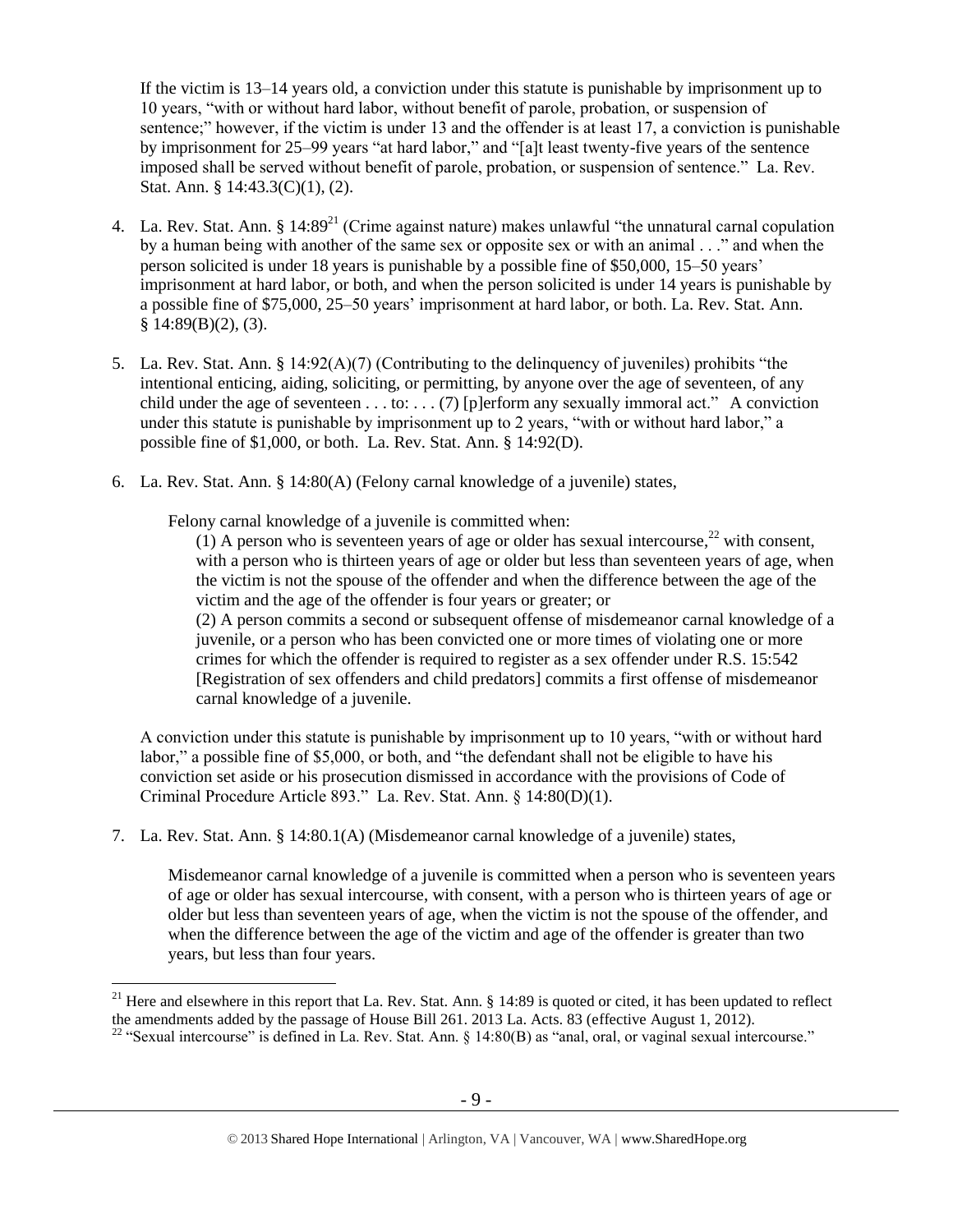A conviction under this statute is punishable by imprisonment up to 6 months, a possible fine of \$1,000, or both. La. Rev. Stat. Ann. § 14:80(D).

8. La. Rev. Stat. Ann. § 14:81(A) (Indecent behavior with juveniles) states,

Indecent behavior with juveniles is the commission of any of the following acts with the intention of arousing or gratifying the sexual desires of either person:

(1) Any lewd or lascivious act upon the person or in the presence of any child under the age of seventeen, where there is an age difference of greater than two years between the two persons. . . ; or

(2) The transmission, delivery or utterance of any textual, visual, written, or oral communication depicting lewd or lascivious conduct, text, words, or images to any person reasonably believed to be under the age of seventeen and reasonably believed to be at least two years younger than the offender. . . .

If the victim is 13–17, a conviction under this statute is punishable by imprisonment up to 7 years, "with or without hard labor," a possible fine of \$5,000, or both, and "the defendant shall not be eligible to have his conviction set aside or his prosecution dismissed in accordance with the provisions of Code of Criminal Procedure Article 893." La. Rev. Stat. Ann. § 14:81(H)(1). If the victim is under 13 and the offender is at least 17, a conviction is punishable by imprisonment for 2–25 years at hard labor, at least 2 years of which must "be served without benefit of parole, probation, or suspension of sentence." La. Rev. Stat. Ann. § 14:81(H)(2).

9. La. Rev. Stat. Ann. § 14:106(A) (Obscenity) states, in part,

The crime of obscenity is the intentional:

 $\overline{a}$ 

(1) Exposure of the genitals, pubic hair, anus, vulva, or female breast nipples in any public place open to public view . . . with the intent of arousing sexual desire or which appeals to the prurient interest or is patently offensive.

(2)(a) Participation or engagement in, or management, operation, production, presentation, performance, promotion, exhibition, advertisement, sponsorship, electronic communication, or display of, hard core sexual conduct<sup>23</sup> when the trier of fact determines that the average

the public portrayal, for its own sake, and for ensuing commercial gain of:

<sup>&</sup>lt;sup>23</sup> Pursuant to La. Rev. Stat. Ann. § 14:106(A)(2)(b), "hard core sexual conduct" is defined as

<sup>(</sup>i) Ultimate sexual acts, normal or perverted, actual, simulated, or animated, whether between human beings, animals, or an animal and a human being; or

<sup>(</sup>ii) Masturbation, excretory functions or lewd exhibition, actual, simulated, or animated, of the genitals, pubic hair, anus, vulva, or female breast nipples; or

<sup>(</sup>iii) Sadomasochistic abuse, meaning actual, simulated or animated, flagellation, or torture by or upon a person who is nude or clad in undergarments or in a costume that reveals the pubic hair, anus, vulva, genitals, or female breast nipples, or in the condition of being fettered, bound, or otherwise physically restrained, on the part of one so clothed; or

<sup>(</sup>iv) Actual, simulated, or animated touching, caressing, or fondling of, or other similar physical contact with a pubic area, anus, female breast nipple, covered or exposed, whether alone or between humans, animals, or a human and an animal, of the same or opposite sex, in an act of apparent sexual stimulation or gratification; or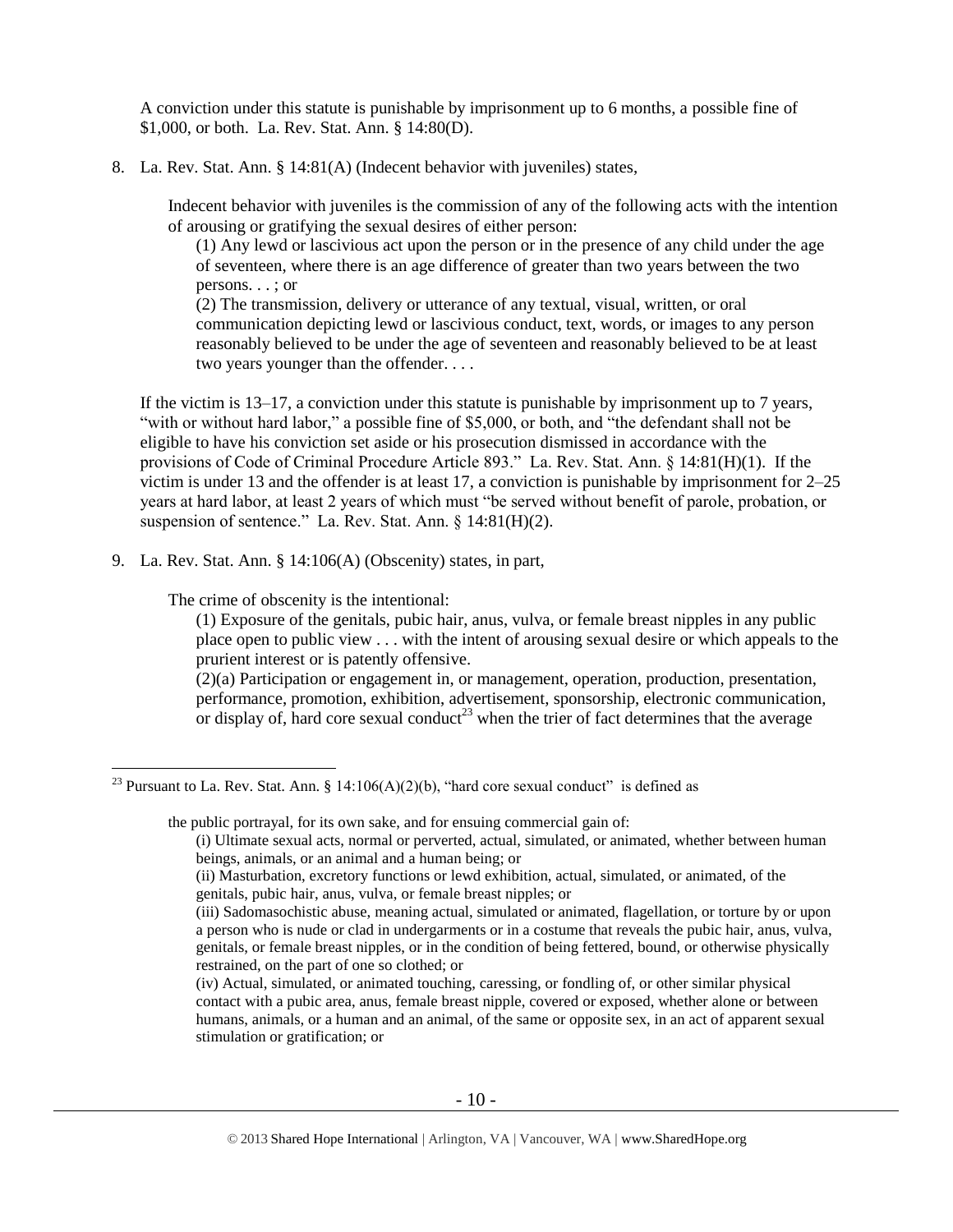person applying contemporary community standards would find that the conduct, taken as a whole, appeals to the prurient interest; and the hard core sexual conduct, as specifically defined herein, is presented in a patently offensive way; and the conduct taken as a whole lacks serious literary, artistic, political, or scientific value.

. . . . (5) Solicitation or enticement of an unmarried person under the age of seventeen years to commit any act prohibited by Paragraphs (1), (2), or (3) above.

. . . .

 $\overline{a}$ 

A first conviction is punishable by imprisonment for 6 months–3 years, "with or without hard labor," a fine of  $$1,000–$2,500$ , or both. La. Rev. Stat. Ann.  $14:106(G)(1)$ . A second conviction is punishable by imprisonment for 6 months–3 years, "with or without hard labor," a fine of \$2,500– \$5,000, or both. La. Rev. Stat. Ann. 14:106(G)(2). Third and subsequent convictions are punishable by imprisonment for 2–5 years, "with or without hard labor," a fine of \$5,000–\$10,000, or both. La. Rev. Stat. Ann.  $14:106(G)(3)$ . A conviction under subsection 1 or 2 of this statute is punishable by imprisonment for 2–5 years, "with or without hard labor," but "without benefit of parole, probation, or suspension of sentence," and a possible fine of \$10,000 if committed "with or in the presence of an unmarried person under the age of seventeen years." La. Rev. Stat. Ann.  $\S$  14:106(G)(4).

*1.3 Prostitution statutes refer to the sex trafficking statute to identify the commercially sexually exploited minor as a trafficking victim.* 

Louisiana's age-neutral prostitution statutes, La. Rev. Stat. Ann. § 14:83.3(D) (Prostitution by massage) and § 14:83.4(C) (Massage; sexual conduct prohibited), and its prostitution statute containing minor-specific provisions, §14:82(G) (Prostitution; definition; penalties; enhancement) refer to La. Rev. Stat. Ann. § 14:46.3 (Trafficking of children for sexual purposes) by providing an affirmative defense for minor trafficking victims. Each of these provisions state, "It shall be an affirmative defense to prosecution for a violation of this Section that, during the time of the alleged commission of the offense, the defendant was a victim of trafficking of children for sexual purposes as provided in R.S. 14:46.3(E)." Louisiana's remaining prostitution law does not refer to the human trafficking law to identify commercially sexually exploited minors as victims of sex trafficking.

*1.4 The state racketeering or gang crimes statute includes sex trafficking and commercial sexual exploitation of children (CSEC) offenses as predicate acts allowing the statute to be used to prosecute trafficking crimes.* 

The Louisiana Racketeering Act is codified under Title 15, Chapter 11 of La. Rev. Stat. Ann. Under the act, La. Rev. Stat. Ann. § 15:1353 prohibits the following activities:

A. It is unlawful for any person who has knowingly received any proceeds derived, directly or indirectly, from a pattern of racketeering activity to use or invest, whether directly or indirectly, any part of such proceeds, or the proceeds derived from the investment or use thereof, in the acquisition of any title to, or any right, interest, or equity in immovable property or in the establishment or operation of any enterprise.

B. It is unlawful for any person, through a pattern of racketeering activity, knowingly to acquire or maintain, directly or indirectly, any interest in or control of any enterprise or immovable property.

(v) Actual, simulated, or animated stimulation of a human genital organ by any device whether or not the device is designed, manufactured, or marketed for such purpose.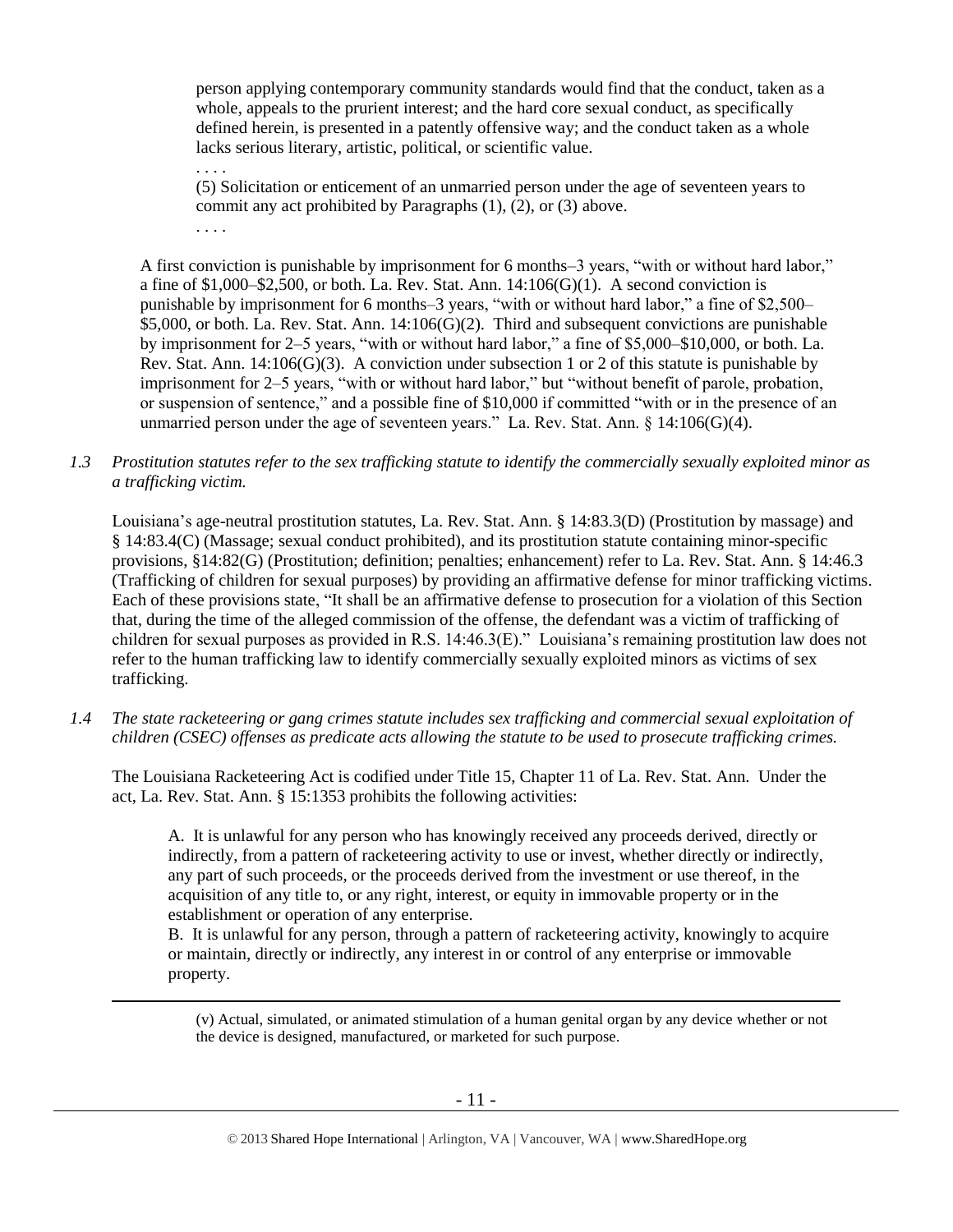C. It is unlawful for any person employed by, or associated with, any enterprise knowingly to conduct or participate in, directly or indirectly, such enterprise through a pattern of racketeering activity.

<span id="page-11-0"></span>D. It is unlawful for any person to conspire or attempt to violate any of the provisions of Subsections A, B, or C of this Section.

Racketeering Activity is defined under La. Rev. Stat. Ann. §  $15:1352(a)^{24}$  as "committing, attempting to commit, conspiring to commit, or soliciting, coercing, or intimidating another person to commit any crime that is punishable under the [select listed] provisions of Title 14 of the Louisiana Revised Statutes of 1950, the Uniform Controlled Dangerous Substances Law, or the Louisiana Securities Law . . . ." Notably, the CSEC offenses listed as racketeering activity under this definition are La. Rev. Stat. Ann. § 14:84 (Pandering), La. Rev. Stat. Ann. § 14:46.2 (Human trafficking), La. Rev. Stat. Ann. § 14:46.3 (Trafficking of children for sexual purposes), and La. Rev. Stat. Ann. § 14:286 (Sale of minor children).

Racketeering is punishable under the act by imprisonment up to 50 years at hard labor, a possible fine of\$1,000,000 or "three times the gross value gained or three times the gross loss caused, whichever is greater, plus court costs and the costs of investigation and prosecution reasonably incurred," or both. La. Rev. Stat. Ann. § 15:1354(a).

<sup>&</sup>lt;sup>24</sup> Here and elsewhere in this report that La. Rev. Stat. Ann. § 15:1352 is quoted or cited, it has been updated to reflect the amendments added by the passage of House Bill 279. 2013 La. Acts. 144 (effective August 1, 2013).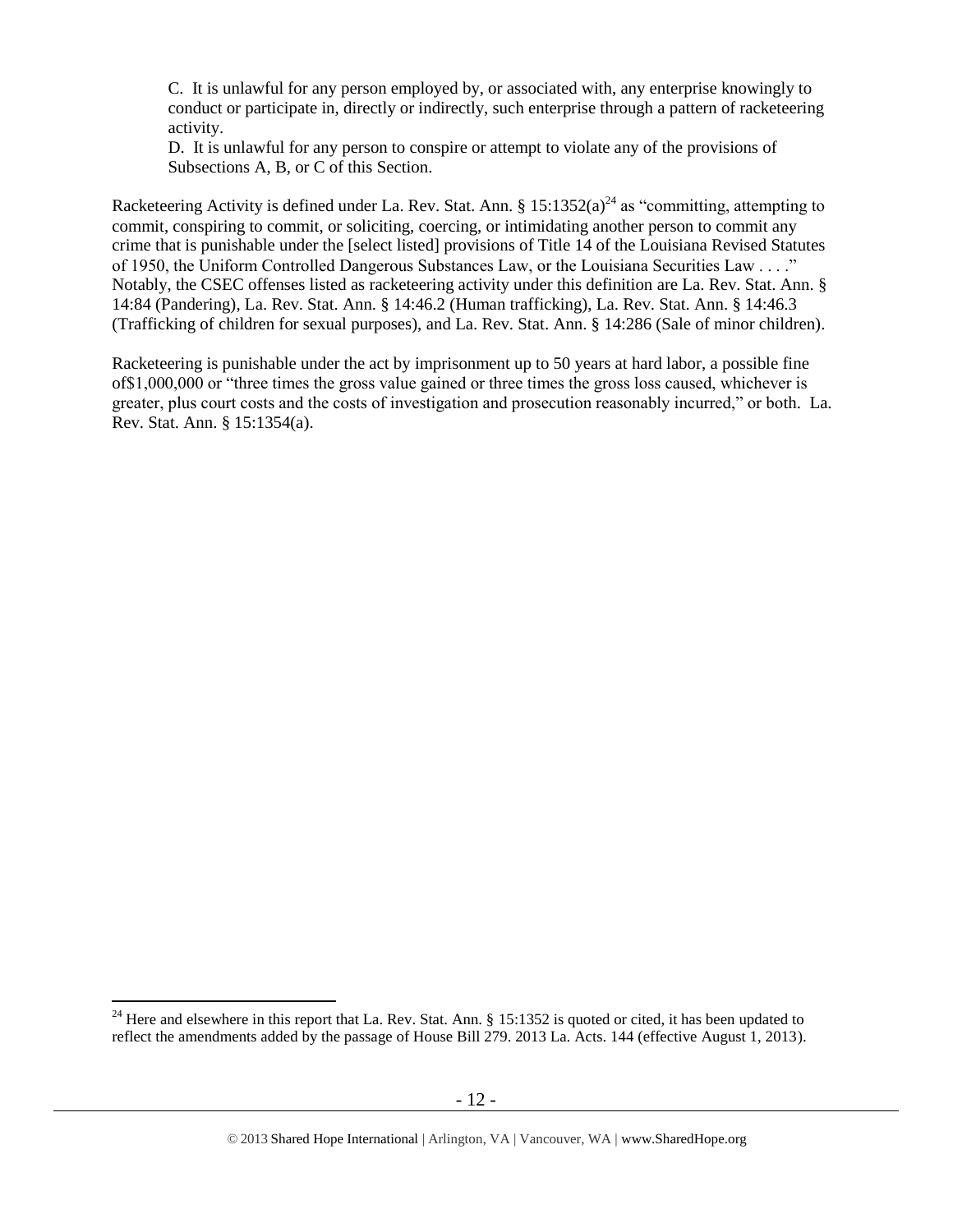#### FRAMEWORK ISSUE 2: CRIMINAL PROVISIONS FOR DEMAND

#### *Legal Components:*

- *2.1 The state human trafficking law can be applied to buyers of commercial sex acts with a victim of domestic minor sex trafficking.*
- *2.2 Buyers of commercial sex acts with a minor can be prosecuted under commercial sexual exploitation of children (CSEC) laws.*
- *2.3 Solicitation of prostitution laws differentiate between buying sex acts with an adult and buying sex acts with a minor under 18.*
- *2.4 Penalties for buyers of commercial sex acts with minors are as high as federal penalties.*
- *2.5 Using the Internet to lure, entice, or purchase, or attempt to lure, entice, or purchase commercial sex acts with a minor is a separate crime or results in an enhanced penalty for buyers.*
- *2.6 No age mistake defense is permitted for a buyer of commercial sex acts with any minor under 18.*
- *2.7 Base penalties for buying sex acts with a minor under 18 are sufficiently high and not reduced for older minors.*
- *2.8 Financial penalties for buyers of commercial sex acts with minors are sufficiently high to make it difficult for buyers to hide the crime.*
- *2.9 Buying and possessing child pornography carries penalties as high as similar federal offenses.*
- *2.10 Convicted buyers of commercial sex acts with minors and child pornography are required to register as sex offenders.*

\_\_\_\_\_\_\_\_\_\_\_\_\_\_\_\_\_\_\_\_\_\_\_\_\_\_\_\_\_\_\_\_\_\_\_\_\_\_\_\_\_\_\_\_\_\_\_\_\_\_\_\_\_\_\_\_\_\_\_\_\_\_\_\_\_\_\_\_\_\_\_\_\_\_\_\_\_\_\_\_\_\_\_\_\_\_\_\_\_\_\_\_\_\_

#### *Legal Analysis:*

 $\overline{a}$ 

*2.1 The state human trafficking law can be applied to buyers of commercial sex acts with a victim of domestic minor sex trafficking.*

La. Rev. Stat. Ann. § 14:46.3(A)(1) (Trafficking of children for sexual purposes) applies to buyers by making it illegal for a person to "knowingly . . . purchase, obtain, or maintain the use of a person under the age of eighteen years for the purpose of engaging in commercial sexual activity."<sup>25</sup>

In addition, La. Rev. Stat. Ann. § 14:46.2(A) (Human trafficking) can apply to buyers of sex with minors following federal precedent through the term "obtain."<sup>26</sup> La. Rev. Stat. Ann. § 14:46.2(A) states in part, "It shall be unlawful: (1) For any person to knowingly recruit, harbor, transport, provide, solicit, obtain, or maintain the use of another person through fraud, force, or coercion<sup>27</sup> to provide services or labor. (2) For any person to

<sup>25</sup> *See supra* section 1.1 for a full description of the relevant provisions of La. Rev. Stat. Ann. § 14:46.3.

<sup>&</sup>lt;sup>26</sup> See United States v. Jungers, 702 F.3d 1066 (8<sup>th</sup> Cir. 2013). In this case, the Eighth Circuit specifically addressed whether the federal sex trafficking law, 18 U.S.C. § 1591 (Sex trafficking of children or by force, fraud, or coercion) applies to buyers when it reversed a District of South Dakota ruling that Congress did not intend the string of verbs constituting criminal conduct under 18 U.S.C. § 1591(a)(1) ("recruits, entices, harbors, transports, provides, obtains, or maintains") to reach the conduct of buyers. United States v. Jungers, 834 F. Supp. 2d 930, 931 (D.S.D. 2011). Holding that the conduct of buyers who obtain a child for commercial sex can violate 18 U.S.C. § 1591(a)(1), the Eighth Circuit illustrated through hypothetical buyer scenarios that, under certain circumstances, most of the terms in the string of verbs constituting criminal conduct under 18 U.S.C. § 1591(a)(1) could apply to buyers. While other terms may apply to buyers' conduct under state law as well, the analysis here focuses on the term "obtains" which is most likely to apply in the majority of buyer cases.

<sup>27</sup> *See supra* note [2.](#page-0-0)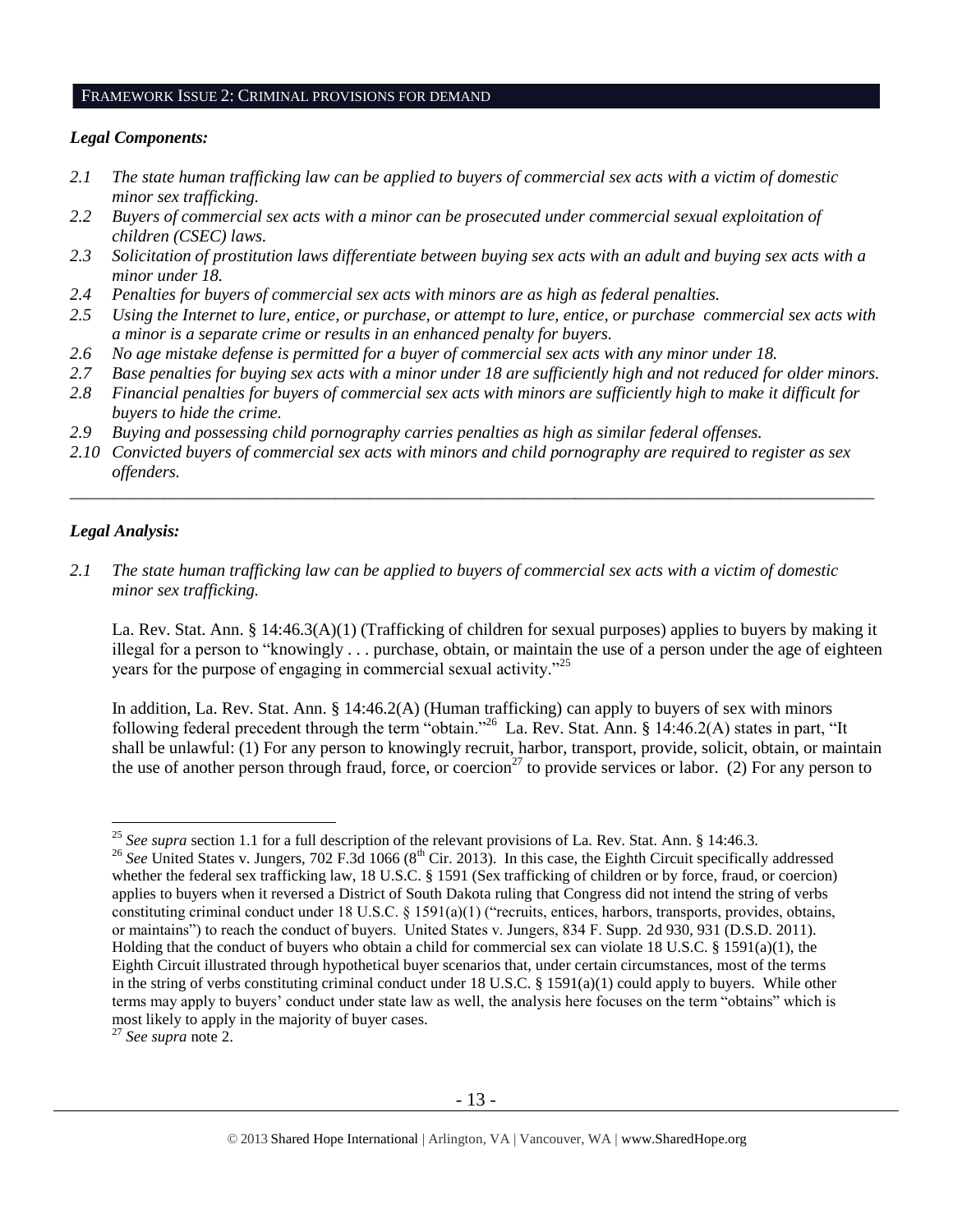knowingly benefit from activity prohibited by the provisions of this Section. . . .<sup>228</sup> Enhanced penalties for commercial sexual activity<sup>29</sup> and for trafficking involving minors under 18 suggests that this law applies to domestic minor sex trafficking. La. Rev. Stat. Ann. § 14:46.2(B)(2), (3). Even if applied, however, the placement of the word "obtain" in La. Rev. Stat. Ann. § 14:46.2(A) requires the buyer to use force, fraud, or coercion in committing the crime. This requirement, however, makes it less likely that La. Rev. Stat. Ann. § 14:46.2(A) would be applicable against buyers.

## *2.2 Buyers of commercial sex acts with a minor can be prosecuted under commercial sexual exploitation of children (CSEC) laws.*

Louisiana CSEC laws clearly identify the crime of buying sex acts with a minor under 18. La. Rev. Stat. Ann. § 14:82.1(A)(1) (Prostitution; persons under eighteen; additional offenses) makes it a crime "[f]or any person over the age of seventeen to engage in sexual intercourse with any person under the age of eighteen who is practicing prostitution, and there is an age difference of greater than two years between the two persons." A conviction under this statute is punishable by imprisonment at hard labor for 15–50 years, a possible fine of\$50,000, or both. La. Rev. Stat. Ann. § 14:82.1(A)(1), (D)(1). Furthermore, a person who violates La. Rev. Stat. Ann. § 14:82.1(A)(1) (Prostitution; persons under eighteen; additional offenses) when the person practicing prostitution is under 14 shall be fined up to \$75,000, imprisoned at hard labor 25–50 years, or both. Twenty-five years of the sentence imposed shall be without benefit of parole, probation, or suspension of sentence." La. Rev. Stat. Ann. § 14:82.1(D)(2).

La. Rev. Stat. Ann. § 14:82(C)(4),  $(5)^{30}$  (Prostitution; definition; penalties; enhancement) makes it a crime for a person to commit "the crime of prostitution with a person under the age of eighteen [or fourteen] years." When this offense is committed with a person under 18, the buyer "shall be fined not more than fifty thousand dollars, imprisoned at hard labor for not less than fifteen years nor more than fifty years, or both," and when the offense is committed with a person under 14, a buyer "shall be fined not more than seventy-five thousand dollars, imprisoned at hard labor for not less than twenty-five years nor more than fifty years, or both."

Additionally, La. Rev. Stat. Ann. § 14:89.2(A) (Crime against nature by solicitation) includes the crime of buying oral or anal sex with a minor, making "the solicitation by a human being of another with the intent to engage in any unnatural carnal copulation for compensation" a crime. When the individual solicited is under 18, the crime is punishable by a fine not to exceed \$50,000, 15–50 years' imprisonment at hard labor, or both, and if these offenses are committed with an individual under 14, the crime is punishable by a fine not to exceed \$75,000, 25–50 years' imprisonment at hard labor, or both, and "[t]wenty-five years of the sentence imposed shall be without benefit of parole, probation, or suspension of sentence." La. Rev. Stat. Ann.  $§ 14:89.2(B)(3)(a)$ , (b).

Where a computer is used, buyers may also be convicted under La. Rev. Stat. Ann. § 14:81.3(A) (Computeraided solicitation of a minor) which criminalizes using a computer to solicit a minor to engage in sexual acts. Pursuant to La. Rev. Stat. Ann. § 14:81.3(B),

(1) (a) Whoever violates the provisions of this Section when the victim is thirteen years of age or more but has not attained the age of seventeen shall be fined not more than ten thousand dollars and shall be imprisoned at hard labor for not less than five years nor more than ten years, without benefit of parole, probation, or suspension of sentence.

<sup>&</sup>lt;sup>28</sup> See supra section 1.1 for a full description of the relevant provisions of La. Rev. Stat. Ann. § 14:46.2.

<sup>&</sup>lt;sup>29</sup> *See supra* note [3.](#page-1-0)

<sup>30</sup> *See supra* note [5.](#page-2-0)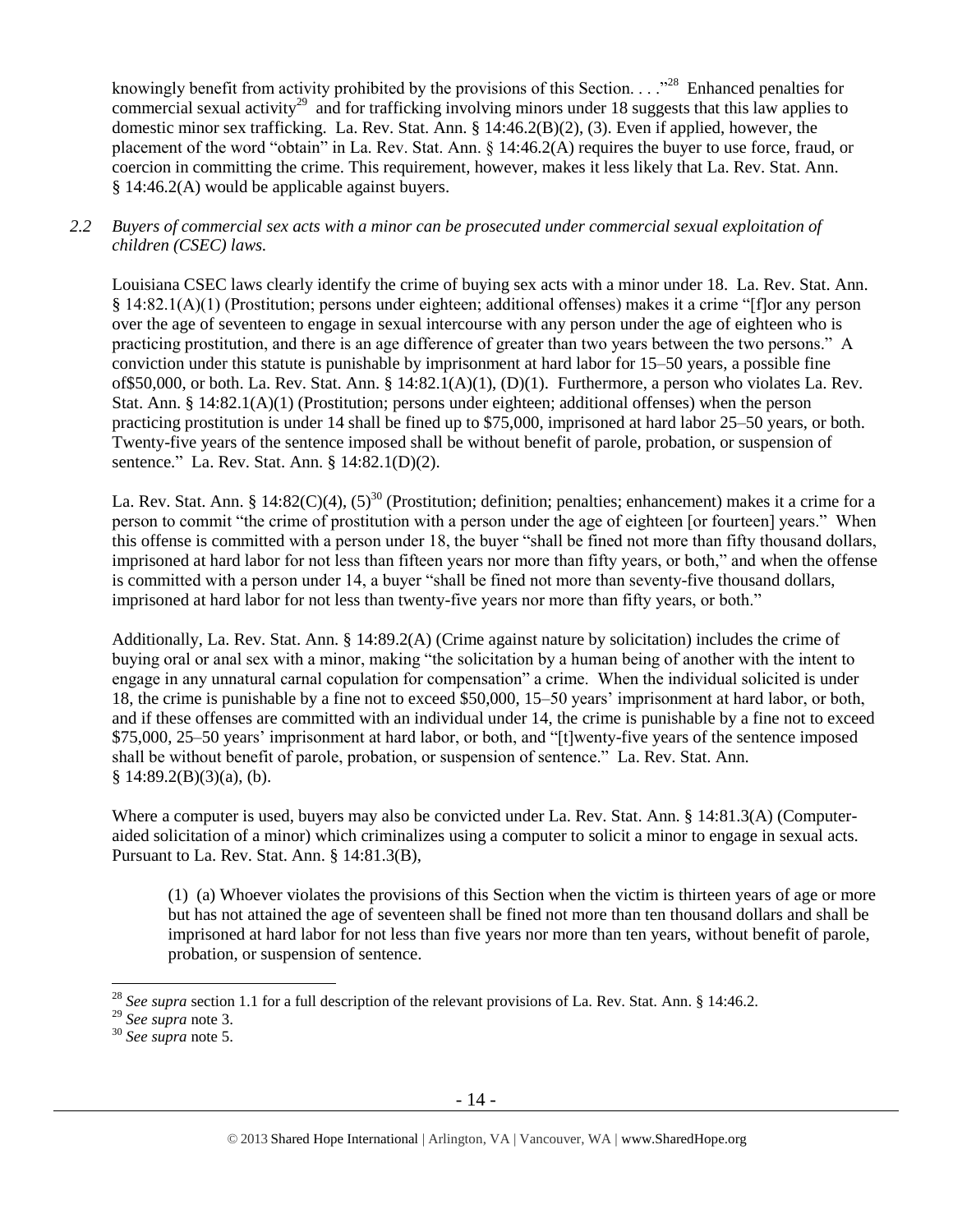(b) Whoever violates the provisions of this Section when the victim is under thirteen years of age shall be fined not more than ten thousand dollars and shall be imprisoned at hard labor for not less than ten years nor more than twenty years, without benefit of parole, probation, or suspension of sentence.

(c) Whoever violates the provisions of this Section, when the victim is a person reasonably believed to have not yet attained the age of seventeen, shall be fined not more than ten thousand dollars and shall be imprisoned at hard labor for not less than two years nor more than ten years, without benefit of parole, probation, or suspension of sentence.

(d) If the computer-aided solicitation results in actual sexual conduct between the offender and victim and the difference between the age of the victim and the age of the offender is five years or greater, the offender shall be fined not more than ten thousand dollars and shall be imprisoned, with or without hard labor, for not less than seven years nor more than ten years.

(2) On a subsequent conviction, the offender shall be imprisoned for not less than ten years nor more than twenty years at hard labor without benefit of parole, probation, or suspension of sentence.

*2.3 Solicitation of prostitution laws differentiate between buying sex acts with an adult and buying sex acts with a minor under 18.*

Louisiana's solicitation laws distinguish between the crime of buying sex with an adult and buying sex with a minor under 18. La. Rev. Stat. Ann. § 14:82(C)(4),  $(5)^{31}$  (Prostitution; definition; penalties; enhancement) makes it a crime for a person to commit "the crime of prostitution with a person under the age of eighteen [or fourteen] years." A buyer who purchases sex with a minor under 18 will also be guilty of La. Rev. Stat. Ann. § 14:82.1 (Prostitution; persons under eighteen; additional offenses), which is punishable by imprisonment at hard labor for 15–50 years, a possible fine of \$50,000, or both, and when the person practicing prostitution is under 14, a buyer "shall be fined up to \$75,000, imprisoned at hard labor 25–50 years, or both." La. Rev. Stat. Ann. § 14:82.1(D)(1), (2).

Similarly, La. Rev. Stat. Ann. § 14:89.2(B)(3) (Crime against nature by solicitation) provides a penalty of 15– 50 years' imprisonment at hard labor," a possible fine of \$50,000, or both when these offenses are committed with a minor under 18, and a penalty of imprisonment of 25–50 years of hard labor, a possible fine of \$75,000, or both when the offenses involve a minor under 14. When the minor is under 14, "[t]wenty-five years of the sentence imposed shall be without benefit of parole, probation, or suspension of sentence." La. Rev. Stat. Ann.  $§ 14:89.2(B)(3)(a)$ , (b).

## *2.4 Penalties for buyers of commercial sex acts with minors are as high as federal penalties.*

A conviction under La. Rev. Stat. Ann. § 14:46.3(A)(1) (Trafficking of children for sexual purposes) generally is punishable by imprisonment for 15–50 years at hard labor, a possible fine of \$50,000, or both. La. Rev. Stat. Ann. § 14:46.3(D)(1)(a). However, if the victim is under 14, a conviction is punishable by imprisonment for 25–50 years at hard labor and a possible fine of \$75,000, with no eligibility for parole, probation, or suspension of sentence for the first 25 years. La. Rev. Stat. Ann. § 14:46.3(D)(1)(b). A conviction under La. Rev. Stat. Ann. § 14:46.2 (Human trafficking) "when the services include commercial sexual activity<sup>32</sup> or any sexual conduct constituting a crime under the laws of this state" is punishable by imprisonment up to 20 years at hard labor and a possible fine of \$15,000. La. Rev. Stat. Ann. § 14:46.2(B)(2). Also, a conviction involving a person under 18 is punishable by imprisonment up to 5–25 years at hard labor, "without the benefit of parole,

<sup>31</sup> *See supra* note [5.](#page-2-0)

<sup>32</sup> *See supra* note [3.](#page-1-0)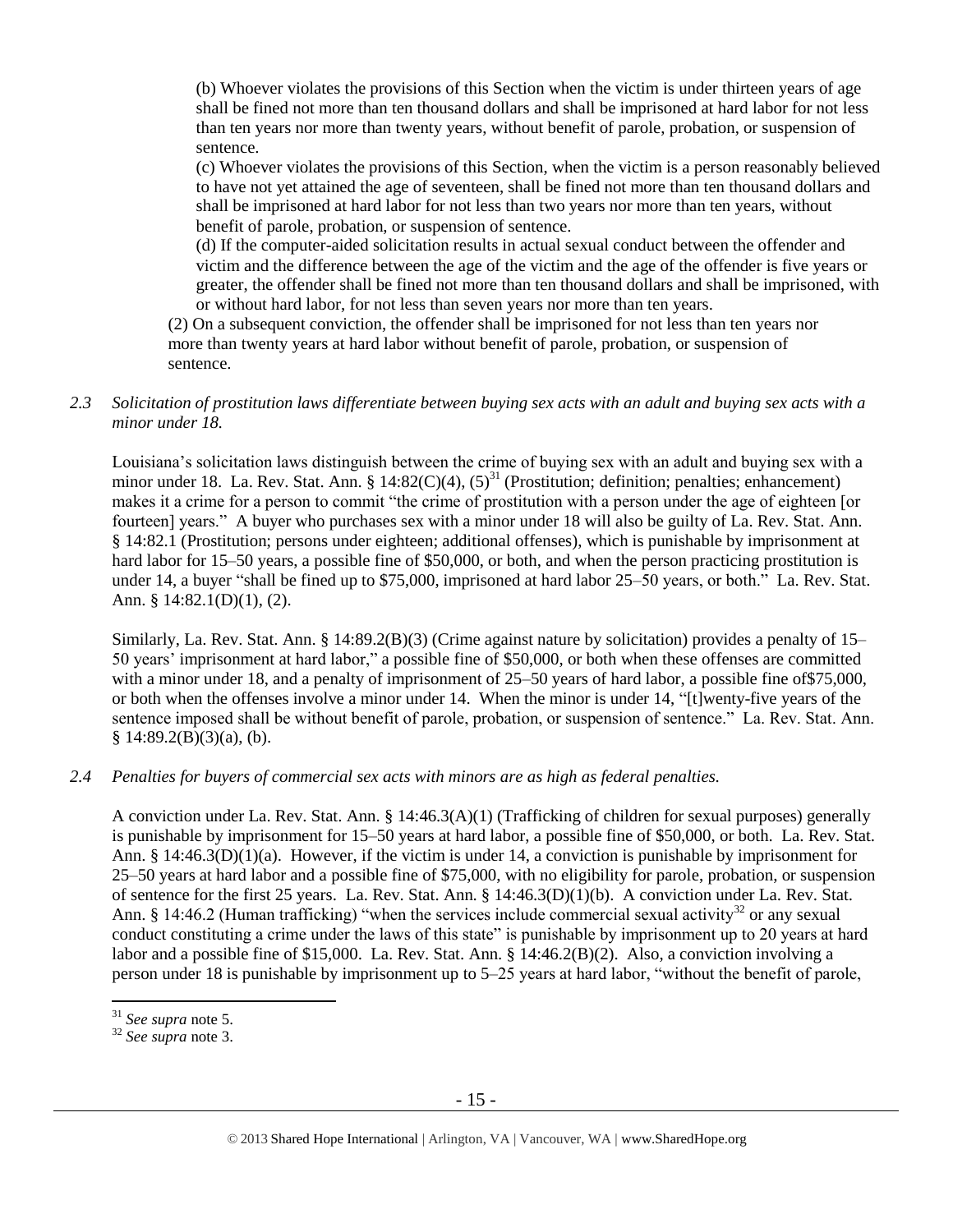probation, or suspension of sentence" for at least five years, and a possible fine of \$25,000. La. Rev. Stat. Ann.  $§$  14:46.2(B)(3).

Similarly, if prosecuted under the CSEC laws, a conviction under La. Rev. Stat. Ann. §§ 14:82(C)(4),  $(5)^{33}$ (Prostitution; definition; penalties; enhancement), 14:82.1(A)(1) (Prostitution; persons under eighteen; additional offenses),  $14:89(A)^{34}$  (Crime against nature) or  $14:89.2(A)$  (Crime against nature by solicitation) is punishable by imprisonment at hard labor for 15–50 years, a possible fine of \$50,000, or both when the minor victim is under 18, and when the minor victim is under 14, a buyer faces 25–50 years imprisonment at hard labor, a fine not to exceed \$75,000, or both. La. Rev. Stat. Ann. §§ 14.82(C)(4), (5), 14:82.1(D)(1), (2), 14:89(B)(2), (3), 14:89.2(B)(3)(a), (b). For offenses under La. Rev. Stat. Ann. §§ 14:89.2 and 14:82.1 that involve a minor victim under 14, "[t]wenty-five years of the sentence imposed shall be without benefit of parole, probation, or suspension of sentence." La. Rev. Stat. Ann. §§ 14:82.1(D)(2), 14:89.2(B)(3)(b).

In comparison, if the victim is under the age of 14, a conviction under the TVPA for child sex trafficking is punishable by 15 years to life imprisonment and a fine not to exceed \$250,000. 18 U.S.C. §§ 1591(b)(1),  $3559(a)(1)$ ,  $3571(b)(3)$ . If the victim is between the ages of  $14-17$ , a conviction is punishable by 10 years to life imprisonment and a fine not to exceed \$250,000. 18 U.S.C. §§ 1591(b)(2), 3559(a)(1), 3571(b)(3). A conviction is punishable by mandatory life imprisonment, however, if the buyer has a prior conviction for a federal sex offense<sup>35</sup> against a minor. 18 U.S.C. § 3559(e)(1). To the extent buyers can be prosecuted under other federal CSEC laws,<sup>36</sup> a conviction is punishable by penalties ranging from a fine not to exceed \$250,000 to life imprisonment and a fine not to exceed  $$250,000$ .<sup>3</sup>

<span id="page-15-1"></span>Finally a buyer of commercial sex acts with a minor under R.S. 15:539.3<sup>38</sup> will be mandated to pay restitution to the victim. La. Rev. Stat. Ann. § 15:539.3 states,

<span id="page-15-0"></span>A person convicted of violation of R.S. 14:46.2 (human trafficking) or R.S. 14:46.3 (Trafficking of children for sexual purposes) shall be ordered to pay mandatory restitution to the victim

an offense under section 1591 [18 USCS § 1591] (relating to sex trafficking of children), 2241 [18 USCS § 2241] (relating to aggravated sexual abuse),  $2242$  [18 USCS § 2242] (relating to sexual abuse),  $2244(a)(1)$ [18 USCS  $\S 2244(a)(1)$ ] (relating to abusive sexual contact), 2245 [18 USCS  $\S 2245$ ] (relating to sexual abuse resulting in death), 2251 [18 USCS § 2251] (relating to sexual exploitation of children), 2251A [18 USCS § 2251A] (relating to selling or buying of children),  $2422(b)$  [18 USCS § 2422(b)] (relating to coercion and enticement of a minor into prostitution), or  $2423(a)$  [18 USCS §  $2423(a)$ ] (relating to transportation of minors).

<sup>36</sup> 18 U.S.C. §§ 2251A(b) (Selling or buying of children), 2251(a) (Sexual exploitation of children), 2423(a) (Transportation of a minor with intent for minor to engage in criminal sexual activity), 2422(a) (Coercion and enticement), 2252(a)(2), (a)(4) (Certain activities relating to material involving the sexual exploitation of minors).  $37\,18$  U.S.C. §§ 2251A(b) (conviction punishable by imprisonment for 30 years to life and a fine), 2251(e) (conviction punishable by imprisonment for 15–30 years and a fine), 2423(a) (conviction punishable by imprisonment for 10 years to life and a fine), 2422(a) (conviction punishable by a fine, imprisonment up to 20 years, or both.)  $2252(a)(2)$ , (4) (stating that a conviction under subsection (a)(2) is punishable by imprisonment for 5–20 years and a fine, while a conviction under subsection (a)(4) is punishable by imprisonment up to 10 years, a fine, or both); *see also* 18 U.S.C. §§ 3559(a)(1) (classifying all of the above listed offenses as felonies), 3571(b)(3) (providing a possible fine of\$250,000 for any felony conviction).

<sup>38</sup> Here and elsewhere in this report that La. Rev. Stat. Ann. § 15:539.3 is quoted or cited, it has been updated to reflect the amendments added by the passage of Senate Bill 88. 2013 La. Acts. 429 (effective June 24, 2013).

 $\overline{a}$ <sup>33</sup> *See supra* note [5.](#page-2-0)

<sup>34</sup> *See supra* note [21.](#page-8-0) 

<sup>&</sup>lt;sup>35</sup> Pursuant to 18 U.S.C. § 3559(e)(2), "federal sex offense" is defined as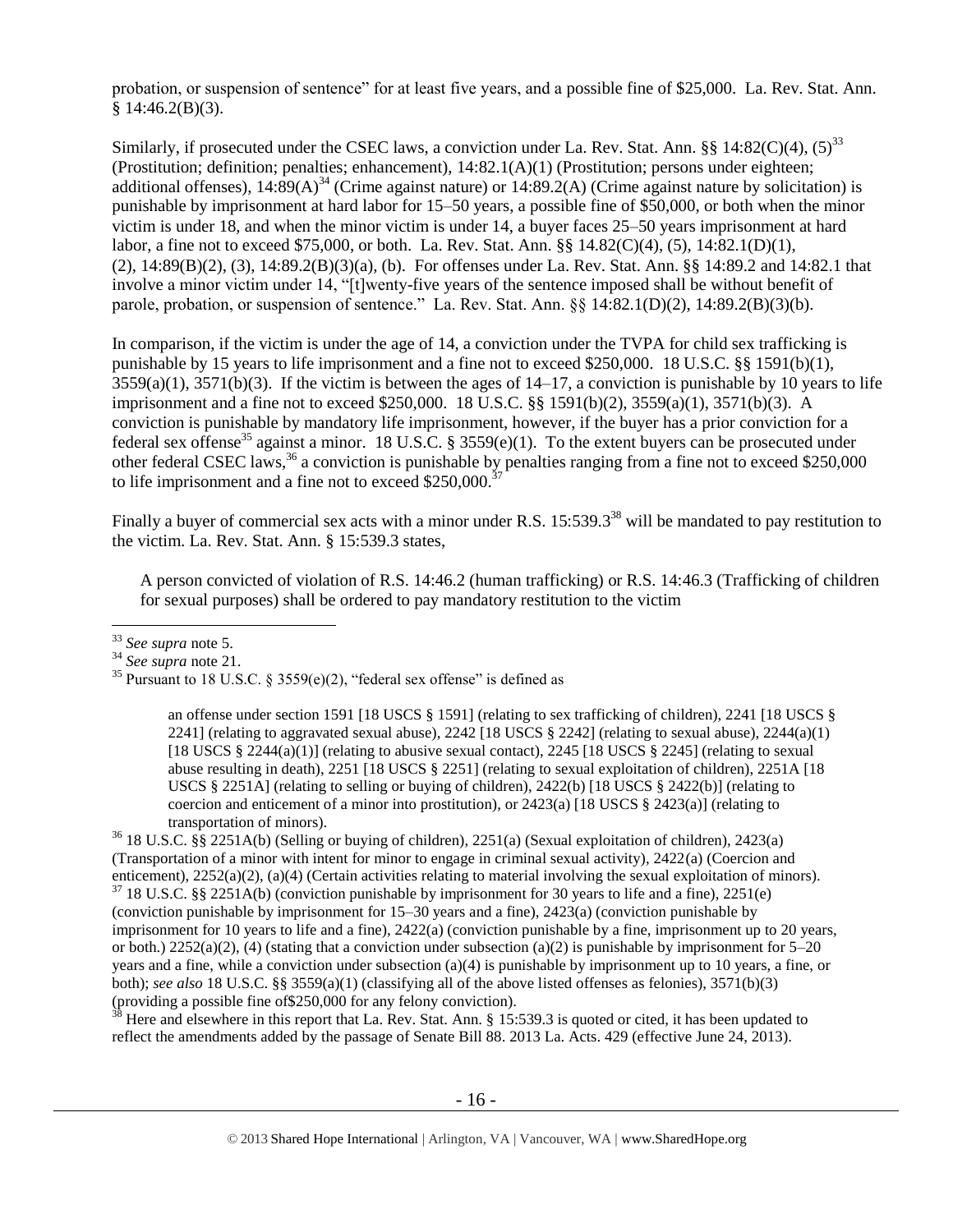. . . .

Restitution under this Section shall include any of the following;

(1) Costs of medical and psychological treatment.

(2) Costs of necessary transportation and temporary housing.

(3) . . . In the case of sex trafficking, the victim shall be entitled to restitution for the income he would have earned, had he not been victimized, as guaranteed under the minimum wage and overtime provisions of the federal Fair Labor Standards Act.

(4) Return of property, cost of damage to property, or full value of property if destroyed or damaged beyond repair.

(5) Expenses incurred by the victim and any household members or other family members in relocating away from the defendant or the defendant's associates, including but not limited to deposits for utilities and telephone service, deposits for rental housing, temporary lodging and food expenses, clothing, and personal items. . . .

. . . .

*2.5 Using the Internet to lure, entice, or purchase, or attempt to lure, entice, or purchase commercial sex acts with a minor is a separate crime or results in an enhanced penalty for buyers.*

It is a crime in Louisiana to use the Internet to solicit a minor to engage in sex acts. Pursuant to La. Rev. Stat. Ann. § 14:81.3(A) (Computer-aided solicitation of a minor),

(1) Computer-aided solicitation of a minor is committed when a person seventeen years of age or older knowingly contacts or communicates, through the use of electronic textual communication,  $39$  with a person who has not yet attained the age of seventeen where there is an age difference of greater than two years, or a person reasonably believed to have not yet attained the age of seventeen and reasonably believed to be at least two years younger, for the purpose of or with the intent to persuade, induce, entice, or coerce the person to engage or participate in sexual conduct<sup>40</sup> or a crime of violence as defined in R.S.  $14:2(B)$ ,<sup>41</sup> or with the intent to engage or participate in sexual conduct in the presence of the person who has not yet attained the age of seventeen, or person reasonably believed to have not yet attained the age of seventeen.

(2) It shall also be a violation of the provisions of this Section when a person seventeen years of age or older knowingly contacts or communicates, through the use of electronic textual communication, with a person who has not yet attained the age of seventeen where there is an age difference of greater than two years, or a person reasonably believed to have not yet attained the age of seventeen and reasonably believed to be at least two years younger, for the purpose of or with the intent to arrange for any third party to engage in any of the conduct proscribed by the provisions of Paragraph (1) of this Subsection.

All convictions under La. Rev. Stat. Ann. § 14:81.3(A), unless specifically mentioned below, are punishable by imprisonment at hard labor that is "without benefits of parole, probation, or suspension of sentence" and are subject to a possible fine of \$10,000. La. Rev. Stat. Ann. § 14:81.3(B). Where the victim is 13–16, a conviction is punishable by imprisonment for 5–10 years, and where the victim is under 13, a conviction is punishable by imprisonment for 10–20 years. La. Rev. Stat. Ann. § 14:81.3(B)(1)(a), (b). Where the victim is "reasonably believed to have not yet attained the age of seventeen," a conviction is punishable by imprisonment for 2–10 years. La. Rev. Stat. Ann. § 14:81.3(B)(1)(c). If "the computer-aided solicitation results in actual sexual conduct between the offender and victim and the difference between the age of the victim and the age of

<sup>39</sup> *See supra* note [8.](#page-3-0)

<sup>40</sup> *See supra* note [9.](#page-3-1)

<sup>41</sup> *See supra* note [10.](#page-3-2)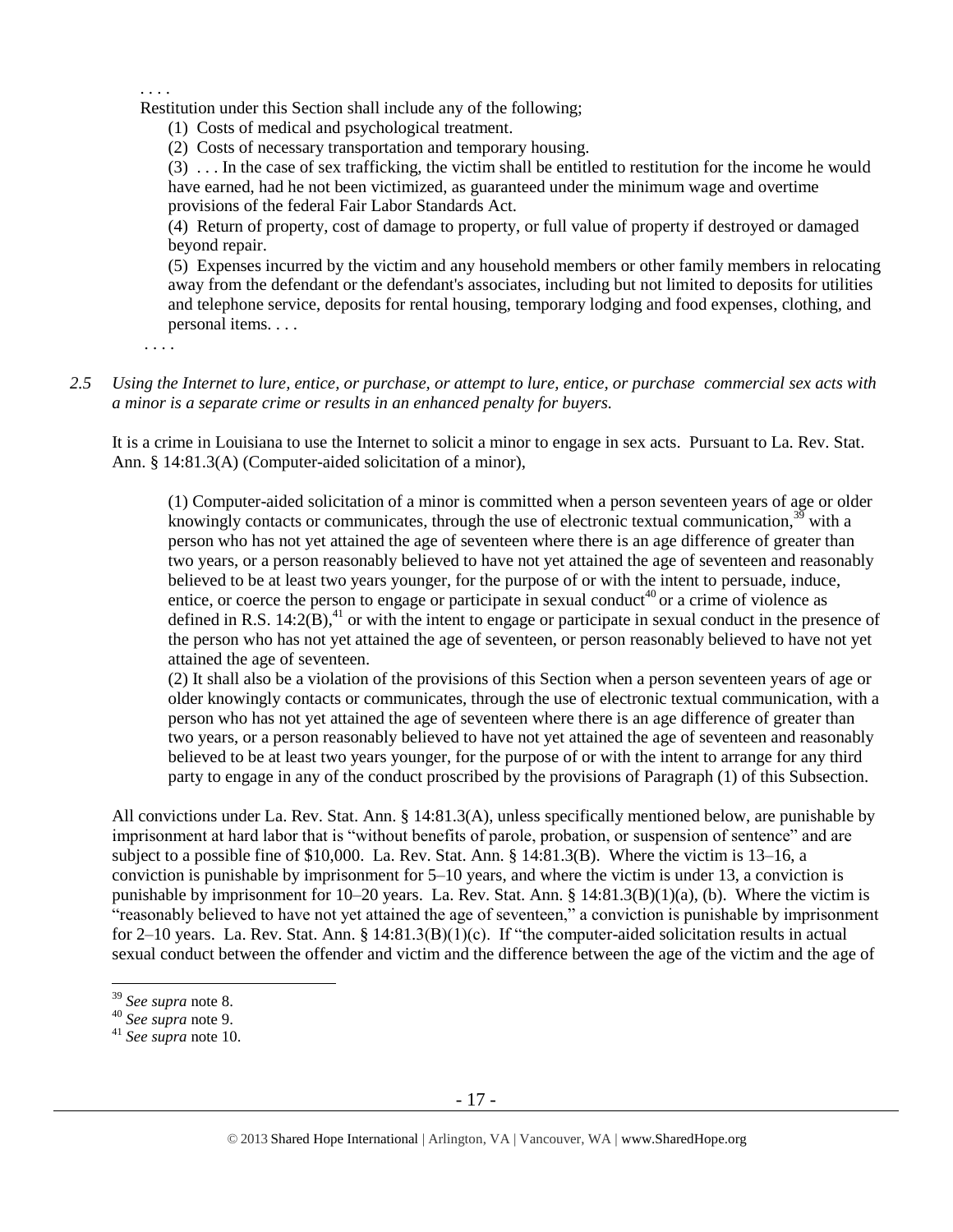the offender is five years or greater," a conviction is punishable by imprisonment for 7–10 years, "with or without hard labor." La. Rev. Stat. Ann. § 14:81.3(B)(1)(d). Subsequent convictions are punishable by imprisonment for 10–20 years. La. Rev. Stat. Ann. § 14:81.3(B)(2). Finally, for any conviction under La. Rev. Stat. Ann. § 14:81.3(A), the court also may limit or restrict the offender's "access to the Internet when the Internet was used in the commission of the crime." La. Rev. Stat. Ann. § 14:81.3(B)(3).

## *2.6 No age mistake defense is permitted for a buyer of commercial sex acts with any minor under 18.*

Several of Louisiana's CSEC statutes and the trafficking of children for sexual purposes statute specifically state that no age mistake defense is permitted for a buyer of commercial sex acts with a minor. La. Rev. Stat. Ann. § 14:46.3(C)(2) (Trafficking of children for sexual purposes) and § 14.81.1(D)(1) (Pornography involving juveniles) state, "Lack of knowledge of the victim's [juvenile's] age shall not be a defense." La. Rev. Stat. Ann. § 14:82.1(B)(1) (Prostitution; persons under eighteen; additional offenses) states, "Lack of knowledge of the age of the person practicing prostitution shall not be a defense." Finally, La. Rev. Stat. Ann. § 14:89.2(D)(2) (Crime against nature by solicitation) provides, "Lack of knowledge of the age of the person being solicited shall not be a defense."

# *2.7 Base penalties for buying sex acts with a minor under 18 are sufficiently high and not reduced for older minors.*

La. Rev. Stat. Ann. § 14.46.3(A)(1) (Trafficking of children for sexual purposes) provides a substantial base penalty for sex trafficking of minors under 18 and provides an enhanced penalty for buyers of sex acts with minors under 14, paralleling the federal Trafficking Victims Protection Act. A conviction under La. Rev. Stat. Ann. § 14:46.3(A)(1) (Trafficking of children for sexual purposes) is generally punishable by imprisonment for 15–50 years at hard labor, a possible fine of \$50,000, or both. La. Rev. Stat. Ann. § 14:46.3(D)(1)(a). However, if the victim is under 14, a conviction is punishable by imprisonment for 25–50 years at hard labor and a possible fine of \$75,000, with no parole eligibility for the first 25 years. La. Rev. Stat. Ann. §  $14:46.3(D)(1)(b)$ .

La. Rev. Stat. Ann. § 14:82<sup>42</sup> (Prostitution; definition; penalties; enhancement) and § 14:82.1 (Prostitution; persons under eighteen; additional offenses) make offenses involving any minor under 18 punishable by imprisonment for 15–50 years at hard labor, a possible fine of \$50,000, or both. La. Rev. Stat. Ann. § 14:82.1(D)(1). Similarly, the operable statute regarding purchasing oral or anal sex acts with a minor, La. Rev. Stat. Ann. § 14:89.2(A) (Crime against nature by solicitation), punishes convictions by 15–50 years imprisonment at hard labor, a fine not to exceed \$50,000, or both. If the minor is under 14 years of age, the offense is punishable by 25–50 years imprisonment at hard labor, a fine not to exceed \$75,000, or both and "[t]wenty-five years of the sentence imposed shall be without benefit of parole, probation, or suspension of sentence." La. Rev. Stat. Ann. § 14:89.2(B)(3)(a), (b).

Buyers may also be convicted under La. Rev. Stat. Ann. § 14:81.3(A) (Computer-aided solicitation of a minor) which criminalizes using a computer to solicit a minor to engage in sexual acts. However, La. Rev. Stat. Ann. § 14:81.3(A) only protects minors who are less than 17 years of age.

*2.8 Financial penalties for buyers of commercial sex acts with minors are sufficiently high to make it difficult for buyers to hide the crime.*

Various fines ranging from \$500 to \$75,000 are in place for buyers of commercial sex with minors. A conviction under La. Rev. Stat. Ann. § 14:46.3(A)(1) (Trafficking of children for sexual purposes) is punishable by a possible fine of \$50,000, or a possible fine of \$75,000 if the victim was under 14. La. Rev. Stat. Ann. § 14:46.3(D)(1)(a), (b). A conviction under La. Rev. Stat. Ann. § 14:82.1 (Prostitution; persons under eighteen;

 $\overline{a}$ <sup>42</sup> *See supra* note [5.](#page-2-0)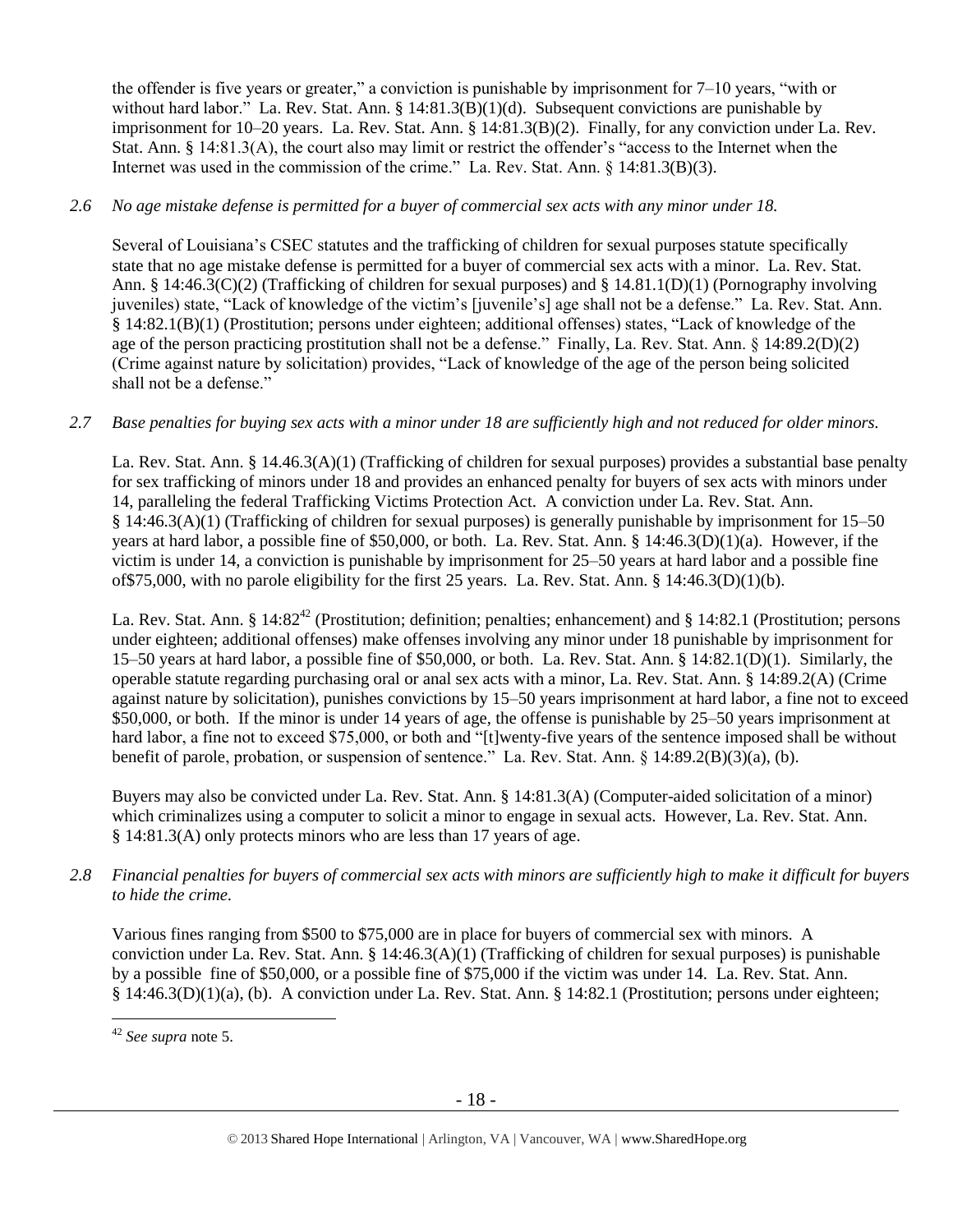additional offenses) also carries a possible fine of \$50,000 for minors under 18 and \$75,000 if the minor is under 14 years of age. La. Rev. Stat. Ann. §§ 14:82.1(D)(1), (2), 14:83(B)(2). Additionally, a person convicted under La. Rev. Stat. Ann. § 14:89.2 (Crime against nature by solicitation), when the victim is under 18, may face a possible possible fine of \$50,000, whereas if the victim is younger than 14, a first offense is punishable by a possible fine of \$75,000. La. Rev. Stat. Ann. §§ 14:89.2(B)(1), (2), (3). Lastly, a conviction under La. Rev. Stat. Ann. § 14:81.3 (Computer-aided solicitation of a minor) is punishable by a possible fine of \$10,000. La. Rev. Stat. Ann. § 14:81.3(B)(1).

Asset forfeiture provisions may also apply to buyers. Convictions under La. Rev. Stat. Ann. § 14:46.3 (Trafficking of children for sexual purposes) are punishable by asset forfeiture under La. Rev. Stat. Ann. § 14:46.3(D)(3). La. Rev. Stat. Ann. §14:46.3 provides for criminal, mandatory asset forfeiture and states,

(a) In addition, the court shall order that the personal property used in the commission of the offense shall be seized and impounded, and after conviction, sold at public sale or public auction by the district attorney in accordance with R.S. 15:539.1 [Forfeited property related to certain sex crimes; exempt property; allocation of forfeited property].

(b) The personal property made subject to seizure and sale pursuant to Subparagraph (a) of this Paragraph may include, but shall not be limited to, electronic communication devices, computers, computer related equipment, motor vehicles, photographic equipment used to record or create still or moving visual images of the victim that are recorded on paper, film, video tape, disc, or any other type of digital recording media.

Likewise, La. Rev. Stat. Ann. § 14:81.3(B)(4)(b) (Computer-aided solicitation of a minor) provides for mandatory criminal asset forfeiture, also governed by La. Rev. Stat. Ann. §15:539.1, stating in part,

In addition, the court shall order that the personal property used in the commission of the offense shall be seized and impounded, and after conviction, sold at public sale or public auction by the district attorney in accordance with R.S. 15:539.1. The personal property made subject to seizure and sale pursuant to Subparagraph (a) of this Paragraph may include, but shall not be limited to, electronic communication devices, computers, computer related equipment, motor vehicles, photographic equipment used to record or create still or moving visual images of the victim that are recorded on paper, film, video tape, disc, or any other type of digital recording media.

Buyers convicted under La. Rev. Stat. Ann. § 14:81.1 (Pornography involving juveniles) also shall have "personal property used in the commission of the offense . . . seized and impounded, and after conviction, sold at public sale." La. Rev. Stat. Ann. § 14:81.1. Property subject to forfeiture pursuant to La. Rev. Stat. Ann. § 14:46.3(C)(3)(a) (Trafficking of children for sexual purposes), § 14.81.3(B)(4)(a) (Computer aided solicitation of a minor) and  $\S$  14:81.1(E)(5)(c) (Pornography involving juveniles), may be seized, impounded and sold following a court order and distribution of the forfeited property is governed by La. Rev. Stat. Ann. § 15:539.1.<sup>43</sup> La. Rev. Stat. Ann. § 15:539.1 (Forfeited property related to certain sex crimes; exempt property; allocation of forfeited property) which states,

(A) When personal property is forfeited under the provisions of . . . R.S. 14:46.3 (Trafficking of children for sexual purposes) . . . (Pornography involving juveniles) . . . (Computer-aided solicitation of a minor) . . . the district attorney shall authorize a public sale or a public auction

 $^{43}$  Here and elsewhere in this report that La. Rev. Stat. Ann. § 15:539.1 is quoted or cited, it has been updated to reflect the amendments added by the passage of Senate Bill 88. 2013 La. Acts. 429 (effective June 24, 2013).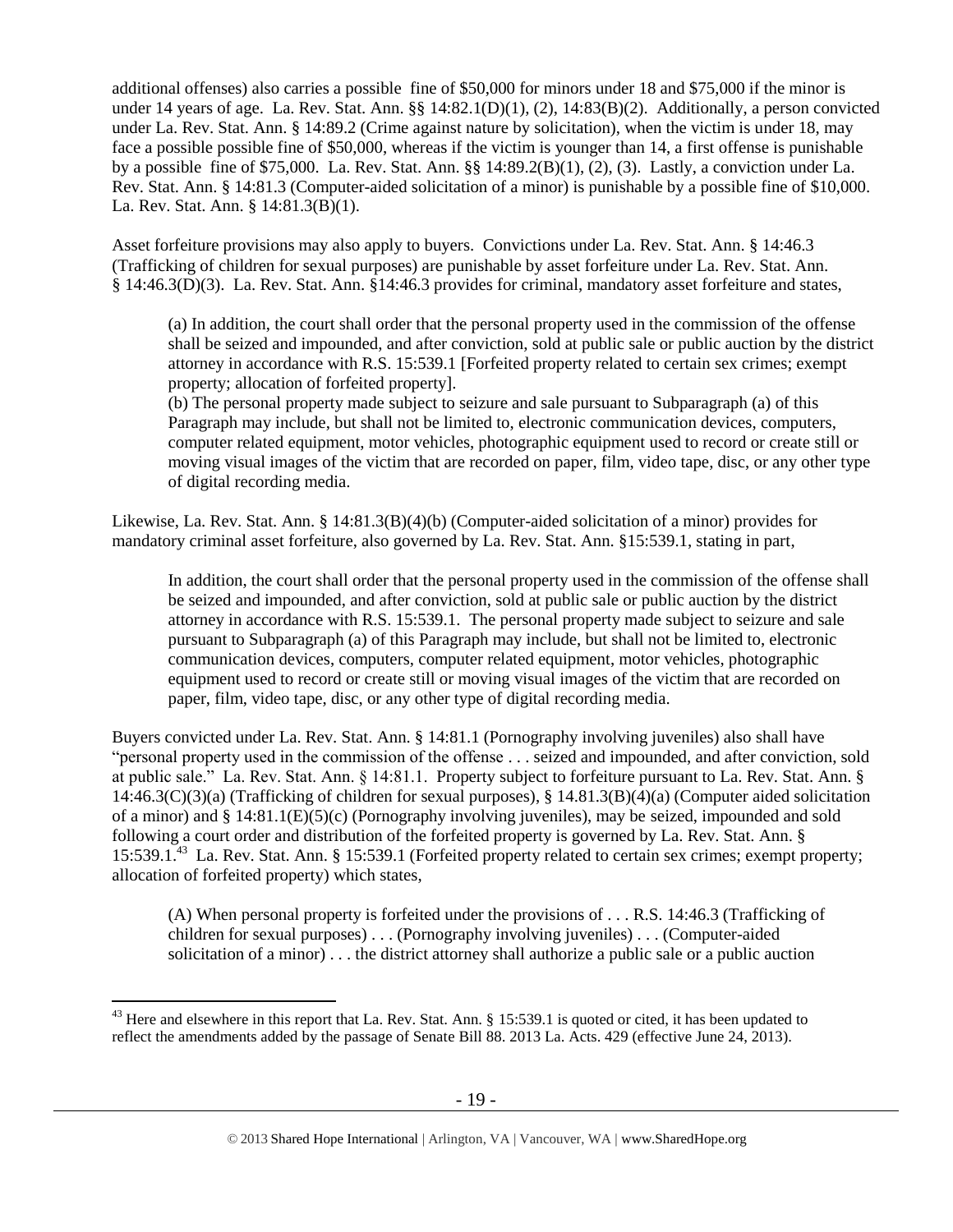conducted by a licensed auctioneer, without appraisal, of that which is not required by law to be destroyed and which is not harmful to the public.

. . . .

(E) Notwithstanding Subsection D of this section, when the property to be forfeited is related to human trafficking under R.S. 14:46:2 or trafficking of children for sexual purposes under R.S. 14:46.3, the proceeds of the public sale or public auction shall be applied first to any restitution granted to the victim, after the costs of the public sale or auction, court costs, and fees related to seizure and storage have been satisfied. Any remaining proceeds shall be distributed in the following manner:

(1) Twenty-five percent to the seizing agency or agencies allocated among the seizing agencies in proportion to their participation in the management of the investigation, seizure, and forfeiture.

(2) Twenty-five percent to the prosecution agency.

<span id="page-19-0"></span>(3) Fifty percent to the Exploited Children's Special Fund pursuant to R.S. 15:538.2.

Additionally, when a buyer is found or pleads guilty of trafficking children for sexual purposes as stated under R.S. 14:63:3 (Trafficking of children for sexual purposes), R.S. 14:82.1 (Prostitution with a minor under 17 years of age), or R.S. 14:86 (Enticing persons into prostitution) they must pay a mandatory fine of \$2,000 in addition to other mandatory restitutions. La. Rev. Stat. Ann. § 15:539.2<sup>44</sup>.

A buyer of commercial sex acts with a minor under R.S.  $15:539.3^{45}$  will be mandated to pay restitution to the victim. La. Rev. Stat. Ann. § 15:539.3 states;

A person convicted of violation of R.S. 14:46.2 (Human trafficking) or R.S. 14:46.3 (Trafficking of children for sexual purposes) shall be ordered to pay mandatory restitution to the victim

. . . .

Restitution under this Section shall include any of the following:

(1) Costs of medical and psychological treatment.

(2) Costs of necessary transportation and temporary housing.

(3) . . . In the case of sex trafficking, the victim shall be entitled to restitution for the income he would have earned, had he not been victimized, as guaranteed under the minimum wage and overtime provisions of the federal Fair Labor Standards Act.

(4) Return of property, cost of damage to property, or full value of property if destroyed or damaged beyond repair.

(5) Expenses incurred by the victim and any household members or other family members in relocating away from the defendant or the defendant's associates, including but not limited to deposits for utilities and telephone service, deposits for rental housing, temporary lodging and food expenses, clothing, and personal items. . . .

. . . .

 $\overline{a}$ 

Buyers are also subject to mandatory restitution orders where pecuniary damages can be shown. La. Code Crim. Proc. Art. 883.2(A) (Restitution to victim) provides, "In all cases in which the court finds an actual pecuniary loss to a victim, or in any case where the court finds that costs have been incurred by the

<sup>&</sup>lt;sup>44</sup> Here and elsewhere in this report that La. Rev. Stat. Ann. § 15:539.2 is quoted or cited, it has been updated to reflect the amendments added by the passage of Senate Bill 88. 2013 La. Acts. 429 (effective June 24, 2013).

<sup>45</sup> *See supra* note [38.](#page-15-0)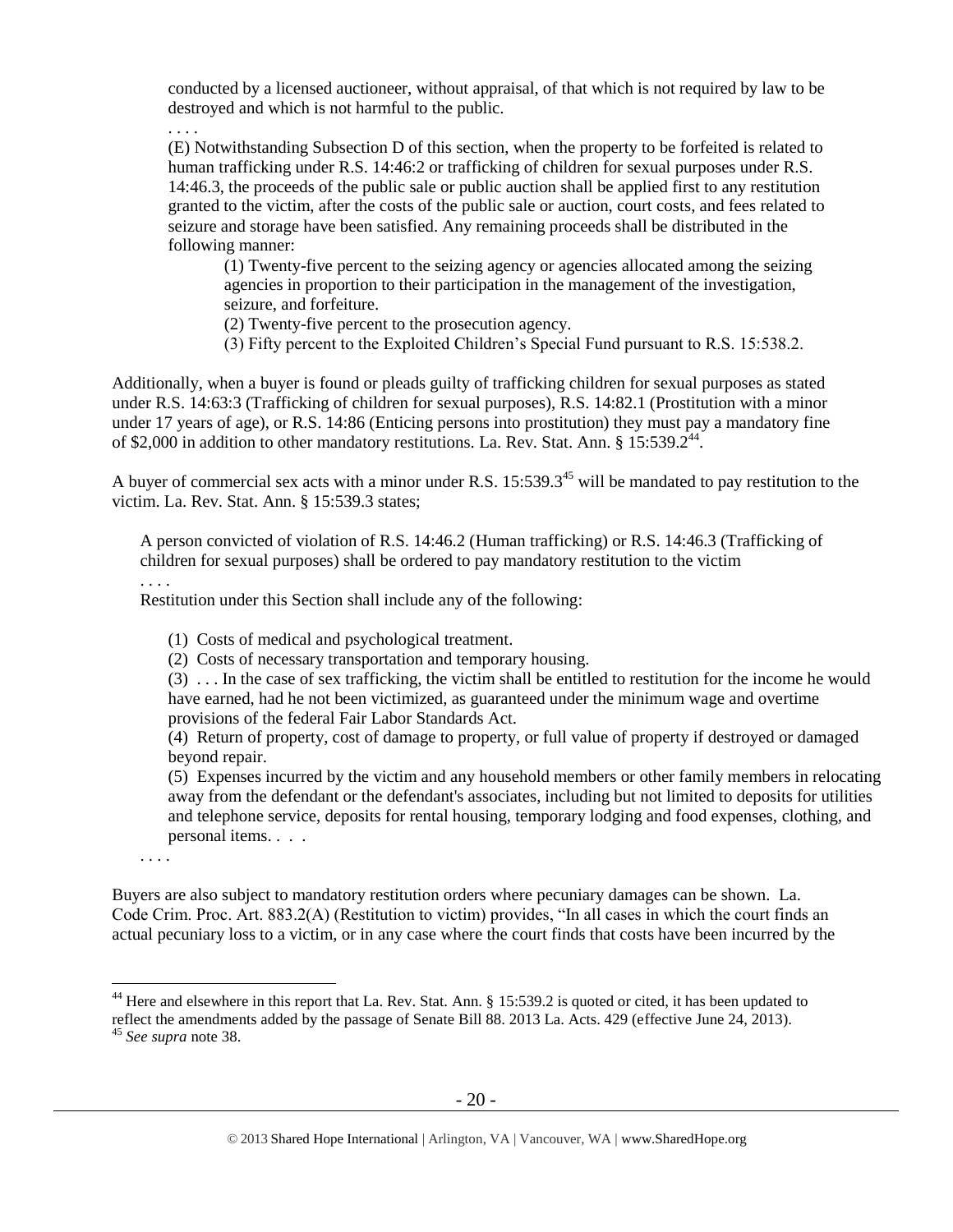victim in connection with a criminal prosecution, the trial court shall order the defendant to provide restitution to the victim as a part of any sentence that the court shall impose."<sup>46</sup>

## *2.9 Buying and possessing child pornography carries penalties as high as similar federal offenses.*

<span id="page-20-0"></span>Possession of child pornography is illegal under La. Rev. Stat. Ann. § 14:81.1(A)(1) (Pornography involving juveniles), which states that "[i]t shall be unlawful for a person to . . . possess . . . pornography involving juveniles."<sup>47</sup> A conviction under this statute generally is punishable by imprisonment for 5–20 years at hard labor, "without benefit of parole, probation, or suspension of sentence," and a possible fine of \$50,000; however, if the victim is under 13 and the offender is at least 17, a conviction is punishable by "imprisonment at hard labor for not less than one-half the longest term nor more than twice the longest term of imprisonment provided" (thus, 10–40 years), which also will "be served without benefit of parole, probation, or suspension of sentence," and under a second conviction for the intentional possession of pornography involving juveniles the offender shall be fined up to \$75,000 and imprisoned at hard labor for up to 40 years "without benefit of parole, probation, or suspension of sentence." La. Rev. Stat. Ann. § 14:81.1(E)(1)(a), (b), (E)(5)(a). Convicted violators also will have any "personal property used in the commission of the offense . . . seized and impounded, and after conviction, sold at public sale or public auction by the district attorney."<sup>48</sup> La. Rev. Stat. Ann. § 14:81.1(E)(5)(c).

Additionally, La. Rev. Stat. Ann. § 14:73.8(A) (Unauthorized use of a wireless router system; pornography involving juveniles; penalty) states that "[u]nauthorized use of a wireless router system is the accessing or causing to be accessed of any computer, computer system, computer network, or any part thereof via any wireless router system for the purposes of uploading, downloading, or selling of pornography involving juveniles as defined in R.S. 14:81.1[Pornography involving juveniles]."<sup>49</sup> If the victim is 13–17 years old, a violation is punishable by imprisonment for 2–10 years at hard labor, "without benefit of parole, probation, or suspension of sentence," and a possible fine of\$10,000. La. Rev. Stat. Ann. § 14:73.8(C). However, if the

 $48$  La. Rev. Stat. Ann. § 14:81.1(E)(5)(d) states,

The personal property made subject to seizure and sale pursuant to Subparagraph (c) of this Paragraph may include, but shall not be limited to, electronic communication devices, computers, computer related equipment, motor vehicles, photographic equipment used to record or create still or moving visual images of the victim that are recorded on paper, film, video tape, disc, or any other type of digital recording media.

 $\overline{a}$  $46$  La. Rev. Stat. Ann. § 46:1844(M) (Basic rights for victim and witness) states,

<sup>(1)</sup> If the defendant is found guilty, the court or parole board shall require the defendant to pay restitution to the appropriate party in an amount and manner determined by the court. In addition, the court or parole board may require the defendant to perform community service work in an amount and according to a schedule determined by the court.

<sup>(2)</sup> One of the conditions of work release shall be a requirement that an inmate pay from his earnings all restitution ordered by the court or the parole board. Even if no restitution has been ordered, the sheriff or director of the program shall have the right to require payment of restitution as a condition of work release. (3) A victim shall not be required to pay recording fees for the filing of a restitution order with the clerk of court. The defendant shall be responsible for all costs associated with this action.

<sup>&</sup>lt;sup>47</sup> "Pornography involving juveniles" is defined in La. Rev. Stat. Ann. § 14:81.1(B)(5) as "any photograph, videotape, film, or other reproduction, whether electronic or otherwise, of any sexual performance involving a child under the age of seventeen."

 $49$  La. Rev. Stat. Ann. § 14:73.8(B) defines "wireless router system" as "a device in a wireless local area network that determines the next network point to which a unit of data is routed between an origin and a destination on the Internet."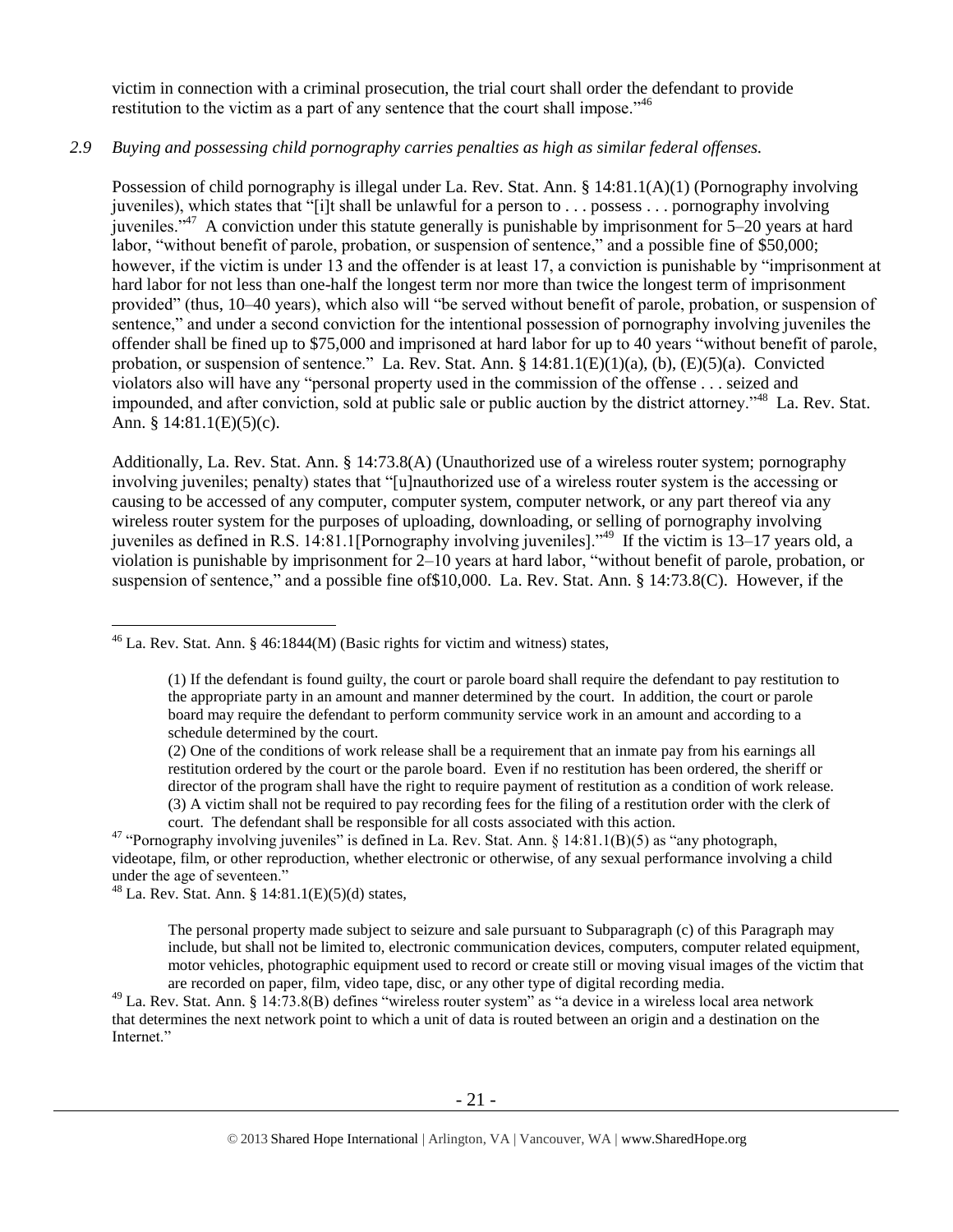victim is under 13, a violation is punishable by imprisonment for 25–99 years at hard labor, to "be served without benefit of parole, probation, or suspension of sentence." La. Rev. Stat. Ann. § 14:73.8(D).

In comparison, a federal conviction for possession of child pornography<sup>50</sup> is generally punishable by imprisonment for 5–20 years and a fine not to exceed \$250,000.<sup>51</sup> Subsequent convictions, however, are punishable by imprisonment up to 40 years and a fine not to exceed \$250,000.<sup>52</sup>

#### *2.10 Convicted buyers of commercial sex acts with minors and child pornography are required to register as sex offenders.*

Some buyers of sex with minors convicted under Louisiana's human trafficking and CSEC laws are required to register as sex offenders under La. Rev. Stat. Ann. § 15:542<sup>53</sup> (Registration of sex offenders and child predators). La. Rev. Stat. Ann. § 15:542(A)(1) states,

A. The following persons shall be required to register and provide notification as a sex offender or child predator in accordance with the provisions of this Chapter:

(1) Any adult residing in this state who has pled guilty to, has been convicted of, or where adjudication has been deferred or withheld for the perpetration or attempted perpetration of, or any conspiracy to commit either of the following:

<span id="page-21-1"></span><span id="page-21-0"></span>(a) A sex offense as defined in R.S. 15:541 [Definitions],<sup>54</sup> with the exception of those convicted of felony carnal knowledge of a juvenile as provided in Subsection F of this Section;

 $\overline{a}$ 

 $51$  18 U.S.C. §§ 2252(b) (stating that a conviction under subsection (a)(2) is punishable by imprisonment for 5–20 years and a fine, while a conviction under subsection (a)(4) is punishable by imprisonment up to 10 years, a fine, or both),  $2252A(b)(1)$  (a conviction is punishable by imprisonment for  $5-20$  years and a fine),  $1466A(a)$ , (b) (stating that a conviction under subsection (a) is "subject to the penalties provided in section  $2252A(b)(1)$ ," imprisonment for 5–20 years and a fine, while a conviction under subsection (b) is "subject to the penalties provided in section 2252A(b)(2)," imprisonment up to 10 years, a fine, or both); *see also* 18 U.S.C. §§ 3559(a)(1) (classifying all of the above listed offenses as felonies), 3571(b)(3) (providing a possible fine of \$250,000 for any felony conviction).

 $52$  18 U.S.C. §§ 2252(b) (stating if a person has a prior conviction under subsection (a)(2), or a list of other statutes, a conviction is punishable by a fine and imprisonment for 15–40 years, but if a person has a prior conviction under subsection (a)(4) or a list of other statutes, a conviction is punishable by a fine and imprisonment for  $10-20$  years),  $2252A(b)(1)$  (stating if a person has a prior conviction under subsection (a)(2), (a)(3), or a list of other statutes, a conviction is punishable by a fine and imprisonment for  $15-40$  years),  $1466A(a)$ , (b) (stating that the penalty scheme for section 2252A(b) applies); *see also* 18 U.S.C. §§ 3559(a)(1) (classifying all of the above listed offenses as felonies), 3571(b)(3) (providing a possible fine of \$250,000 for any felony conviction).

<sup>53</sup> Here and elsewhere in this report that La. Rev. Stat. Ann. § 15:542 is quoted or cited, it has been updated to reflect the amendments added by the passage of House Bill 440. 2013 La. Acts. 408 (effective August 1, 2013).  $54$  La. Rev. Stat. Ann. § 15:541(24)(a) (Definitions) defines "sex offense" as

deferred adjudication, adjudication withheld, or conviction for the perpetration or attempted perpetration of or conspiracy to commit human trafficking when prosecuted under the provisions of R.S. 14:46.2(B)(2) or (3), R.S. 14:46.3 (trafficking of children for sexual purposes), . . . R.S. 14:89.2(B)(3) (crime against nature by solicitation), R.S. 14:80 (felony carnal knowledge of a juvenile), R.S. 14:81 (indecent behavior with juveniles), R.S.14:81.1 (pornography involving juveniles), R.S. 14:81.2 (molestation of a juvenile), R.S. 14:81.3 (computer-aided solicitation of a minor), R.S. 14:81.4 (prohibited sexual conduct between an educator and student), R.S.  $14:92(A)(7)$  (contributing to the delinquency of juveniles), ... R.S.

 $50$  18 U.S.C. §§ 2252(a)(2), (a)(4) (Certain activities relating to material involving the sexual exploitation of minors),  $2252A(a)(2)$ –(3) (Certain activities relating to material constituting or containing child pornography), 1466A(a), (b) (Obscene visual representations of the sexual abuse of children).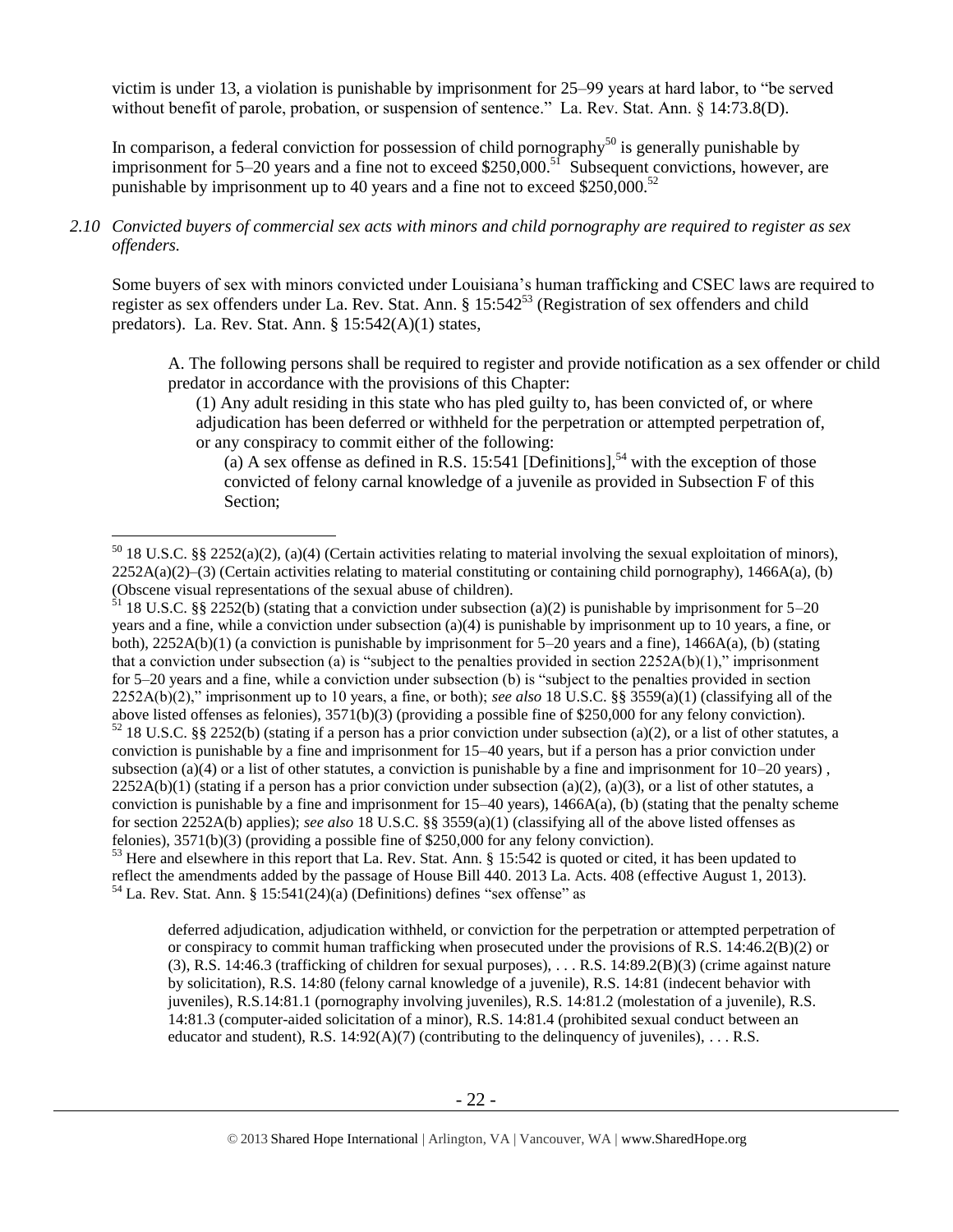<span id="page-22-2"></span><span id="page-22-1"></span><span id="page-22-0"></span>(b) A criminal offense against a victim who is a minor as defined in R.S.  $15:541^{55}$ 

Therefore, buyers convicted under La. Rev. Stat. Ann. § 14:46.3(A)(1) (Trafficking of children for sexual purposes), § 14:82.1(A)(1) (Prostitution; persons under eighteen; additional offenses), and, § 14:89.2(A) (Crime against nature by solicitation) will be required to register as sex offenders.

Finally, buyers required to register as sex offenders are prohibited from the unlawful use of a social networking websites. La. Rev. Stat. Ann. § 14:91.5(A)(1) (Unlawful use of a social networking website), makes unlawful "the intentional use of a social networking website<sup>56</sup> by a person who is required to register as a sex offender and who was convicted of R.S. 14:81 (Indecent behavior with juveniles), R.S. 14:81.1 (Pornography involving juveniles), R.S. 14:81.3 (Computer-aided solicitation of a minor), or R.S. 14:283 (Video voyeurism) or was previously convicted of a sex offense as defined in R.S. 15:541 in which the victim of the sex offense was a minor.<sup>57</sup> $\cdot$  Buyers that "commit the crime of unlawful use of a social networking website" are subject to a possible fine of \$10,000 and imprisonment at hard labor for up to 10 years "without benefit of parole, probation, or suspension of sentence." La. Rev. Stat. Ann.  $$14:91.5(C)(1).$ 

 $14:106(A)(5)$  (obscenity by solicitation of a person under the age of seventeen), ... R.S. 14:42 (aggravated rape) . . . committed on or after June 18, 1992 . . . .

 $<sup>55</sup>$  La. Rev. Stat. Ann. § 15:541(12)(b), (c) (Definitions) defines "criminal offense against a victim who is a minor"</sup> in part as a "conviction for the perpetration or attempted perpetration of or conspiracy to commit . . . (b) A violation of any of the following provisions when the victim is under eighteen years of age: R.S. 14:82.1 [Prostitution; persons under eighteen; additional offenses] . . . ., 84(1), (3), (5), or (6) [Pandering], or 86 [Enticing persons into prostitution], or R.S.  $23:251(A)(4)$  [Minors under sixteen; prohibited employments or occupations; penalty—In any illegal, indecent, or immoral exhibition or practice] and (c) a violation of R.S. 14:83 (Soliciting for prostitutes), 83.1 (Inciting prostitution), 83.2 (Promoting prostitution), and 14:282 (Operation of places of prostitution prohibited; penalty) when the prostitution involves persons under the age of 18 years.

 $56$  La. Rev. Stat. Ann. § 14:91.5 (2)(a) defines "social networking website" in part as "an Internet website, the primary purpose of which is facilitating social interaction with other users of the website . . . ."

 $57$  La. Rev. Stat. Ann. § 15:541(25) (Definitions) defines "sexual offense against a victim who is a minor" in part as a "conviction for the perpetration or attempted perpetration of or conspiracy to commit . . . .(c) R.S. 14:46.2(B)(3) (Human trafficking), . . .(e) R.S. 14:81.1 (Pornography involving juveniles, . . . (g) R.S. 14:81.3 (Computer-aided solicitation of a minor), (h) R.S. 14:82.1 (Prostitution; persons under eighteen), (i) R.S. 14:86 (Enticing minors into prostitution), (j) R.S.  $14:84(1)$ ,  $(3)$ ,  $(5)$ ,  $(6)$  (Pandering), and (k) R.S.  $14:89.1$  (Aggravated crime against nature)."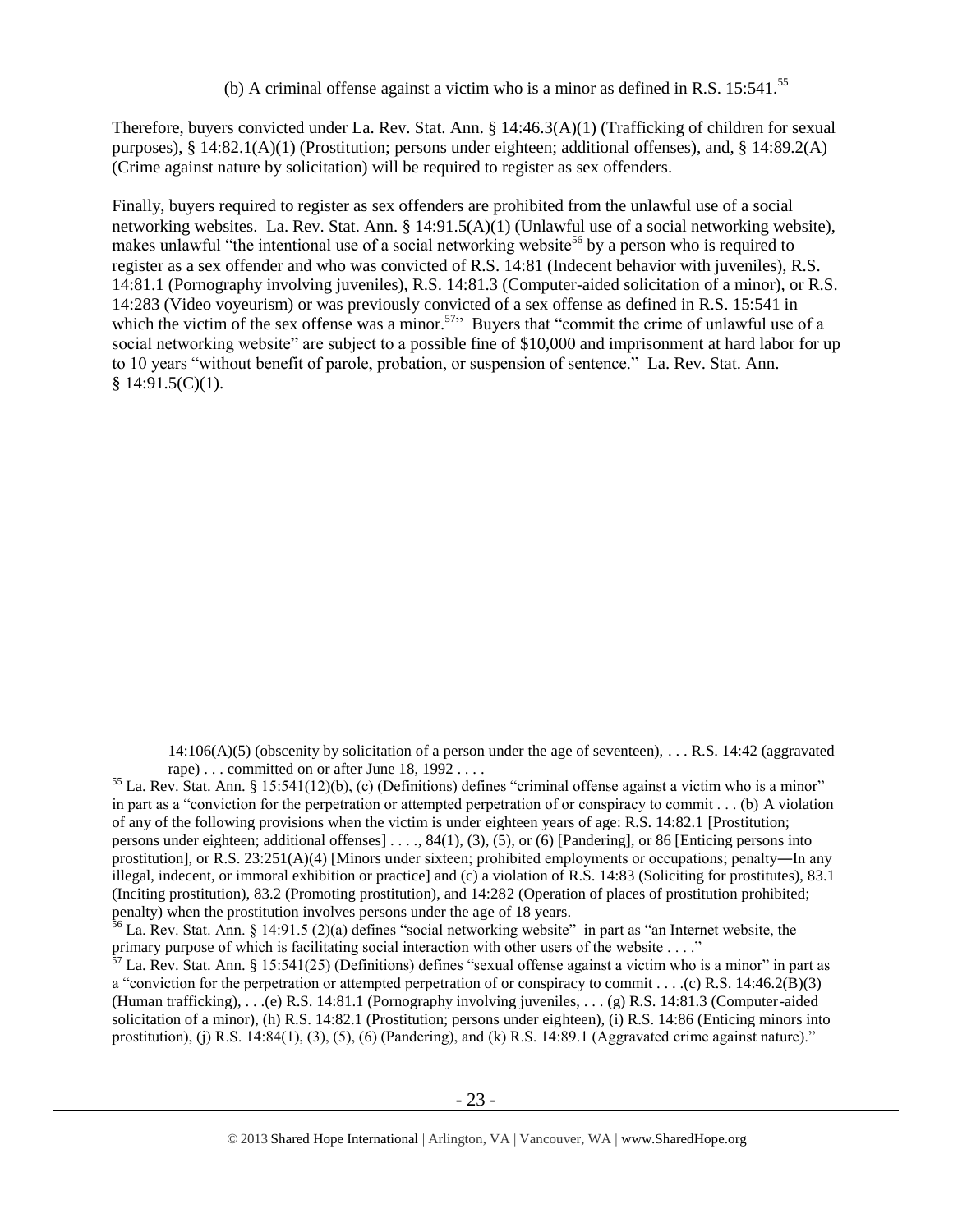#### FRAMEWORK ISSUE 3: CRIMINAL PROVISIONS FOR TRAFFICKERS

#### *Legal Components:*

- *3.1 Penalties for trafficking a child for sexual exploitation are as high as federal penalties.*
- *3.2 Creating and distributing child pornography carries penalties as high as similar federal offenses.*
- *3.3 Using the Internet to lure, entice, recruit, or sell commercial sex acts with a minor is a separate crime or results in an enhanced penalty for traffickers.*
- *3.4 Financial penalties for traffickers, including asset forfeiture, are sufficiently high.*
- *3.5 Convicted traffickers are required to register as sex offenders.*
- *3.6 Laws relating to termination of parental rights for certain offenses include sex trafficking or commercial sexual exploitation of children (CSEC) offenses in order to remove the children of traffickers from their control and potential exploitation.*

*\_\_\_\_\_\_\_\_\_\_\_\_\_\_\_\_\_\_\_\_\_\_\_\_\_\_\_\_\_\_\_\_\_\_\_\_\_\_\_\_\_\_\_\_\_\_\_\_\_\_\_\_\_\_\_\_\_\_\_\_\_\_\_\_\_\_\_\_\_\_\_\_\_\_\_\_\_\_\_\_\_\_\_\_\_\_\_\_\_\_\_\_\_\_*

#### *Legal Analysis:*

*3.1 Penalties for trafficking a child for sexual exploitation are as high as federal penalties.*

La. Rev. Stat. Ann. § 14:46.3(A) (Trafficking of children for sexual purposes) makes it a crime for a person to "knowingly recruit, harbor, transport, provide, sell, purchase, obtain, or maintain the use of a person under the age of eighteen years for the purpose of engaging in commercial sexual activity."<sup>58</sup> A conviction under this statute is punishable by imprisonment for 15–50 years at hard labor, a possible fine of \$50,000, or both; however, if the victim is under 14, a conviction is punishable by imprisonment for 25–50 years at hard labor and a possible fine of \$75,000, with no eligibility for "probation, parole, or suspension of sentence" for the first 25 years. La. Rev. Stat. Ann. § 14:46.3(D)(1)(a), (b). Pursuant to La. Rev. Stat. Ann. § 14:46.3(D)(1)(c), "Any person who violates the provisions of Paragraph  $(A)(1)$ ,  $(2)$ ,  $(4)$ ,  $(5)$ , or  $(6)$  of this Section, who was previously convicted of a sex offense as defined in R.S. 15:541 when the victim of the sex offense was under the age of eighteen years, shall be fined not more than one hundred thousand dollars and shall be imprisoned at hard labor for not less than fifty years or for life. At least fifty years of the sentence imposed shall be served without benefit of parole, probation, or suspension of sentence."

In addition, a trafficker could be convicted under La. Rev. Stat. Ann. § 14:46.2(A) (Human trafficking).<sup>59</sup> A conviction "when the services include commercial sexual activity<sup>60</sup> or any sexual conduct constituting a crime under the laws of this state" is punishable by imprisonment up to 20 years at hard labor and a possible fine of \$15,000. La. Rev. Stat. Ann. § 14:46.2(B)(2). Also, a conviction when the victim is under 18 is punishable by imprisonment for 5–25 years at hard labor, "which shall be without the benefit of parole, probation, or suspension of sentence" for 5 years, and a possible fine of \$25,000. La. Rev. Stat. Ann. § 14:46.2(B)(3).

Traffickers may also be convicted under Louisiana's CSEC offenses, including La. Rev. Stat. Ann. § 14:86(A)<sup>61</sup> (Enticing persons into prostitution), § 14:282<sup>62</sup> (Operation of places of prostitution

<sup>58</sup> *See supra* Section 1.1 for a full description of the applicable provisions of La. Rev. Stat. Ann. § 14:46.3.

<sup>&</sup>lt;sup>59</sup> See supra Section 1.1 for a full description of the applicable provisions of La. Rev. Stat. Ann. § 14:46.2.

<sup>60</sup> *See supra* note [3.](#page-1-0)

<sup>61</sup> *See supra* note 9.

<sup>62</sup> *See supra* note [19.](#page-6-0)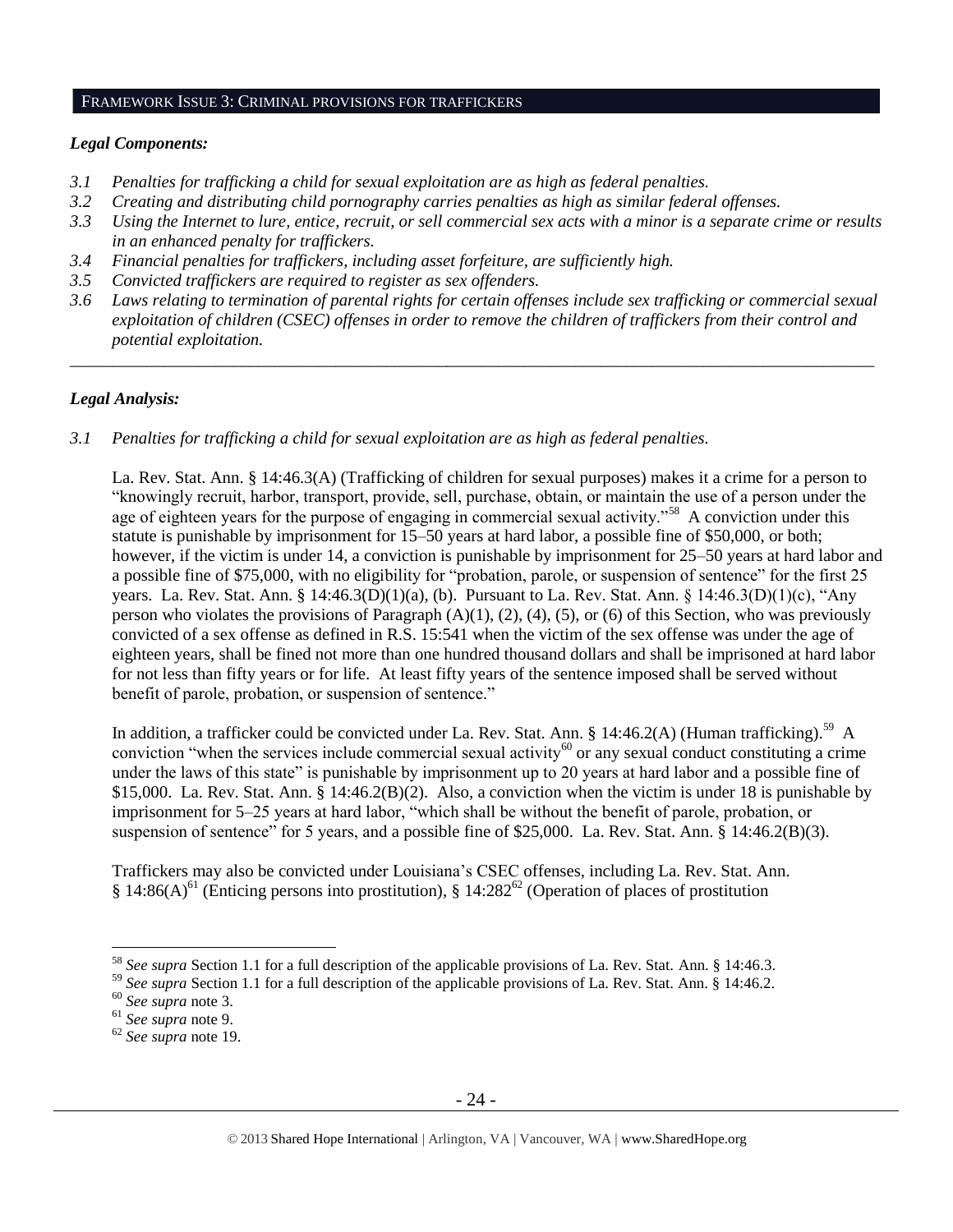prohibited; penalty), § 14:83.2<sup>63</sup> (Promoting prostitution), § 14:84<sup>64</sup> (Pandering), § 14:104<sup>65</sup> (Keeping a disorderly place), § 14:105 (Letting a disorderly place), § 14:83<sup>66</sup> (Soliciting for prostitutes), § 14:83.1 (Inciting Prostitution) and  $\S 14:85^{67}$  (Letting premises for prostitution). These crimes are punishable by imprisonment at hard labor for 15–50 years if the minor victim is under 18, and 25–50 years' imprisonment at hard labor if the minor victim is under 14. La. Rev. Stat. Ann. §§ 14:86 (B)(1)(b), (c), 14:282(B)(2), (3), 14:83.2(B)(2), (3), 14:84(B)(2), (3), 14:104(B)(2), (3), 14:105(B)(2), (3), 14:83.1(B)(2), (3), 14:85(B)(2), (3), 14.83(B)(2),(3).

A parent-trafficker may be convicted under La. Rev. Stat. Ann. § 14:81.1(A)(2) (Pornography involving juveniles), which makes it unlawful "for a parent, legal guardian, or custodian of a child to consent to the participation of the child in pornography involving juveniles." A conviction for violating La. Rev. Stat. Ann. § 14:81.1(A)(2) is punishable by imprisonment for 5–20 years at hard labor, "without benefit of probation, parole, or suspension of sentence," and a possible fine of \$10,000; however, if the victim is under 13, the parent-trafficker will be punished by "imprisonment at hard labor for not less than one-half the longest term nor more than twice the longest term of imprisonment [otherwise] provided," here, 10–40 years, "without benefit of probation, parole, or suspension of sentence." La. Rev. Stat. Ann.  $\S$  14:81.1(E)(3), (E)(5)(a).

Traffickers may also be prosecuted under La. Rev. Stat. Ann. § 14:230(B) (Money laundering; transactions involving proceeds of criminal activity) if they

(1) Conduct, supervise, or facilitate a financial transaction involving proceeds known to be derived from criminal activity, $68$  when the transaction is designed in whole or in part to conceal or disguise the nature, location, source, ownership, or the control of proceeds known to be derived from such violation or to avoid a transaction reporting requirement under state or federal law.

(2) Give, sell, transfer, trade, invest, conceal, transport, maintain an interest in, or otherwise make available anything of value known to be for the purpose of committing or furthering the commission of any criminal activity.

(3) Direct, plan, organize, initiate, finance, manage, supervise, or facilitate the transportation or transfer of proceeds known to be derived from any violation of criminal activity.

(4) Receive or acquire proceeds derived from any violation of criminal activity, or knowingly or intentionally engage in any transaction that the person knows involves proceeds from any such violations.

(5) Acquire or maintain an interest in, receive, conceal, possess, transfer, or transport the proceeds of criminal activity.

(6) Invest, expend, or receive, or offer to invest, expend, or receive, the proceeds of criminal activity.

Because criminal activities include convictions under La. Rev. Stat. Ann. § 14:46.3(A)(1), (2), (4), or (5) (Trafficking of children for sexual purposes), § 14:83.2(A) (Promoting prostitution), and § 14:86(A) (Enticing

<sup>63</sup> *See supra* note [11.](#page-4-0)

<sup>64</sup> *See supra* note [12.](#page-5-0)

<sup>65</sup> *See supra* note [13.](#page-5-1)

<sup>66</sup> *See supra* note 20.

<sup>67</sup> *See supra* note [18.](#page-6-1)

<sup>&</sup>lt;sup>68</sup> "Criminal activity" is defined in La. Rev. Stat. Ann.  $\S$  14:230(A)(1) as "any offense, including conspiracy and attempt to commit the offense, that is classified as a felony under the laws of this state or the United States or that is punishable by confinement for more than one year under the laws of another state." Further, a "felony" is defined in La. Rev. Stat. Ann. § 14:2(4) (Definitions) as "any crime for which an offender may be sentenced to death or imprisonment at hard labor."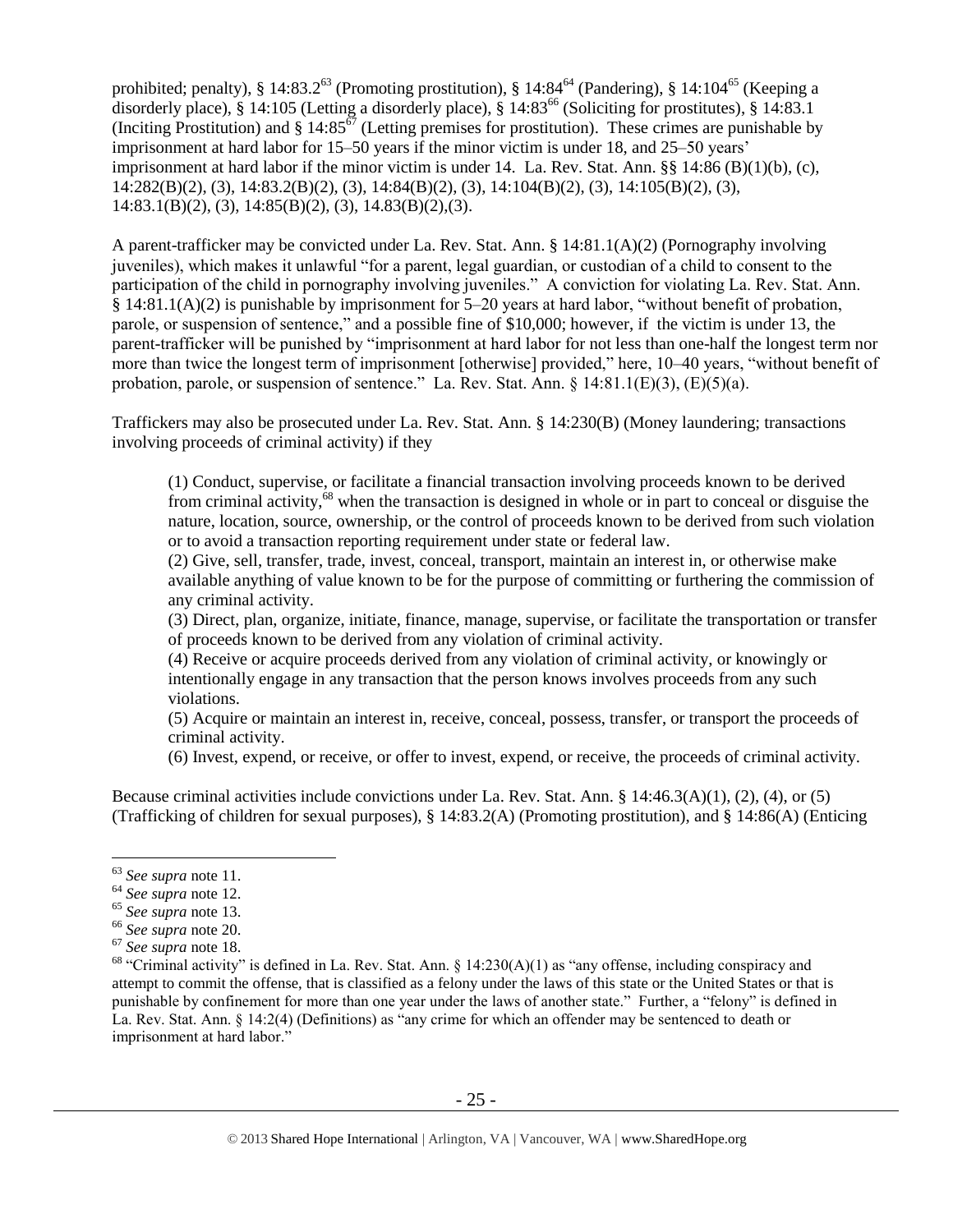persons into prostitution), persons convicted would be subject to the provisions of La. Rev. Stat. Ann. § 14:230. Punishments for convictions under La. Rev. Stat. Ann. § 14:230 vary based on the value of the funds derived, invested, spent, or received in the violation. If the value is less than \$3,000, a conviction is punishable by imprisonment up to 6 months, a possible fine of \$1,000, or both; if the value is \$3,000–\$19,999.99, a conviction is punishable by imprisonment for 2–10 years and a possible fine of \$10,000; if the value is \$20,000– \$99,999.99, a conviction is punishable by imprisonment for 2–20 years at hard labor and a possible fine of \$20,000; if the value is \$100,000 or more, a conviction is punishable by imprisonment for 5–99 years and a possible fine of \$50,000. La. Rev. Stat. Ann. § 14:230(E).

The Louisiana Racketeering Act, codified at La. Rev. Stat. Ann. Title 15 (Criminal procedure), Chapter 11 (Drug racketeering and related organizations) provides greater financial penalties through criminal fines and civil remedies. La. Rev. Stat. Ann. § 15:1352(A)<sup>69</sup> (Definitions) defines "racketeering activity" as "committing, attempting to commit, conspiring to commit, or soliciting, coercing, or intimidating another person to commit any crime that is punishable under the following provisions of Title 14 of the Louisiana Revised Statutes of 1950: . . . (17) [R.S. 14:230](https://owa.regent.edu/owa/redir.aspx?C=0e2d79adea07471dbdda445e0bdec5a1&URL=https%3a%2f%2fwww.lexis.com%2fresearch%2fbuttonTFLink%3f_m%3d77bedd41a1d353e2f7fb983c7e7d9776%26_xfercite%3d%253ccite%2520cc%253d%2522USA%2522%253e%253c%2521%255bCDATA%255bLa.%2520R.S.%252015%253a1352%255d%255d%253e%253c%252fcite%253e%26_butType%3d4%26_butStat%3d0%26_butNum%3d17%26_butInline%3d1%26_butinfo%3dLACODE%252014%253a230%26_fmtstr%3dFULL%26docnum%3d1%26_startdoc%3d1%26wchp%3ddGLbVzS-zSkAA%26_md5%3d250b0b7bf18842c9490cfcc3fc704d6e) [Money laundering; transactions involving proceeds of criminal activity] . . . . R.S. 14:46.2 (Human trafficking), R.S. 14:46.3 (Trafficking of children for sexual purposes) . . . . R.S. 14:286 (Sale of minor children) . . . . "

La. Rev. Stat. Ann. § 15:1353 (Prohibited activities) states,

A. It is unlawful for any person who has knowingly received any proceeds derived, directly or indirectly, from a pattern of racketeering activity to use or invest, whether directly or indirectly, any part of such proceeds, or the proceeds derived from the investment or use thereof, in the acquisition of any title to, or any right, interest, or equity in immovable property or in the establishment or operation of any enterprise.

B. It is unlawful for any person, through a pattern of racketeering activity, knowingly to acquire or maintain, directly or indirectly, any interest in or control of any enterprise or immovable property. C. It is unlawful for any person employed by, or associated with, any enterprise knowingly to conduct or participate in, directly or indirectly, such enterprise through a pattern of racketeering activity. D. It is unlawful for any person to conspire or attempt to violate any of the provisions of Subsections A, B, or C of this Section.

A conviction under La. Rev. Stat. Ann. § 15:1353 is punishable by imprisonment up to 50 years at hard labor, a possible fine of \$1,000,000 or "three times the gross value gained or three times the gross loss caused, whichever is greater, plus court costs and the costs of investigation and prosecution reasonably incurred," or both. La. Rev. Stat. Ann. § 15:1354(A), (B).

Finally, any person convicted of commercial sex acts with a minor under R.S.  $15:539.3^{70}$  will be mandated to pay restitution to the victim. La. Rev. Stat. Ann. § 15:539.3 states;

A person convicted of violation of R.S. 14:46.2 (Human trafficking) or R.S. 14:46.3 (Trafficking of children for sexual purposes) shall be ordered to pay mandatory restitution to the victim

Restitution under this Section shall include any of the following;

(1) Costs of medical and psychological treatment.

. . . .

<sup>69</sup> *See supra* note [24.](#page-11-0) 

<sup>70</sup> *See supra* note [38.](#page-15-0)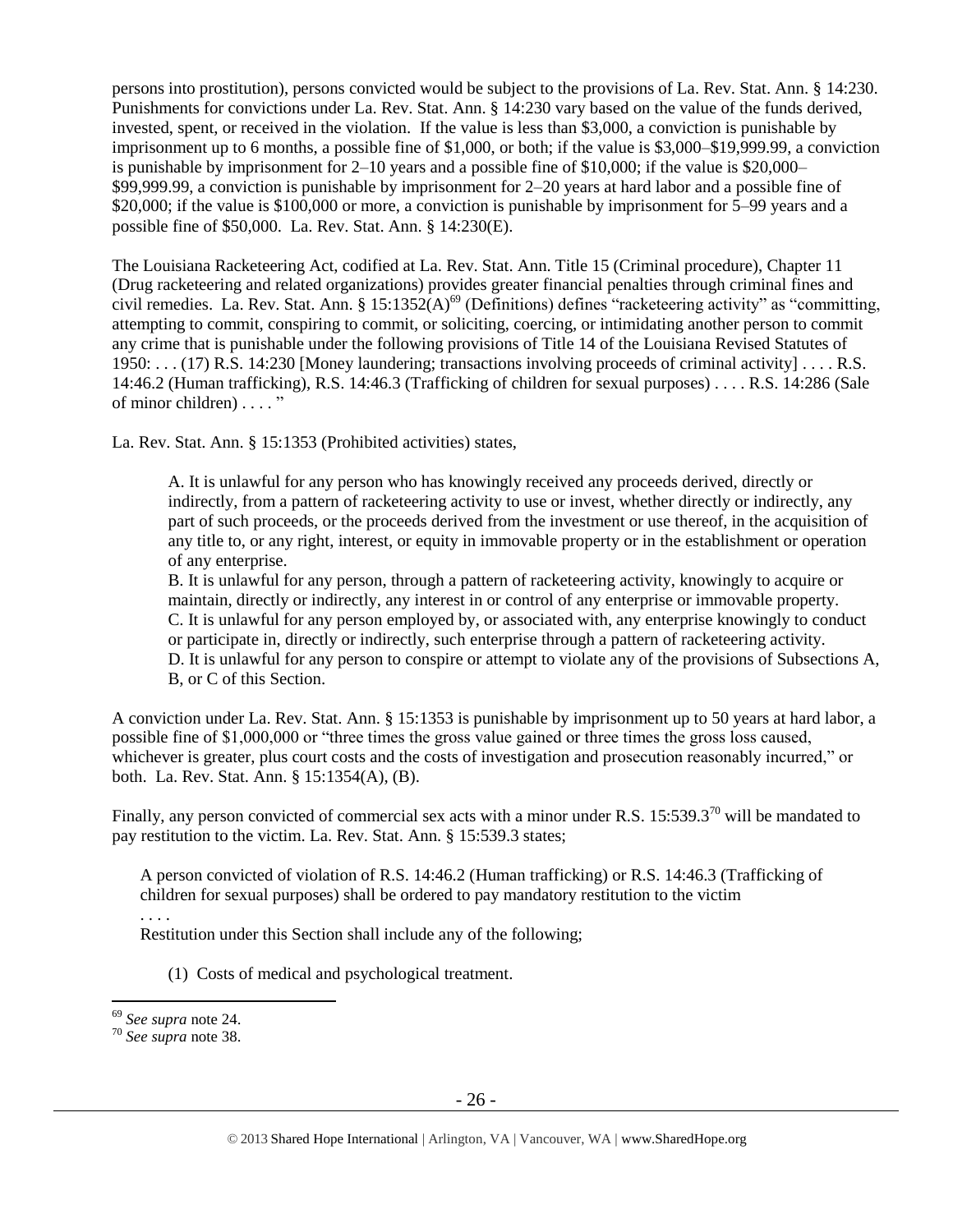(2) Costs of necessary transportation and temporary housing.

(3) . . . In the case of sex trafficking, the victim shall be entitled to restitution for the income he would have earned, had he not been victimized, as guaranteed under the minimum wage and overtime provisions of the federal Fair Labor Standards Act.

(4) Return of property, cost of damage to property, or full value of property if destroyed or damaged beyond repair.

(5) Expenses incurred by the victim and any household members or other family members in relocating away from the defendant or the defendant's associates, including but not limited to deposits for utilities and telephone service, deposits for rental housing, temporary lodging and food expenses, clothing, and personal items. . . .

. . . .

In comparison, if the victim is under the age of 14, a conviction under the Trafficking Victims Protection Act (TVPA) for child sex trafficking is punishable by 15 years to life imprisonment and a fine not to exceed \$250,000. 18 U.S.C. §§ 1591(b)(1), 3559(a)(1), 3571(b)(3). If the victim is between the ages of 14–17, a conviction is punishable by 10 years to life imprisonment and a fine not to exceed \$250,000. 18 U.S.C. §§ 1591(b)(2), 3559(a)(1), 3571(b)(3). A conviction is punishable by mandatory life imprisonment however, if the trafficker has a prior conviction for a federal sex offense<sup>71</sup> against a minor.

*3.2 Creating and distributing child pornography carries penalties as high as similar federal offenses*.

La. Rev. Stat. Ann. § 14:81.1(A) (Pornography involving juveniles) states,

<span id="page-26-0"></span>(1) It shall be unlawful for a person to produce,  $^{72}$  promote, advertise, distribute,  $^{73}$  possess, or possess with the intent to distribute pornography involving juveniles.<sup>74</sup>

(2) It shall also be a violation of the provision of this Section for a parent, legal guardian, or custodian of a child to consent to the participation of the child in pornography involving juveniles.

Distributing child pornography is punishable by imprisonment for 5–20 years at hard labor, "without benefit of parole, probation, or suspension of sentence" and a possible fine of \$50,000; however, where the victim is under 13 and the offender is at least 17, the trafficker can be punished by "imprisonment at hard labor for not less than one-half the longest term nor more than twice the longest term of imprisonment [otherwise] provided," which, in this case, is 5–20 years, and on a second or subsequent conviction for distributing child pornography, the offender shall be fined up to \$75,000 and imprisoned at hard labor up to 40 years "without benefit of parole, probation, or suspension of sentence." La. Rev. Stat. Ann.  $\S$  14:81.1(E)(2)(a), (b), (E)(5)(a).

The promotion, advertisement, and production of child pornography is punishable by imprisonment for 10–20 years at hard labor, "without benefit of probation, parole, or suspension of sentence" and a possible fine of \$15,000; however, if the victim is under 13 and the offender is at least 17, the trafficker can be punished by imprisonment for 25–99 years at hard labor, at least 25 of which must "be served without benefit of parole, probation, or suspension of sentence." La. Rev. Stat. Ann.  $\S$  14:81.1(E)(4), (E)(5)(b).

<sup>71</sup> *See supra* note [35.](#page-15-1) 

 $72$  La. Rev. Stat. Ann. § 14:81.1(B)(6) defines "produce" as "to photograph, videotape, film, or otherwise reproduce pornography involving juveniles, or to solicit, promote, or coerce any child for the purpose of pornography involving juveniles."

 $^{73}$  La. Rev. Stat. Ann. § 14:81.1(B)(3) defines "distribute" as "to issue, sell, give, provide, lend, mail, deliver, transfer, transmute, distribute, circulate, or disseminate by any means."

<sup>74</sup> *See supra* note [47.](#page-20-0)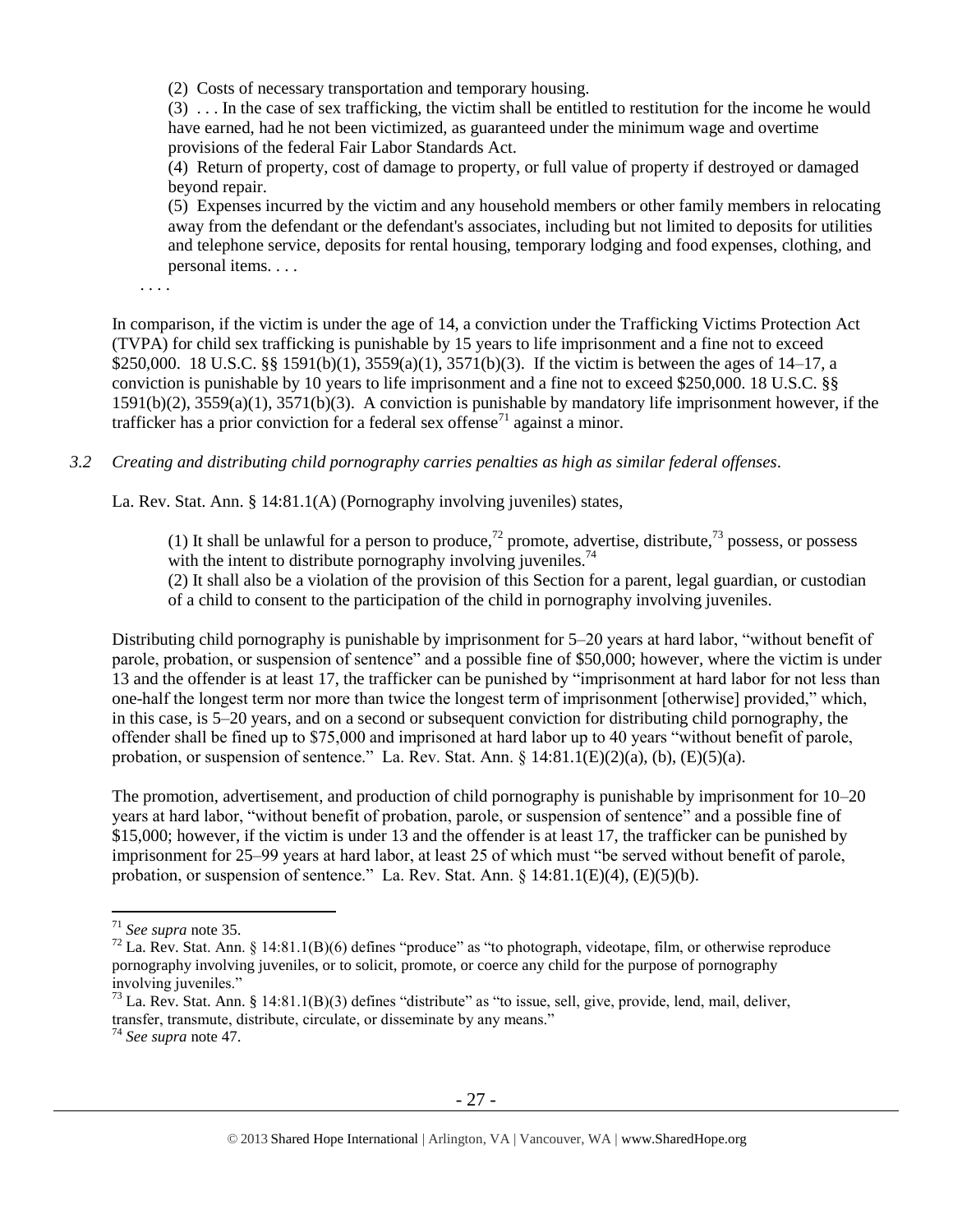Traffickers who sell or upload child pornography by using a computer also may be prosecuted under La. Rev. Stat. Ann. § 14:73.8 (Unauthorized use of a wireless router system; pornography involving juveniles; penalty).<sup>75</sup> If the victim is 13–17, a conviction under this statute is punishable by imprisonment for 2–10 years at hard labor, "without benefit of parole, probation, or suspension of sentence," and a possible fine of \$10,000; however, if the victim is under 13, a conviction is punishable by imprisonment for 25–99 years at hard labor, 25 years of which must "be served without benefit of parole, probation, or suspension of sentence." La. Rev. Stat. Ann. § 14:73.8(C), (D).

In comparison, if the victim is under the age of 14, a conviction under the TVPA for child sex trafficking is punishable by 15 years to life imprisonment and a fine not to exceed \$250,000. 18 U.S.C. §§ 1591(b)(1),  $3559(a)(1)$ ,  $3571(b)(3)$ . If the victim is between the ages of  $14-17$ , a conviction is punishable by 10 years to life imprisonment and a fine not to exceed \$250,000. 18 U.S.C. §§ 1591(b)(2), 3559(a)(1), 3571(b)(3). A conviction is punishable by mandatory life imprisonment, however, if the trafficker has a prior conviction for a federal sex offense<sup>76</sup> against a minor. Additionally, a federal conviction for distribution of child pornography<sup>77</sup> is generally punishable by imprisonment for  $5-20$  years and a fine not to exceed \$250,000.<sup>78</sup> Subsequent convictions, however, are punishable by imprisonment up to 40 years and a fine not to exceed \$250,000.<sup>79</sup>

#### *3.3 Using the Internet to lure, entice, recruit, or sell commercial sex acts with a minor is a separate crime or results in an enhanced penalty for traffickers.*

It is a crime in Louisiana for a person at least 17 years old to use the Internet to communicate with a minor under 17 who is at least two years younger for the purpose of persuading that person to engage in or arranging for a third party to engage in sex acts (including acts constituting trafficking of children for sexual purposes) under La. Rev. Stat. Ann. § 14:81.3 (Computer-aided solicitation of a minor).<sup>80</sup> All convictions under La. Rev. Stat. Ann. § 14:81.3, unless specifically mentioned below, are punishable by imprisonment at hard labor that is "without benefit of parole, probation, or suspension of sentence" and are subject to a possible fine of \$10,000. La. Rev. Stat. Ann. § 14:81.3(B). If the victim is 13–16, a conviction is punishable by imprisonment for 5–10 years, and, if the victim is under 13, a conviction is punishable by imprisonment for 10–20 years. La. Rev. Stat.

<sup>75</sup> *See supra* section 2.9 for a more complete description of relevant provisions of La. Rev. Stat. Ann. § 14:73.8. <sup>76</sup> *See supra* note [35.](#page-15-1) 

<sup>77 18</sup> U.S.C. §§ 2252(a)(1), (a)(2), (a)(3) (Certain activities relating to material involving the sexual exploitation of minors),  $2252A(a)(2)$ , (a)(3) (Certain activities relating to material constituting or containing child pornography), 1466A(a) (Obscene visual representations of the sexual abuse of children).

<sup>&</sup>lt;sup>78</sup> 18 U.S.C. §§ 2252(b) (stating that a conviction under subsection (a)(1), (a)(2), or (a)(3) is punishable by imprisonment for 5–20 years and a fine), 2252A(b)(1) (a conviction is punishable by imprisonment for 5–20 years and a fine), 1466A(a), (b) (stating that a conviction under subsection (a) is "subject to the penalties provided in section 2252A(b)(1)," imprisonment for 5–20 years and a fine, while a conviction under subsection (b) is "subject to the penalties provided in section 2252A(b)(2)," imprisonment up to 10 years, a fine, or both); *see also* 18 U.S.C. §§  $3559(a)(1)$  (classifying all of the above listed offenses as felonies),  $3571(b)(3)$  (providing a possible fine of \$250,000 for any felony conviction).

<sup>&</sup>lt;sup>79</sup> 18 U.S.C. §§ 2252(b) (stating if a person has a prior conviction under subsection (a)(1), (a)(2), or (a)(3) or a list of other statutes, a conviction is punishable by a fine and imprisonment for 15–40 years), 2252A(b)(1) (stating if a person has a prior conviction under subsection (a)(2), (a)(3), or a list of other statutes, a conviction is punishable by a fine and imprisonment for  $15-40$  years),  $1466A(a)$ , (b) (stating that the penalty scheme for section  $2252A(b)$ applies); *see also* 18 U.S.C. §§ 3559(a)(1) (classifying all of the above listed offenses as felonies), 3571(b)(3) (providing a possible fine of \$250,000 for any felony conviction).

See supra sections 1.2 and 2.5 for more complete descriptions of relevant provisions of La. Rev. Stat. Ann. § 14:81.3.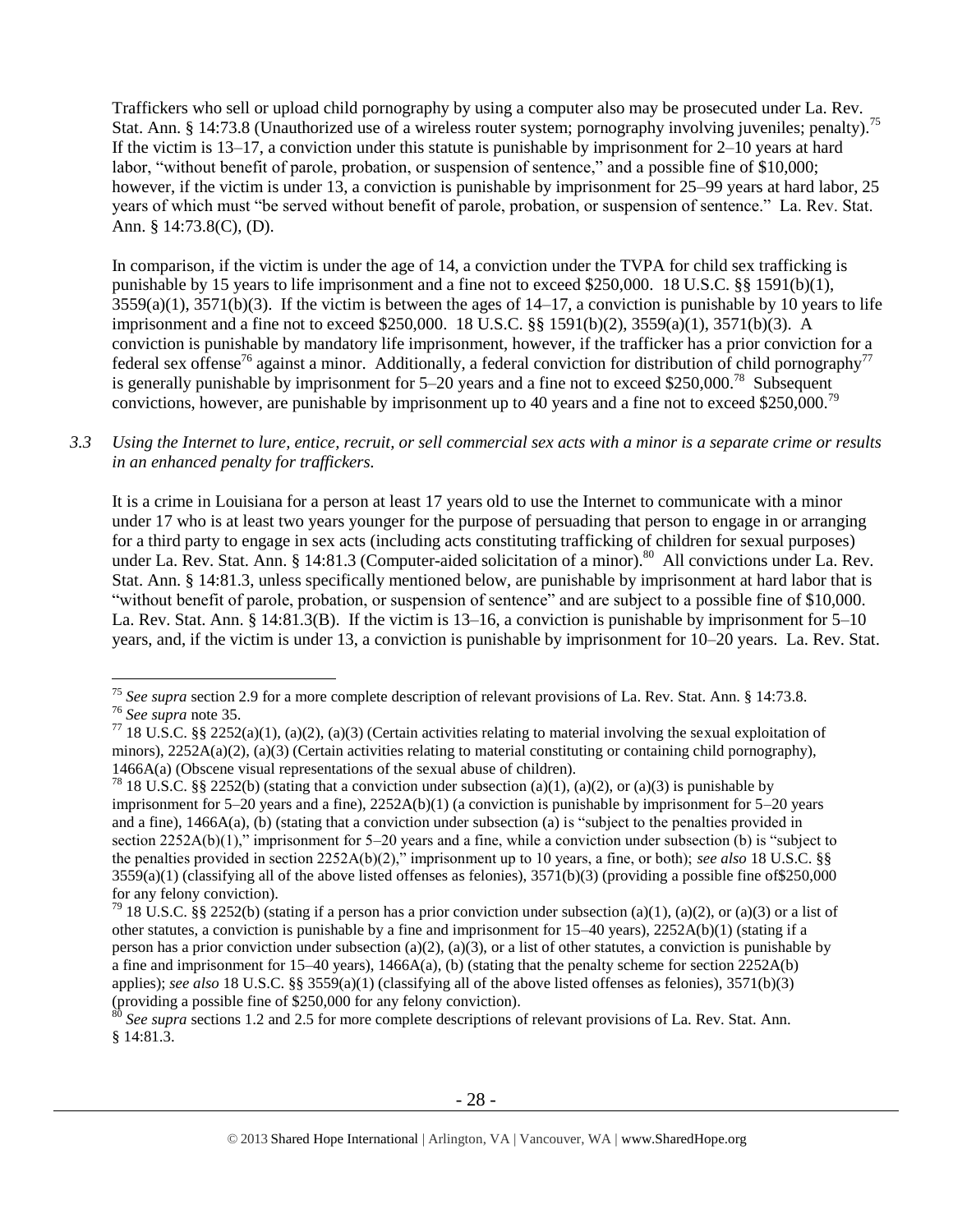Ann.  $\S$  14:81.3(B)(1)(a), (b). If the victim is "reasonably believed to have not yet attained the age of seventeen," a conviction is punishable by imprisonment for 2–10 years. La. Rev. Stat. Ann. § 14:81.3(B)(1)(c). If "the computer-aided solicitation results in actual sexual conduct between the offender and victim and the difference between the age of the victim and the age of the offender is five years or greater," a conviction is punishable by imprisonment for 7–10 years, "with or without hard labor." La. Rev. Stat. Ann. § 14:81.3(B)(1)(d). Subsequent convictions are punishable by imprisonment for 10–20 years. La. Rev. Stat. Ann. § 14:81.3(B)(2). Finally, for any conviction under La. Rev. Stat. Ann. § 14:81.3(A), the court also may limit or restrict the offender's "access to the Internet when the Internet was used in the commission of the crime." La. Rev. Stat. Ann. § 14:81.3(B)(3).

#### *3.4 Financial penalties for traffickers, including asset forfeiture, are sufficiently high*.

Several statutes impose significant financial penalties for trafficking a child for sexual exploitation, including fines, asset forfeiture, restitution and potential civil damages. A trafficker convicted under La. Rev. Stat. Ann. § 14:46.3(A)(1), (A)(2), (A)(4), or (A)(5) (Trafficking of children for sexual purposes), if the victim is  $14-17$ , may be required to pay a possible fine of \$50,000, and, if the victim is under 14, a trafficker is required to pay a possible fine of \$75,000. La. Rev. Stat. Ann. § 14:46.3(D)(1)(a), (1)(b). Pursuant to La. Rev. Stat. Ann. § 14:46.3(D)(1)(c), "Any person who violates the provisions of Paragraph  $(A)(1)$ , (2), (4), (5), or (6) of this Section, who was previously convicted of a sex offense as defined in R.S. 15:541 when the victim of the sex offense was under the age of eighteen years, shall be fined not more than one hundred thousand dollars. A trafficker could be convicted under La. Rev. Stat. Ann. § 14:46.2(A) (Human trafficking). A conviction "when the services include commercial sexual activity or any sexual conduct constituting a crime under the laws of this state" is punishable by a possible fine of \$15,000. La. Rev. Stat. Ann. § 14:46.2(B)(2). When the victim is under 18, the fine is up to \$25,000. La. Rev. Stat. Ann. § 14:46.2(B)(3).

A trafficker who produces child pornography faces a possible fine of \$15,000, while one who distributes child pornography is required to pay a possible fine of \$50,000. La. Rev. Stat. Ann. § 14:81.1(E)(2)(a), (E)(4). A person convicted under La. Rev. Stat. Ann. § 14:81.3 (Computer-aided solicitation of a minor) is subject to a possible fine of \$10,000. La. Rev. Stat. Ann. § 14:81.3(B). A conviction under La. Rev. Stat. Ann. § 14:73.8 (Unauthorized use of a wireless router system; pornography involving juveniles; penalty) is also punishable by a possible fine of \$10,000. La. Rev. Stat. Ann. § 14:73.8(D).

Louisiana's CSEC laws may also subject traffickers to fines. A conviction under La. Rev. Stat. Ann. § 14:83 (Soliciting for prostitutes),  $\S 14:86(A)^{81}$  (Enticing persons into prostitution),  $\S 14:83.2^{82}$  (Promoting prostitution),  $\S$  14:84<sup>83</sup> (Pandering) or  $\S$  14:83.1 (Inciting Prostitution) is punishable by a possible fine of \$50,000 if the person solicited is under 18 and \$75,000 if the person solicited is under 14. A conviction under La. Rev. Stat. Ann. § 14:83.2<sup>84</sup> (Promoting prostitution) is also punishable by a possible fine of \$50,000 if the person solicited is under 18 and \$75,000 if the person solicited is under 14. La. Rev. Stat. Ann. §§ 14:83(B)(1), (2),  $14:83.2(B)(2)$ , (3). A conviction under La. Rev. Stat. Ann. §  $14:104^{85}$  (Keeping a disorderly place), La. Rev. Stat. Ann. § 14:282<sup>86</sup> (Operation of places of prostitution prohibited; penalty), § 14:105 (Letting a disorderly place) or  $\S 14:85^{87}$  (Letting premises for prostitution) is punishable by a possible fine of \$50,000 if

<sup>81</sup> *See supra* note 9.

<sup>82</sup> *See supra* note [11.](#page-4-0)

<sup>83</sup> *See supra* note [12.](#page-5-0)

<sup>84</sup> See *supra* note [11.](#page-4-0)

<sup>85</sup> *See supra* note [13.](#page-5-1)

<sup>86</sup> *See supra* note [19.](#page-6-0) 

<sup>87</sup> *See supra* note [18.](#page-6-1)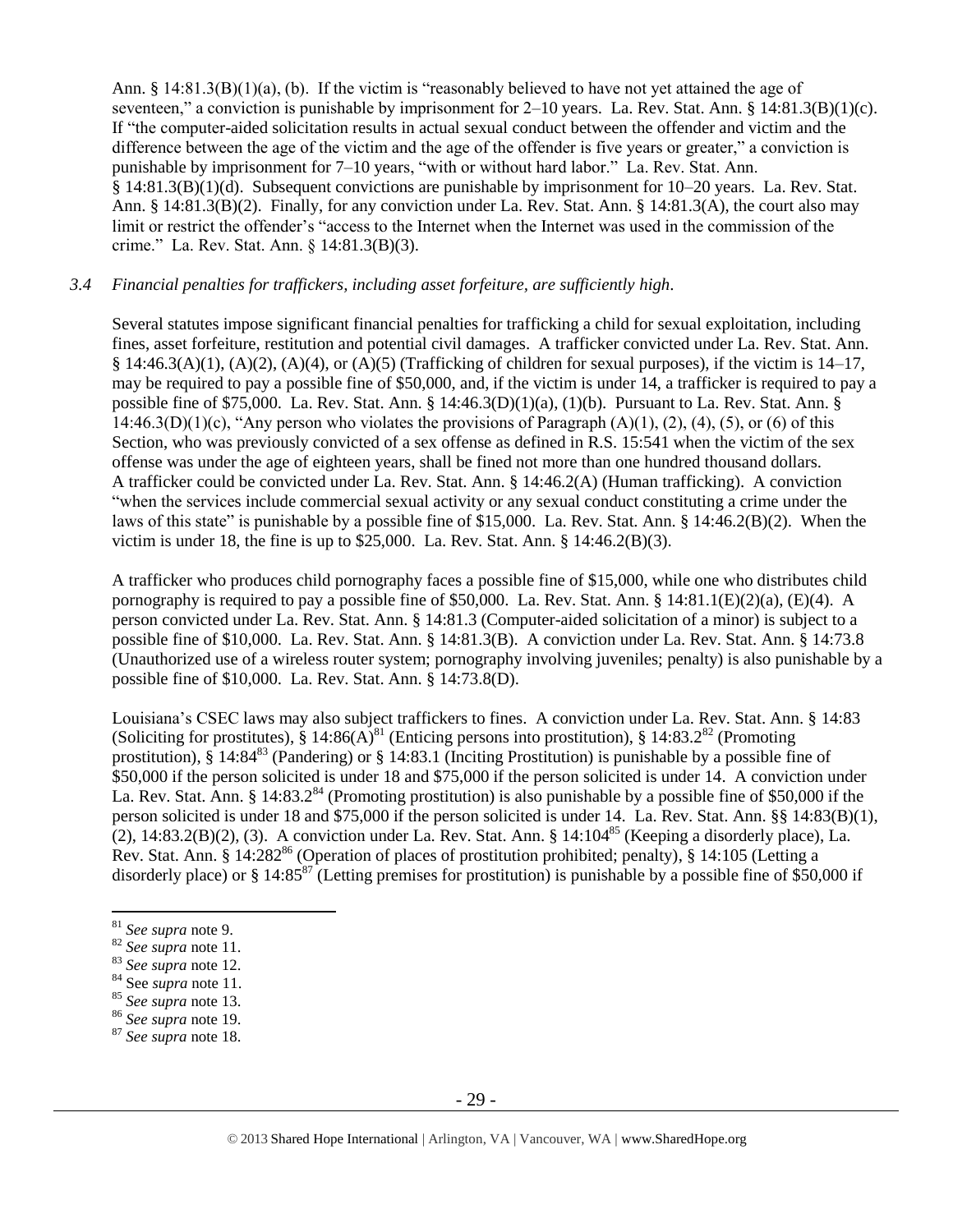the purpose of the offense is prostitution of a person under 18, or if under 14 years old punishable by a \$75,000 fine. La. Rev. Stat. Ann. §§ 14:104(B)(2), (3), 14:105(B)(2), (3), 14:282(B)(2), (3), 14:85(B)(2), (3).

Convicted traffickers of certain crimes face asset forfeiture. The "personal property used in the commission of" La. Rev. Stat. Ann. § 14:46.3 (Trafficking of children for sexual purposes) shall be "seized and impounded" and, after conviction, sold at public sale or public auction. La. Rev. Stat. Ann. § 14:46.3(D)(3)(a). Traffickers convicted under La. Rev. Stat. Ann. § 14:86 (Enticing persons into prostitution), § 14:81.3 (Computer-aided solicitation of a minor) or § 14:81.1 (Pornography involving juveniles) are also subject to mandatory, criminal asset forfeiture and shall have any "personal property used in the commission of the offense . . . seized and impounded, and after conviction, sold at public sale or public auction." La. Rev. Stat. Ann. §§ 14:86(B)(2),  $14:81.1(E)(5)(c)$ . Property that is forfeitable pursuant to La. Rev. Stat. Ann. § 14:46.3C(3)(a),  $\S14.81.3(B)(4)(a)$  and  $\S14.86(B)(2)$  may be seized, impounded and sold following a court order and distribution of the forfeited property is governed by La. Rev. Stat. Ann. § 15:539.1 (Forfeited property related to certain sex crimes; exempt property; allocation of forfeited property) which states,

(A) When personal property is forfeited under the provisions of . . . R.S. 14:46.2 (Human trafficking), R.S. 14:46.3 (Trafficking of children for sexual purposes), R.S. 14:80 (Felony carnal knowledge of a juvenile), R.S. 14:81 (Indecent behavior with juveniles), R.S. 14:81.1 (Pornography involving juveniles), R.S. 14:81.2 (Molestation of a juvenile), R.S. 14:81.3 (Computer-aided solicitation of a minor), and R.S. 14:86 (Enticing persons into prostitution), the district attorney shall authorize a public sale or a public auction conducted by a licensed auctioneer, without appraisal, of that which is not required by law to be destroyed and which is not harmful to the public.

. . . . (E) Notwithstanding Subsection D of this section, when the property to be forfeited is related to human trafficking under R.S. 14:46:2 or trafficking of children for sexual purposes under R.S. 14:46.3, the proceeds of the public sale or public auction shall be applied first to any restitution granted to the victim, after the costs of the public sale or auction, court costs, and fees related to seizure and storage have been satisfied. Any remaining proceeds shall be distributed in the following manner:

(1) Twenty-five percent to the seizing agency or agencies allocated among the seizing agencies in proportion to their participation in the management of the investigation, seizure, and forfeiture.

- (2) Twenty-five percent to the prosecution agency.
- (3) Fifty percent to the Exploited Children's Special Fund pursuant to R.S. 15:538.2.

Additionally, when a buyer is found or pleads guilty of trafficking children for sexual purposes as stated under R.S. 14:63:3 (Trafficking of children), R.S. 14:82.1 (Prostitution with a minor under 17 years of age), or R.S. 14:86 (Enticing persons into prostitution) they will be ordered to pay a mandatory fine of  $$2,000$  to the victim in addition to other mandatory restitutions. La. Rev. Stat. Ann. § 15:539.2<sup>88</sup>.

Any person convicted of trafficking a minor under R.S. 15:539.3<sup>89</sup> will pay mandatory restitution to the victim. La. Rev. Stat. Ann. § 15:539.3 states;

A person convicted of violation of R.S. 14:46.2 (Human trafficking) or R.S. 14:46.3 (Trafficking of children for sexual purposes) shall be ordered to pay mandatory restitution to the victim . . . .

<sup>88</sup> *See supra* note [44.](#page-19-0)

<sup>89</sup> *See supra* note [38.](#page-15-0)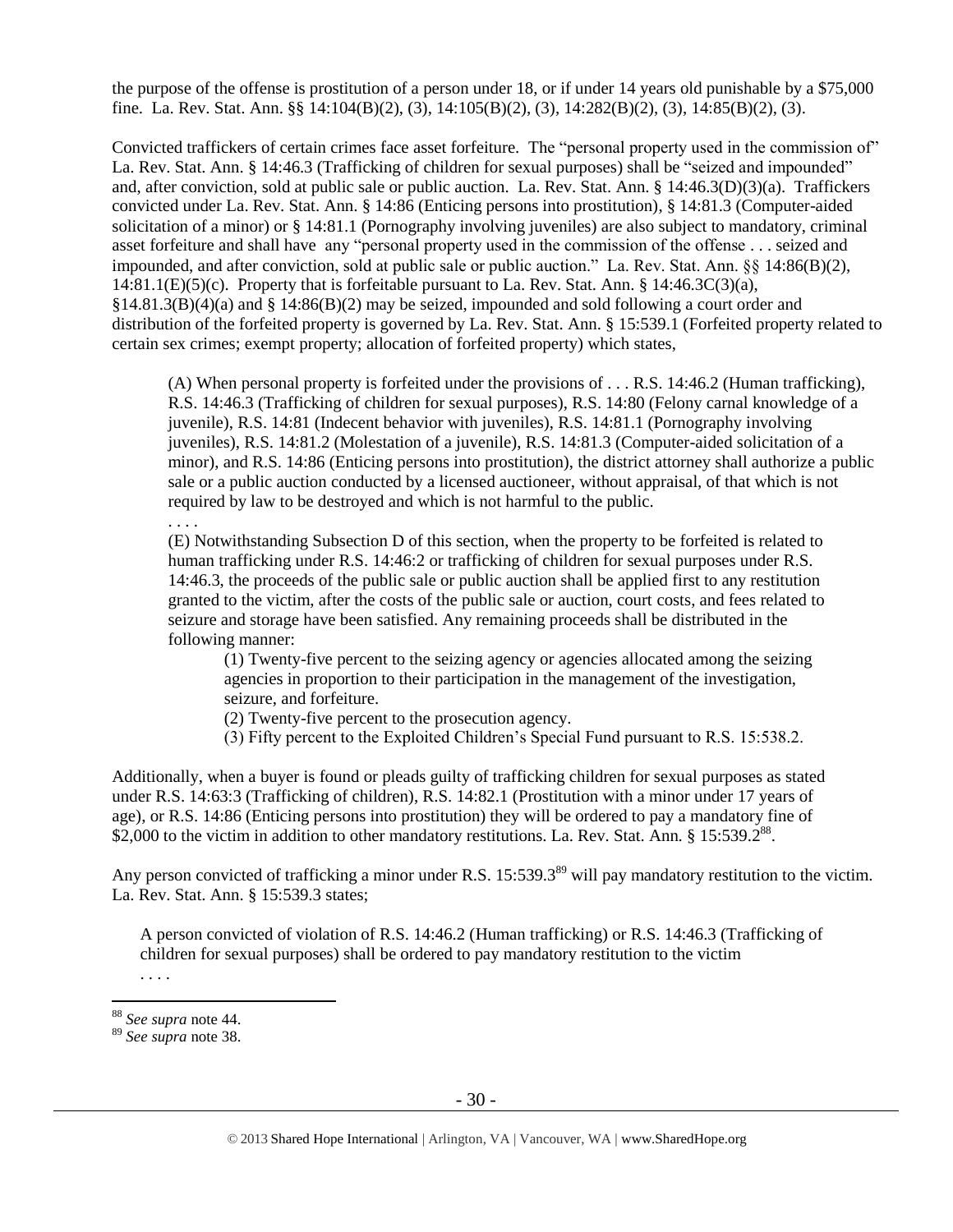Restitution under this Section shall include any of the following:

(1) Costs of medical and psychological treatment.

(2) Costs of necessary transportation and temporary housing.

(3) . . . In the case of sex trafficking, the victim shall be entitled to restitution for the income he would have earned, had he not been victimized, as guaranteed under the minimum wage and overtime provisions of the federal Fair Labor Standards Act.

(4) Return of property, cost of damage to property, or full value of property if destroyed or damaged beyond repair.

(5) Expenses incurred by the victim and any household members or other family members in relocating away from the defendant or the defendant's associates, including but not limited to deposits for utilities and telephone service, deposits for rental housing, temporary lodging and food expenses, clothing, and personal items. . . .

. . . .

Fines for convictions under La. Rev. Stat. Ann. § 14:230 (Money laundering; transactions involving proceeds of criminal activity) vary based on the value of the funds involved in the violation. If the value is less than \$3,000, a conviction is punishable by a possible fine of \$1,000; if the value is \$3,000–\$19,999.99, a conviction is punishable by a possible fine of \$10,000; if the value is \$20,000–\$99,999.99, a conviction is punishable by a possible fine of \$20,000; if the value is \$100,000 or more, a conviction is punishable by a possible fine of \$50,000. La. Rev. Stat. Ann. § 14:230(E). Lastly, those traffickers convicted under La. Rev. Stat. Ann. § 15:1353 (Prohibited activities) may be required to pay a possible fine of \$1,000,000 or up to "three times the gross value gained or three times the gross loss caused, whichever is greater, plus court costs and the costs of investigation and prosecution reasonably incurred." La. Rev. Stat. Ann. § 15:1354(A), (B).

To the extent that a victim suffers "an actual pecuniary loss" or incurs costs "in connection with a criminal prosecution," a trafficker will also be subject to a mandatory order of restitution to the victim pursuant to La. Code Crim. Proc. Art. 883.2(A) (Restitution to victim). $90$ 

*3.5 Convicted traffickers are required to register as sex offenders.*

Traffickers convicted under Louisiana's human trafficking and CSEC laws are required to register as sex offenders under La. Rev. Stat. Ann. § 15:542<sup>91</sup> (Registration of sex offenders and child predators). La. Rev. Stat. Ann. § 15:542(A)(1) states,

A. The following persons shall be required to register and provide notification as a sex offender or child predator in accordance with the provisions of this Chapter:

(1) Any adult residing in this state who has pled guilty to, has been convicted of, or where adjudication has been deferred or withheld for the perpetration or attempted perpetration of, or any conspiracy to commit either of the following:

(a) A sex offense as defined in R.S. 15:541 [Definitions],<sup>92</sup> with the exception of those convicted of felony carnal knowledge of a juvenile as provided in Subsection F of this Section;

(b) A criminal offense against a victim who is a minor as defined in R.S.  $15:541.^{93}$ 

<sup>90</sup> *See infra* section 5.10 for the provisions of La. Code Crim. Proc. Art. 883.2(A) and La. Rev. Stat. Ann. § 46:1844 (Basic rights for victim and witness).

<sup>91</sup> *See supra* note [53.](#page-21-0)

<sup>92</sup> *See supra* note [54.](#page-21-1)

<sup>93</sup> *See supra* note [55.](#page-22-0)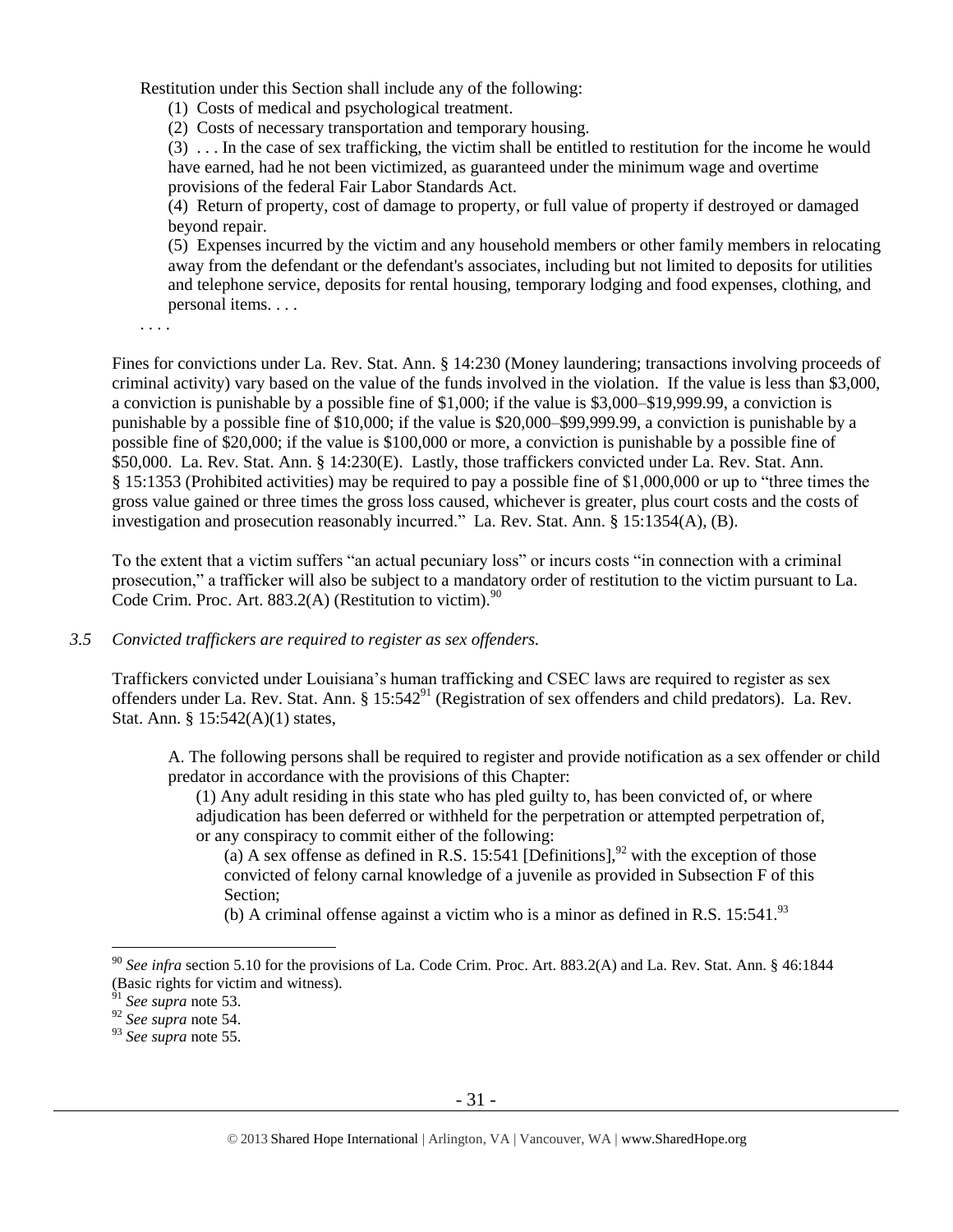Therefore, traffickers convicted under La. Rev. Stat. Ann. § 14.46.2(B)(3) (Human trafficking), § 14:46.3 (Trafficking of children for sexual purposes), § 14:81.1 (Pornography involving juveniles), § 14:81.3 (Computer-aided solicitation of a minor), or § 14:86(A) (Enticing persons into prostitution), La. Rev. Stat. Ann. §§ 14:83.2 (Promoting prostitution), § 14:83 (Soliciting for prostitutes), § 14:83.1 (Inciting prostitution), § 14:84 (Pandering), and § 14:282 (Operation of places of prostitution prohibited; penalty)will be required to register as required in La. Rev. Stat. Ann. § 15:542 (Registration of sex offenders and child predators). La. Rev. Stat. Ann. §§ 15:541(12), (24), (25) (Definitions), 15:542(A)(1).

Additionally, traffickers required to register as sex offenders are prohibited from the unlawful use of a social networking websites. La. Rev. Stat. Ann. § 14:91.5(A)(1) (Unlawful use of a social networking website), makes unlawful "the intentional use of a social networking website<sup>94</sup> by a person who is required to register as a sex offender and who was convicted of R.S. 14:81 (Indecent behavior with juveniles), R.S. 14:81.1 (Pornography involving juveniles), R.S. 14:81.3 (Computer-aided solicitation of a minor), or R.S. 14:283 (Video voyeurism) or was previously convicted of a sex offense as defined in R.S. 15:541 in which the victim of the sex offense was a minor.<sup>95</sup> Traffickers that "commit the crime of unlawful use of a social networking website" are subject to a possible fine of \$10,000 and imprisonment at hard labor for up to 10 years "without benefit of parole, probation, or suspension of sentence." La. Rev. Stat. Ann. § 14:91.5(C)(1).

*3.6 Laws relating to termination of parental rights for certain offenses include sex trafficking or commercial sexual exploitation of children (CSEC) offenses in order to remove the children of traffickers from their control and potential exploitation.*

Convictions under La. Rev. Stat. Ann. § 14.46.2 (Human trafficking), § 14:46.3(A)(1), (2), (4), or (5) (Trafficking of children for sexual purposes) or any of Louisiana's CSEC laws are expressly provided as grounds for terminating parental rights under La. Child. Code Ann. art. 1015 (Grounds). The grounds provided in La. Child. Code Ann. art. 1015 include, in part,

(3) Misconduct of the parent toward this child or any other child of the parent or any other child in his household which constitutes extreme abuse,  $96$  cruel and inhuman treatment,  $97$  or grossly negligent behavior<sup>98</sup> below a reasonable standard of human decency, including but not limited to the conviction, commission, aiding or abetting, attempting, conspiring, or soliciting to commit any of the following:

. . . . (h) A felony that has resulted in serious bodily injury. $99$ 

(i) Abuse<sup>100</sup> or neglect<sup>101</sup> which is chronic, life threatening, or results in gravely disabling physical or psychological injury or disfigurement.

<sup>&</sup>lt;sup>94</sup> See supra note [56](#page-22-1) for the definition of "social networking website."

<sup>&</sup>lt;sup>95</sup> See supra note [57](#page-22-2) for the definition of "sexual offense against a minor."

<sup>&</sup>lt;sup>96</sup> "Extreme abuse" is not defined in La. Child. Code Ann. art. 1003 (Definitions).

<sup>&</sup>lt;sup>97</sup> "Cruel and inhuman treatment" is not defined in La. Child. Code Ann. art. 1003 (Definitions).

<sup>&</sup>lt;sup>98</sup> "Grossly negligent behavior" is not defined in La. Child. Code Ann. art. 1003 (Definitions).

<sup>&</sup>lt;sup>99</sup> "Serious bodily injury" is not defined in La. Child. Code Ann. art. 1003 (Definitions).

 $100$  "Abuse" is defined in La. Child. Code Ann. art.  $1003(1)$  (Definitions) as

any of the following acts which seriously endanger the physical, mental, or emotional health and safety of the child: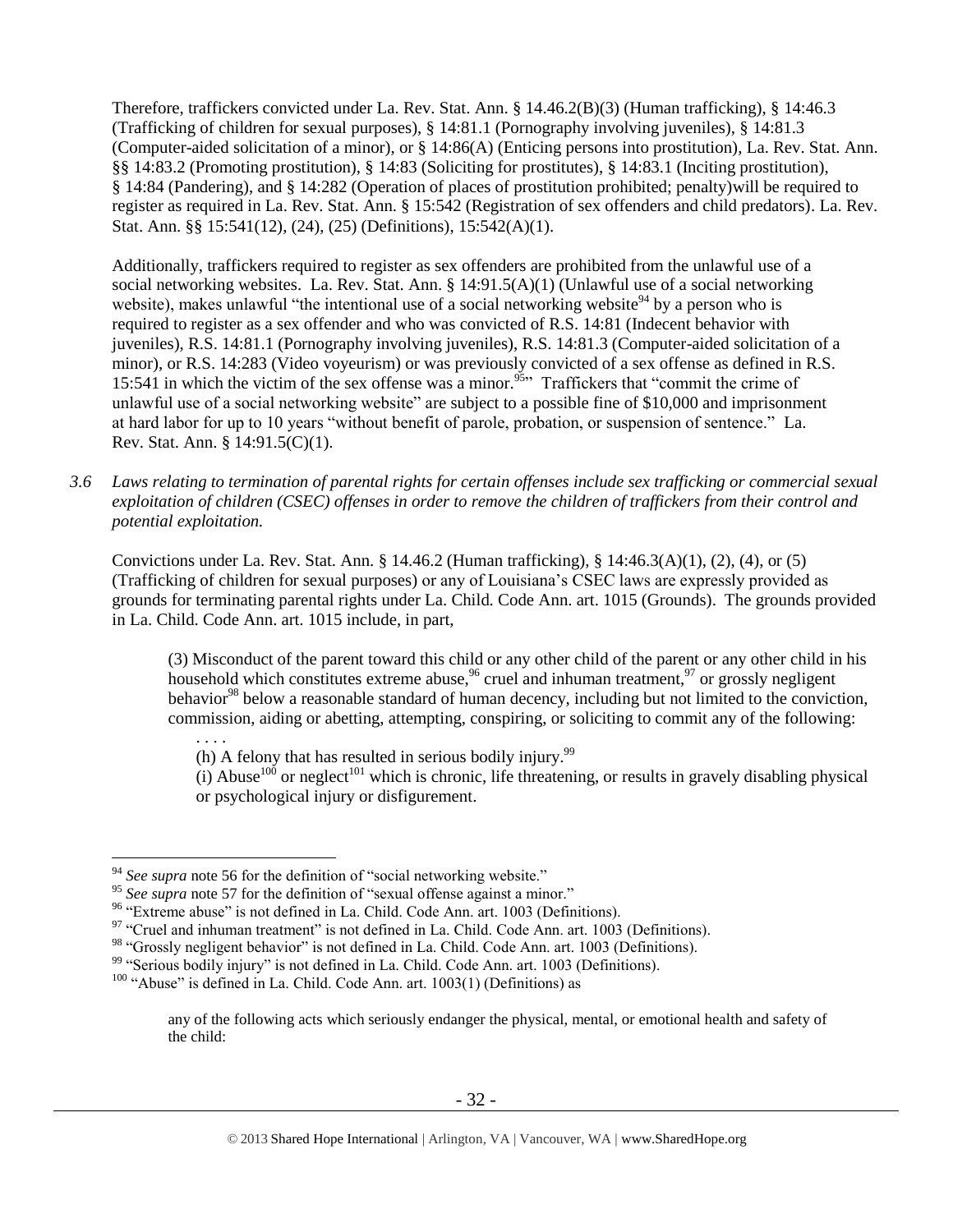(j) Abuse or neglect after the child is returned to the parent's care and custody while under department supervision, when the child had previously been removed for his safety from the parent pursuant to a disposition judgment in a child in need of care proceeding.

. . . .

 $\overline{a}$ 

(l) Sexual exploitation or abuse, which shall include, but is not limited to acts which are prohibited by R.S. 14: 43.1 [Sexual battery], 43.2 [Second degree sexual battery], 46.3 [Trafficking of children for sexual purposes], 80 [Felony carnal knowledge of a juvenile], 81 [Indecent behavior with juveniles], 81.1 [Pornography involving juveniles], 81.2 [Molestation of a juvenile], 82.1(A)(2) [Prostitution; persons under eighteen; additional offenses], 89 [Crime against nature] and 89.1 [Aggravated crime against nature].

(m) Human trafficking when sentenced pursuant to the provisions of R.S.  $14:46(B)(2)$  or (3) [Human trafficking].

<sup>(</sup>a) The infliction or attempted infliction, or, as a result of inadequate supervision, the allowance or toleration of the infliction or attempted infliction of physical or mental injury upon the child by a parent or any other person.

<sup>(</sup>b) The exploitation or overwork of a child by a parent or any other person.

<sup>(</sup>c) The involvement of the child in any sexual act with a parent or any other person, or the aiding or toleration by the parent or the caretaker of the child's sexual involvement with any other person or of the child's involvement in pornographic displays, or any other involvement of a child in sexual activity constituting a crime under the laws of this state.

<sup>&</sup>lt;sup>101</sup> "Neglect" is defined in La. Child. Code Ann. art. 1003(10) (Definitions) in part as "the refusal or failure of a parent or caretaker to supply the child with necessary food, clothing, shelter, care, treatment, or counseling for any injury, illness, or condition of the child, as a result of which the child's physical, mental, or emotional health and safety is substantially threatened or impaired."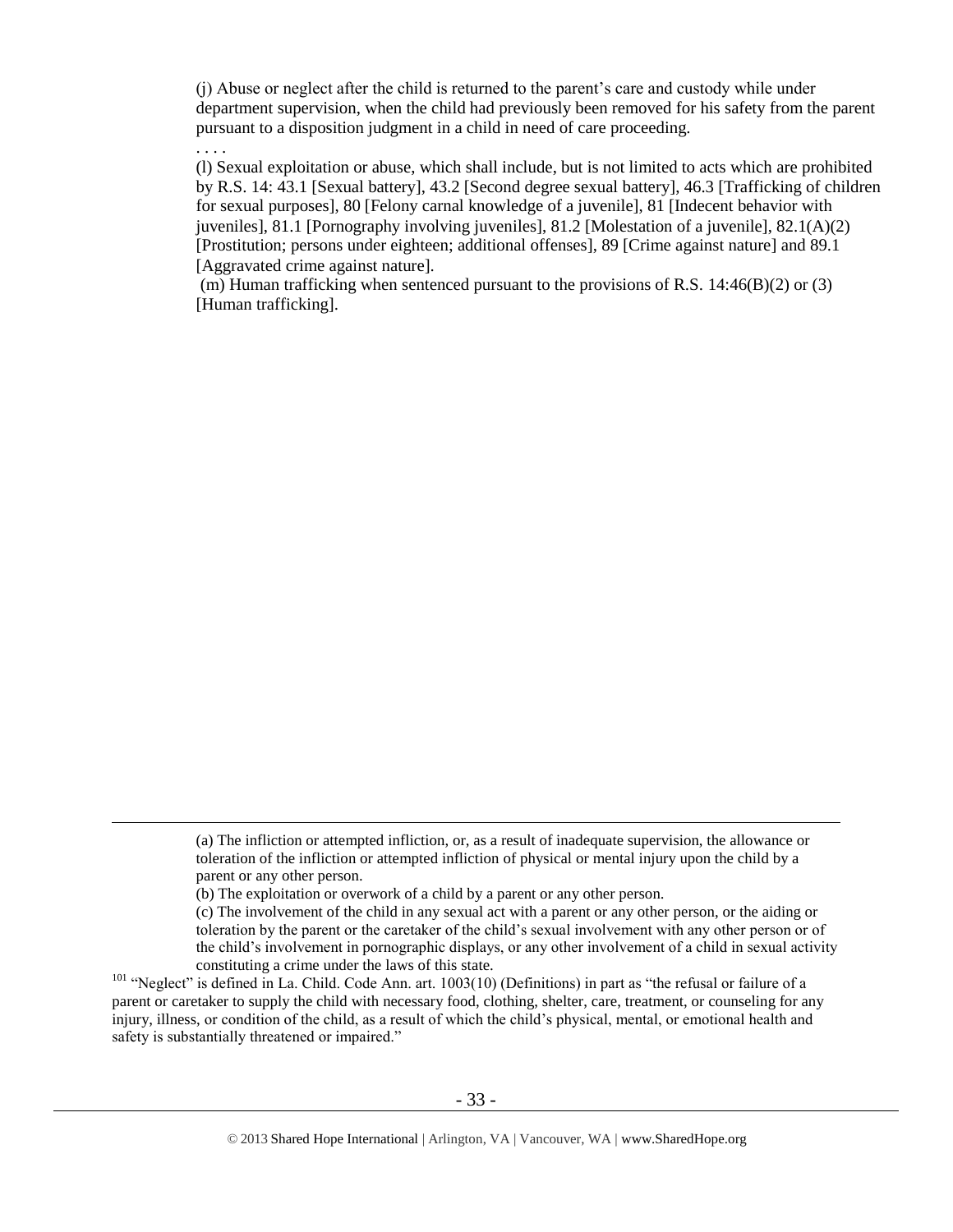#### FRAMEWORK ISSUE 4: CRIMINAL PROVISIONS FOR FACILITATORS

#### *Legal Components:*

- *4.1 The acts of assisting, enabling, or financially benefitting from child sex trafficking are included as criminal offenses in the state sex trafficking statute.*
- *4.2 Financial penalties, including asset forfeiture laws, are in place for those who benefit financially from or aid and assist in committing domestic minor sex trafficking.*

*\_\_\_\_\_\_\_\_\_\_\_\_\_\_\_\_\_\_\_\_\_\_\_\_\_\_\_\_\_\_\_\_\_\_\_\_\_\_\_\_\_\_\_\_\_\_\_\_\_\_\_\_\_\_\_\_\_\_\_\_\_\_\_\_\_\_\_\_\_\_\_\_\_\_\_\_\_\_\_\_\_\_\_\_\_\_\_\_\_\_\_\_\_\_*

- *4.3 Promoting and selling child sex tourism is illegal.*
- *4.4 Promoting and selling child pornography is illegal.*

#### *Legal Analysis:*

 $\overline{a}$ 

*4.1 The acts of assisting, enabling, or financially benefitting from child sex trafficking are included as criminal offenses in the state sex trafficking statute*.

La. Rev. Stat. Ann. § 14:46.3(A)(2), (4) (Trafficking of children for sexual purposes) makes it unlawful to "knowingly benefit from" trafficking or "to knowingly facilitate . . . by any means, including but not limited to helping, aiding, abetting, or conspiring, regardless of whether a thing of value has been promised to or received by the person."<sup>102</sup> A conviction under this statute is punishable by imprisonment for 15–50 years at hard labor, a possible fine of \$50,000, or both; however, if the victim is under 14, a conviction is punishable by imprisonment for 25–50 years at hard labor, 25 years of which must be "served without benefit of probation, parole, or suspension of sentence," and a possible fine of \$75,000. La. Rev. Stat. Ann. § 14:46.3(D)(1)(a), (b).

In addition, a facilitator could be convicted under La. Rev. Stat. Ann. § 14:46.2(A) (Human trafficking), which makes it unlawful for a person to knowingly "benefit from activity prohibited by the provisions of this Section" or "facilitate any of the activities prohibited by the provisions of this Section by any means, including but not limited to helping, aiding, abetting, or conspiring, regardless of whether a thing of value has been promised to or received by the person." La. Rev. Stat. Ann. § 14:46.2(A)(2), (3). A conviction "when the services include commercial sexual activity or any sexual conduct constituting a crime under the laws of this state" is punishable by imprisonment up to 20 years at hard labor and a possible fine of \$15,000. La. Rev. Stat. Ann. § 14:46.2(B)(2). Also, a conviction when the victim is under 18 is punishable by imprisonment for 5–25 years at hard labor, "which shall be without the benefit of parole, probation, or suspension of sentence" for 5 years, and a possible fine of \$25,000. La. Rev. Stat. Ann. § 14:46.2(B)(3).

Facilitators also may face penalties for convictions under La. Rev. Stat. Ann. § 14:230 (Money laundering; transactions involving proceeds of criminal activity).<sup>103</sup> Punishments under La. Rev. Stat. Ann. § 14:230 (Money laundering; transactions involving proceeds of criminal activity) vary based on the value of the funds involved in the violation. If the value is less than \$3,000, a conviction is punishable by imprisonment up to 6 months, a possible fine of \$1,000, or both; if the value is \$3,000–\$19,999.99, a conviction is punishable by imprisonment for 2–10 years and a possible fine of \$10,000; if the value is \$20,000–\$99,999.99, a conviction is punishable by imprisonment for 2–20 years and a possible fine of \$20,000; if the value is \$100,000 or more, a conviction is punishable by imprisonment for 5–99 years and a possible fine of \$50,000. La. Rev. Stat. Ann. § 14:230(E).

<sup>&</sup>lt;sup>102</sup> *See supra* section 1.1 for the substantive provisions of La. Rev. Stat. Ann. § 14:46.3.

<sup>&</sup>lt;sup>103</sup> *See supra* section 3.1 for the substantive provisions of La. Rev. Stat. Ann. § 14:230.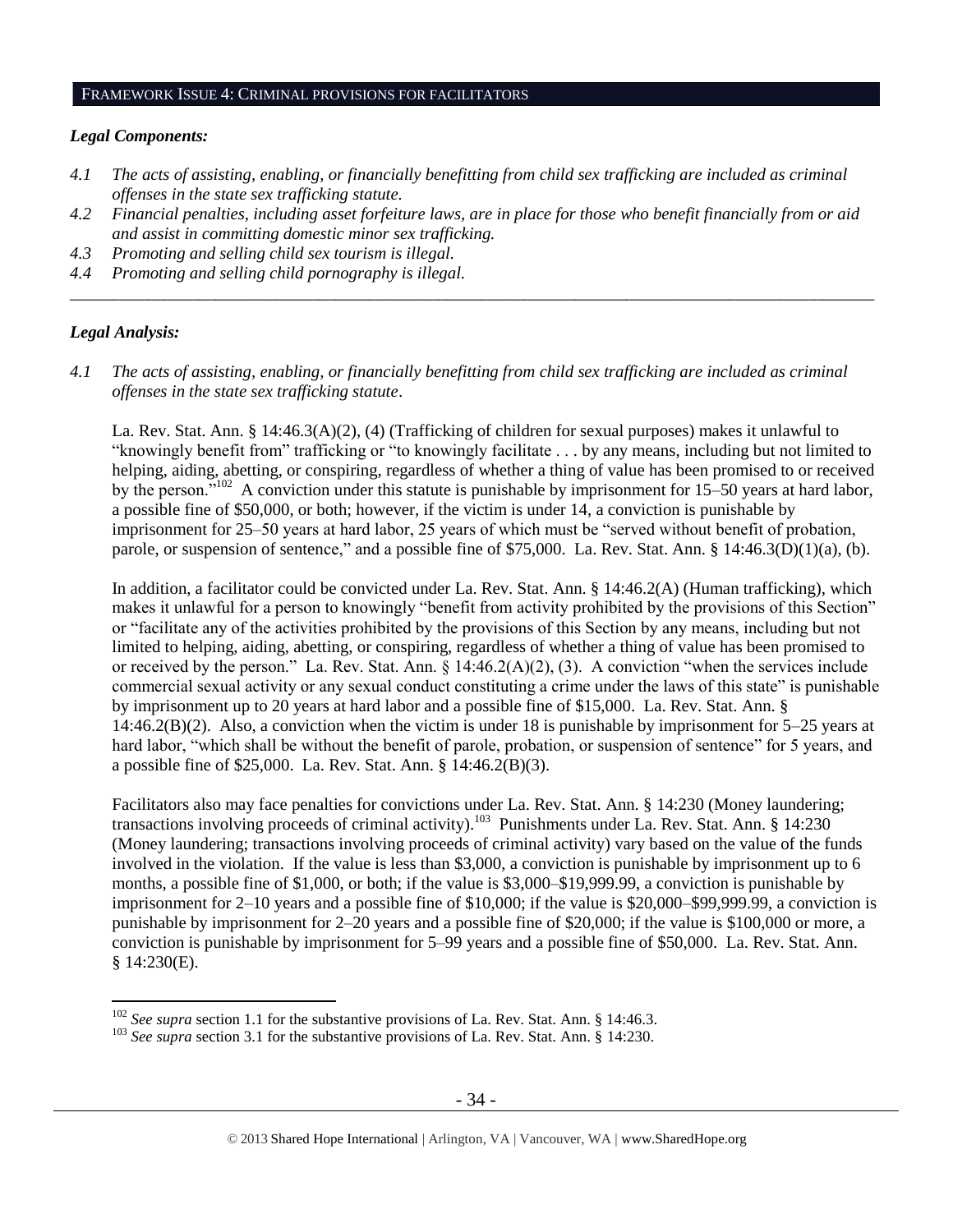Finally, facilitators could be convicted under La. Rev. Stat. Ann. § 14:104(A)<sup>104</sup> (Keeping a disorderly place) which is "the intentional maintaining of a place to be used habitually for any illegal purpose." A facilitator who violates La. Rev. Stat. Ann. § 14:104 for the purpose of prostitution of persons under eighteen shall be fined up to \$50,000, imprisoned at hard labor for 15–50 years, or both, and if the person is under 14 the facilitator shall be fined up to \$75,000, imprisoned at hard labor 25–50 years, or both. La. Rev. Stat. Ann. § 14:104(B)(2), (3). Similarly, a facilitator could be convicted of La. Rev. Stat. Ann. § 14:105(A) (Letting a disorderly place), which is "the granting of the right to use any premises knowing that they are to be used as a disorderly place, or allowing the continued use of the premises with such knowledge." A facilitator who violates La. Rev. Stat. Ann. § 14:105 for the purpose of prostitution of persons under eighteen shall be fined up to \$50,000, imprisoned at hard labor for 15–50 years, or both, and if the person is under 14 the facilitator shall be fined up to \$75,000, imprisoned at hard labor for  $25-50$  years, or both. La. Rev. Stat. Ann. §  $14:105(B)(2)$ , (3).

#### *4.2 Financial penalties, including asset forfeiture laws, are in place for those who benefit financially from or aid and assist in committing domestic minor sex trafficking.*

Facilitators face fines ranging from \$15,000–\$1,000,000. A facilitator convicted under La. Rev. Stat. Ann. § 14:46.3(A)(2), (4) (Trafficking of children for sexual purposes), if the victim is 14–17, may be required to pay a possible fine of \$50,000, and if the victim is under 14, a facilitator will be required to pay a possible fine of \$75,000. La. Rev. Stat. Ann. § 14:46.3(D)(1)(a), (b). If force, fraud, or coercion is involved in commission of the offense, a facilitator convicted under La. Rev. Stat. Ann. § 14:46.2 faces up a possible fine of \$15,000 when the services include "commercial sexual activity or any sexual conduct constituting a crime under the laws of this state" and a possible fine of \$25,000 when the victim is under 18. La. Rev. Stat. Ann. §  $14:46.2(B)(2)$ , (3).

Similarly, penalties related to facilitating CSEC offenses pursuant to La. Rev. Stat. Ann. § 14:83.1(Inciting prostitution), § 14:85 (Letting premises for prostitution),<sup>105</sup> § 14:84 (Pandering),<sup>106</sup> and § 14:282 (Operation of places of prostitution prohibited; penalty)<sup>107</sup> include up to a \$50,000 fine if the person is under 18 years or up to \$75,000 if the person is under 14. La. Rev. Stat. Ann. §§ 14:83.1(B)(2), (3), 14:85(B)(2), (3), § 14:84(B)(2), (3), 14:282(B)(2), (3). Furthermore, a facilitator convicted under La. Rev. Stat. Ann. § 14:104(A) (Keeping a disorderly place) or La. Rev. Stat. Ann. § 14:105(A) (Letting a disorderly place) shall be fined \$50,000 if the purpose of keeping or letting the disorderly place is for the purpose of prostitution of persons under 18, and the fine increases to \$75,000 when the purpose of keeping or letting the disorderly place is prostitution of a person under 14 years of age. La. Rev. Stat. Ann. § 14:104(B)(2) (3), 105(B)(2), (3). Fines applicable to facilitators convicted under La. Rev. Stat. Ann. § 14:230 (Money laundering; transactions involving proceeds of criminal activity) vary based on the value of the funds involved in the violation. If the value is less than \$3,000, a conviction is punishable by a possible fine of \$1,000; if the value is \$3,000–\$19,999.99, a conviction is punishable by a fine of up to \$10,000; if the value is \$20,000–\$99,999.99, a conviction is punishable by a possible fine of \$20,000; if the value is \$100,000 or more, a conviction is punishable by a possible fine of\$50,000. La. Rev. Stat. Ann. § 14:230(E). Lastly, a facilitator convicted under La. Rev. Stat. Ann. § 15:1353 may be required to pay a possible fine of \$1,000,000 or "three times the gross value gained or three times the gross loss caused, whichever is greater, plus court costs and the costs of investigation and prosecution reasonably incurred." La. Rev. Stat. Ann. § 15:1354(A), (B).

<sup>104</sup> *See supra* not[e 13.](#page-5-1)

<sup>105</sup> *See supra* not[e 18.](#page-6-1)

<sup>106</sup> *See supra* not[e 12.](#page-5-0)

<sup>107</sup> *See supra* not[e 19.](#page-6-0)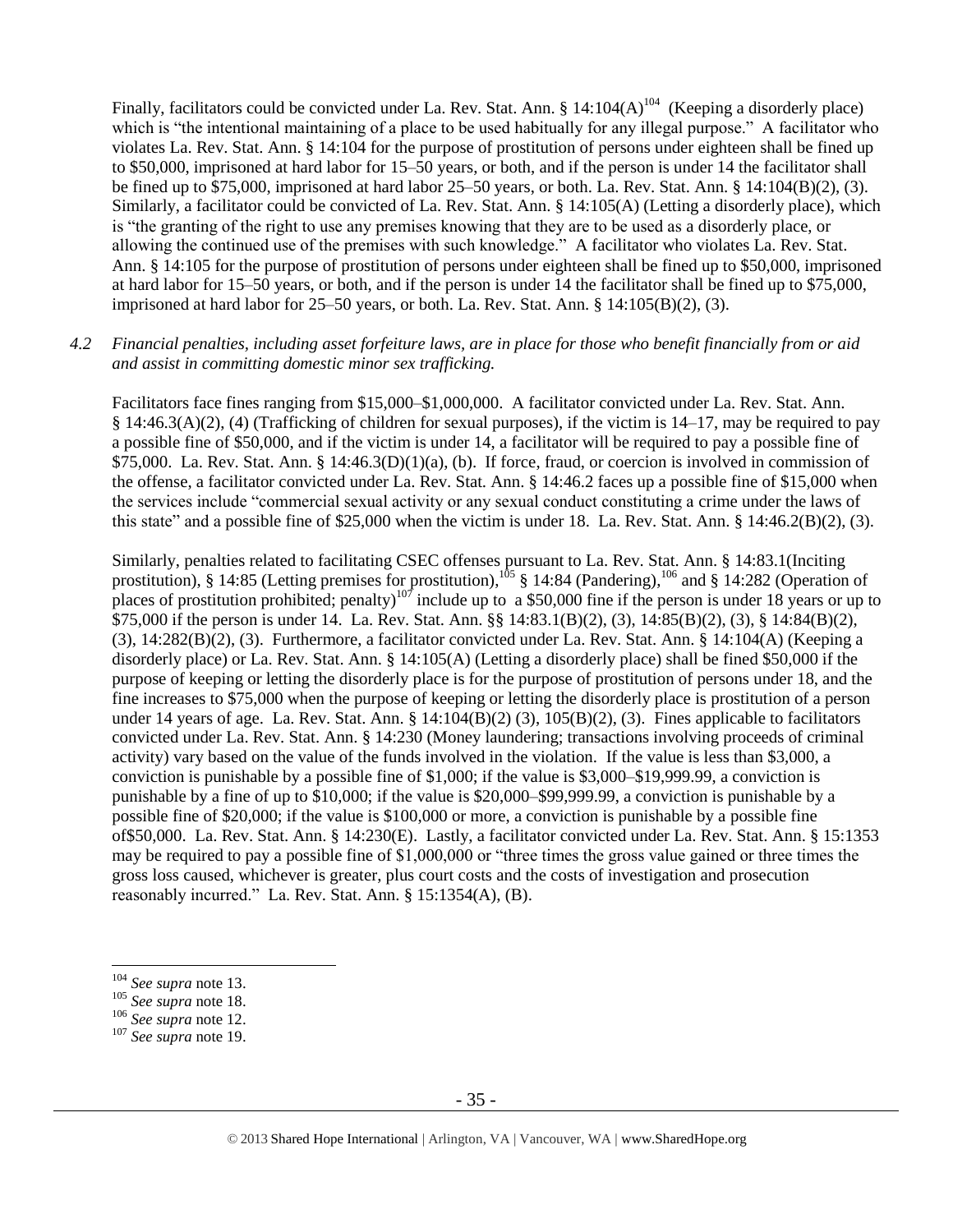Facilitators also are subject to mandatory, criminal asset forfeiture for committing certain crimes. Specifically, "personal property used in the commission of" La. Rev. Stat. Ann. § 14:46.3 (Trafficking of children for sexual purposes) may be "seized and impounded," and, after conviction, sold to the public. La. Rev. Stat. Ann. § 14:46.3(D)(3)(a). A facilitator convicted under La. Rev. Stat. Ann. § 14:86 (Enticing persons into prostitution) or § 14:81.1 (Pornography involving juveniles) is also subject to mandatory, criminal asset forfeiture and, following a conviction, shall have any "personal property used in the commission of the offense . . . seized and impounded, and after conviction, sold at public sale." La. Rev. Stat. Ann. §§ 14:86(B)(2), 14:81.1(E)(5)(c). The distribution of the forfeited property is governed by La. Rev. Stat. Ann. § 15:539.1(A) (Forfeited property related to certain sex crimes; exempt property; allocation of forfeited property) which states,

(A) When personal property is forfeited under the provisions of . . . R.S. 14:46.2 (Human trafficking), R.S. 14:46.3 (Trafficking of children for sexual purposes), R.S. 14:80 (Felony carnal knowledge of a juvenile), R.S. 14:81 (Indecent behavior with juveniles), R.S. 14:81.1 (Pornography involving juveniles), R.S. 14:81.2 (Molestation of a juvenile), R.S. 14:81.3 (Computer-aided solicitation of a minor), and R.S. 14:86 (Enticing persons into prostitution), the district attorney shall authorize a public sale or a public auction conducted by a licensed auctioneer, without appraisal, of that which is not required by law to be destroyed and which is not harmful to the public.

. . . .

(E) Notwithstanding Subsection D of this section, when the property to be forfeited is related to human trafficking under R.S. 14:46:2 or trafficking of children for sexual purposes under R.S. 14:46.3, the proceeds of the public sale or public auction shall be applied first to any restitution granted to the victim, after the costs of the public sale or auction, court costs, and fees related to seizure and storage have been satisfied. Any remaining proceeds shall be distributed in the following manner:

(1) Twenty-five percent to the seizing agency or agencies allocated among the seizing agencies in proportion to their participation in the management of the investigation, seizure, and forfeiture.

- (2) Twenty-five percent to the prosecution agency.
- (3) Fifty percent to the Exploited Children's Special Fund pursuant to R.S. 15:538.2.

Additionally, to the extent that a victim suffers "an actual pecuniary loss" or incurs costs "in connection with a criminal prosecution," a facilitator will be required to make restitution to the victim pursuant to La. Code Crim. Proc. Art. 883.2(A) (Restitution to victim).<sup>108</sup>

La. Rev. Stat. Ann. § 15:539.2<sup>109</sup> (Exploited children's fund) states "Any person who is convicted or pleads guilty or nolo contendere to an offense involving trafficking of children for sexual purposes…" will have to pay a fine of \$2,000 in addition to other mandatory restitutions. Thus any person that assists in any manner and is found guilty or pleas guilt to trafficking children for sexual purposes as stated under R.S. 14:63:3 (Trafficking of children), R.S. 14:82.1 (Prostitution with a minor under 17 years of age), or R.S. 14:86 (Enticing persons into prostitution) will deposit \$2,000 into the Exploited Children's Special Fund. La. Rev. Stat. Ann. § 15:539.1.

Additionally, Stat. Ann.  $\S 15:539.3^{110}$  mandates that any person:

 $\overline{a}$ <sup>108</sup> *See supra* section 2.8.

<sup>109</sup> *See supra* not[e 44.](#page-19-0)

<sup>110</sup> *See supra* not[e 38.](#page-15-0)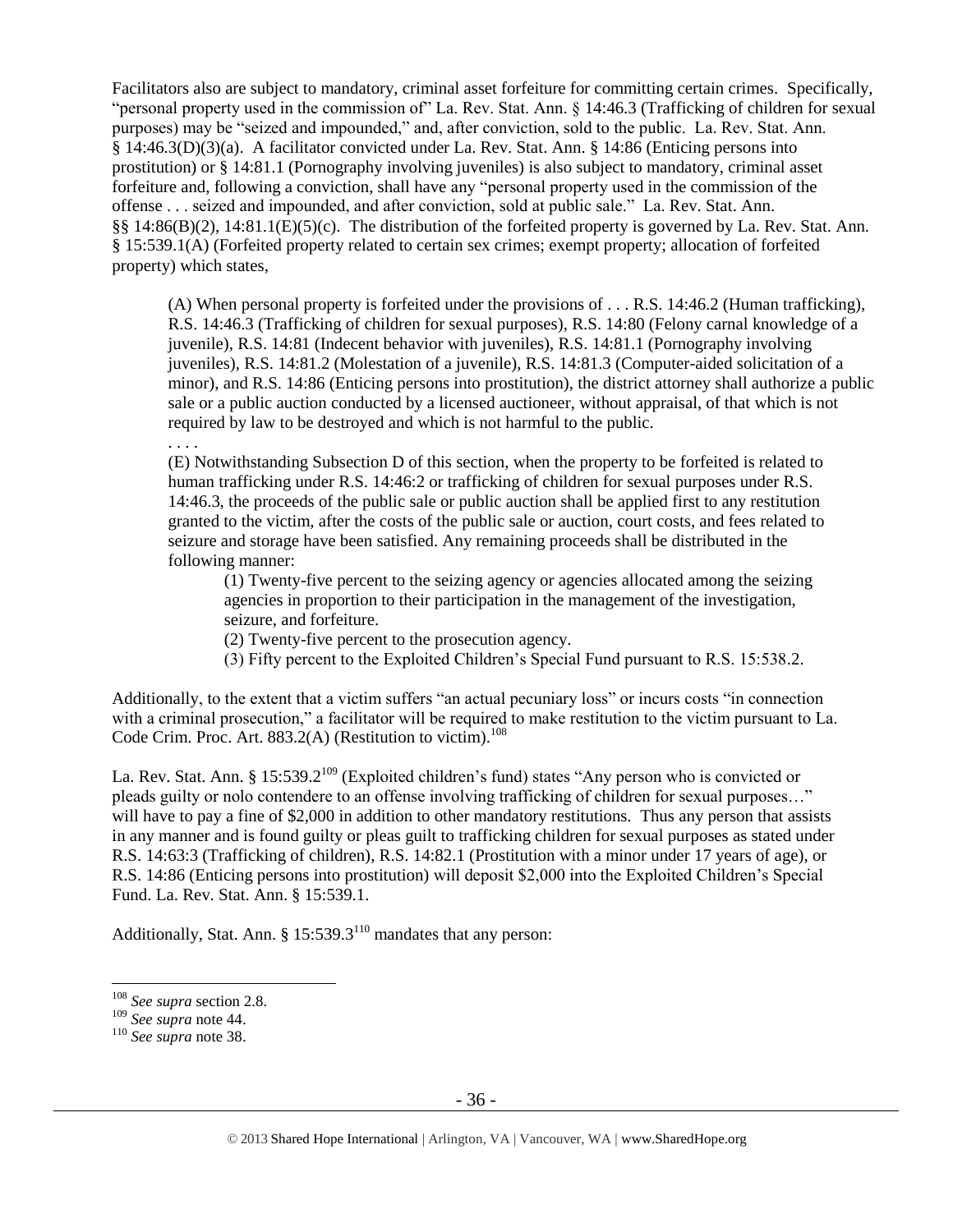. . . convicted of violation of R.S. 14:46.2 (Human trafficking) or R.S. 14:46.3 (Trafficking of children for sexual purposes) shall be ordered to pay mandatory restitution to the victim

. . . . Restitution under this Section shall include any of the following;

(1) Costs of medical and psychological treatment.

(2) Costs of necessary transportation and temporary housing.

(3) . . . In the case of sex trafficking, the victim shall be entitled to restitution for the income he would have earned, had he not been victimized, as guaranteed under the minimum wage and overtime provisions of the federal Fair Labor Standards Act.

(4) Return of property, cost of damage to property, or full value of property if destroyed or damaged beyond repair.

(5) Expenses incurred by the victim and any household members or other family members in relocating away from the defendant or the defendant's associates, including but not limited to deposits for utilities and telephone service, deposits for rental housing, temporary lodging and food expenses, clothing, and personal items. . . .

. . . .

Lastly, La. Rev. Stat. Ann. §§ 26:96(A)<sup>111</sup> (Revocation and Suspensions) and §15:541.1<sup>112</sup> (Posting of the National Human Trafficking Resource Center Hotline) provides that civil penalties can be assessed for violations regarding posting National Human Trafficking Resource Center information. Certain establishments such as "full service fuel facility adjacent to an interstate highway or highway rest stop" and "every massage parlor, spa, or hotel that has been found to be a public nuisance for prostitution…" will post information regarding Human trafficking Resource center hotlines. La. Rev. Stat. Ann. §§ 24:01.1, 15:541.1. If they do not comply they face fines depending upon the offense. If it is a first offense than the fine ranges from \$50-500, a second offense that occurs within three years of the first offense will receive a fine ranging between \$250-1000. A third offense occurring within three years of the first offense will receive a fine ranging from \$500-2500. La. Rev. Stat. Ann. § 26:96(A).

*4.3 Promoting and selling child sex tourism is illegal*.

La. Rev. Stat. Ann. § 14:46.3(A)(6) (Trafficking of children for sexual purposes) makes it unlawful "for any person to knowingly sell or offer to sell travel services that include or facilitate any of the activities prohibited by this Section." Additionally, La. Rev. Stat. Ann. § 14:46.3(A)(5) (Trafficking of children for sexual purposes) makes it unlawful "[f]or any person to knowingly advertise any of the activities prohibited by this Section."

# *4.4 Promoting and selling child pornography is illegal.*

Promoting or selling child pornography is illegal in Louisiana. La. Rev. Stat. Ann. § 14:81.1(A)(1) (Pornography involving juveniles) states, "It shall be unlawful for a person to produce, promote, advertise, distribute, $^{113}$  possess, or possess with the intent to distribute pornography involving juveniles." A conviction under this statute for distributing or possessing with intent to distribute is punishable by imprisonment for 5–20 years at hard labor, "without benefit of parole, probation, or suspension of sentence," and a possible fine of \$50,000. On a second conviction for distributing child pornography the offender shall be fined up to \$75,000

 $\overline{a}$ <sup>111</sup> Here and elsewhere in this report that La. Rev. Stat. Ann. § 26:96(A) is quoted or cited, it has been updated to reflect the amendments added by the passage of House Bill 126. 2013 La. Acts. 430 (effective August 1, 2013).

<sup>&</sup>lt;sup>112</sup> Here and elsewhere in this report that La. Rev. Stat. Ann. § 15:541.1 is quoted or cited, it has been updated to reflect the amendments added by the passage of House Bill 126. 2013 La. Acts. 430 (effective August 1, 2013).

<sup>113</sup> *See supra* not[e 73.](#page-26-0)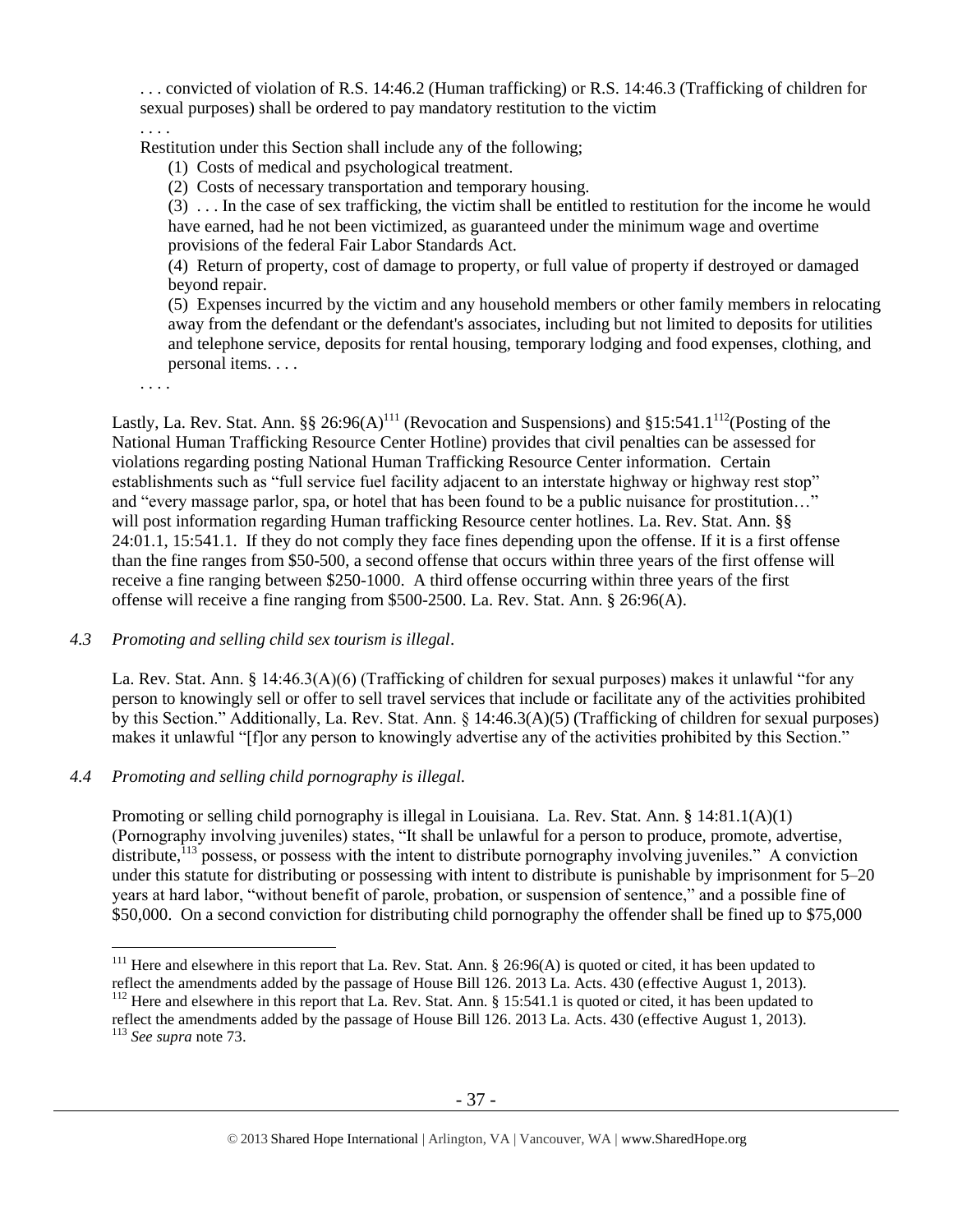and imprisoned at hard labor up to 40 years, "without benefit of parole, probation, or suspension of sentence." La. Rev. Stat. Ann. §  $14:81.1(E)(2)(a)$ , (b). However, if the victim is under 13, and the facilitator is at least 17, a conviction is punishable "by imprisonment at hard labor for not less than one-half the longest term nor more than twice the longest term of imprisonment" otherwise provided, which results in a sentence of10–40 years. La. Rev. Stat. Ann. § 14:81.1(E)(5)(a), (E)(2).

Additionally, La. Rev. Stat. Ann. § 14:73.8(A) (Unauthorized use of a wireless router system; pornography involving juveniles; penalty) makes the "[u]nauthorized use of a wireless router system . . . for the purposes of . . . selling . . . pornography involving juveniles" unlawful. If the victim is 13–17 years old, a conviction under this statute is punishable by imprisonment for 2–10 years at hard labor, "without benefit of parole, probation, or suspension of sentence," and a possible fine of \$10,000. La. Rev. Stat. Ann. § 14:73.8(C). However, if the victim is under 13 and the offender is at least 17, a conviction is punishable by imprisonment for 25–99 years at hard labor, and "[a]t least twenty-five years of the sentence imposed shall be served without benefit of parole, probation, or suspension of sentence." La. Rev. Stat. Ann. § 14:73.8(D).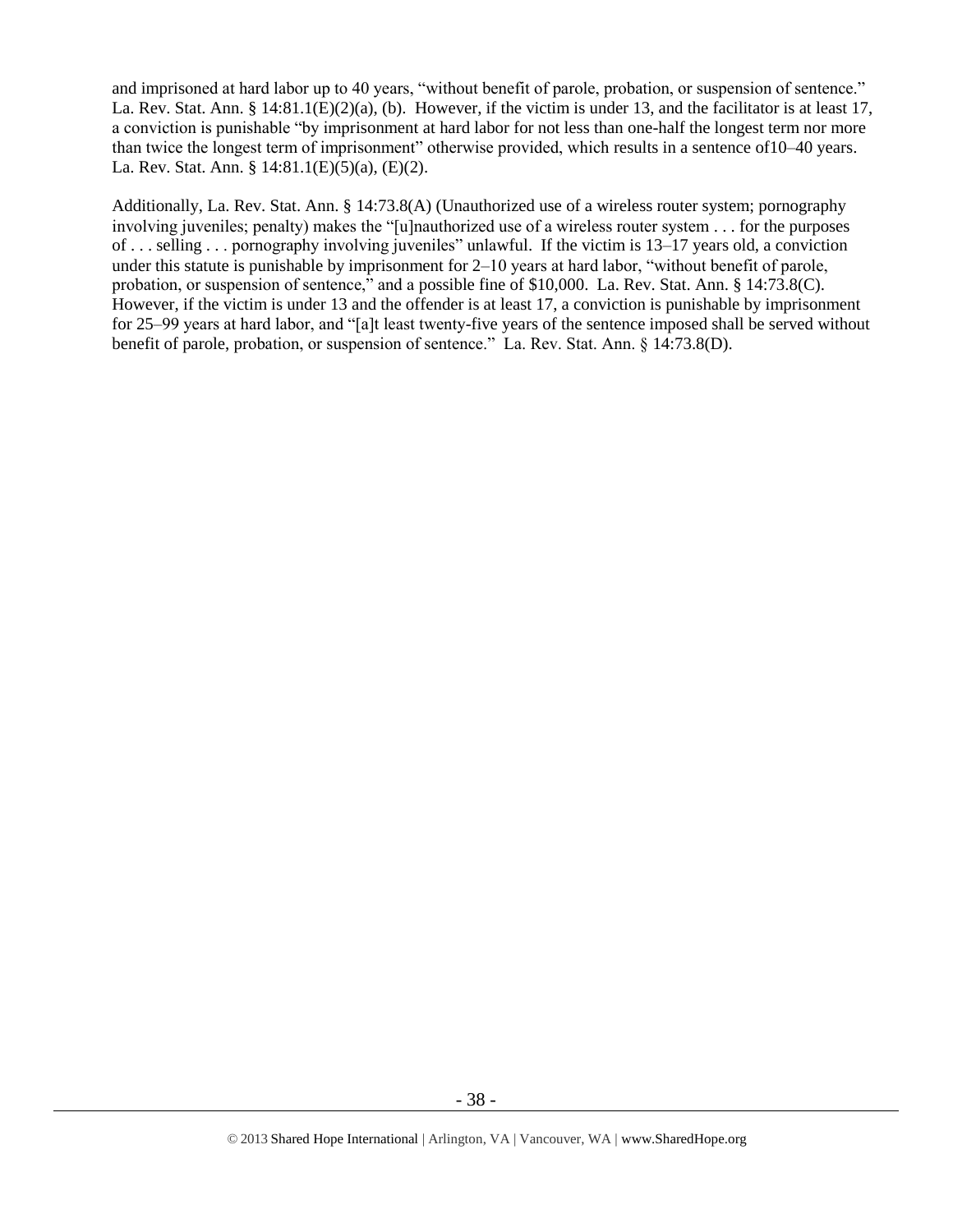#### FRAMEWORK ISSUE 5: PROTECTIVE PROVISIONS FOR THE CHILD VICTIMS

## *Legal Components:*

- *5.1 Statutorily-mandated victim services define "victim" to specifically include victims of domestic minor sex trafficking or commercial sexual exploitation of children (CSEC) to ensure prompt identification and access to victims' rights and services.*
- *5.2 The state sex trafficking statute expressly prohibits a defendant from raising consent of the minor to the commercial sex acts as a defense.*
- *5.3 Prostitution laws apply only to adults, making minors under 18 specifically immune from this offense.*
- *5.4 Child victims of sex trafficking or commercial sexual exploitation are provided with a child protection response, including specialized shelter and services, and are not detained in juvenile detention facilities.*
- *5.5 Commercial sexual exploitation or sex trafficking is identified as a type of abuse and neglect within child protection statutes.*
- *5.6 The definition of "caregiver" (or similar term) in the child welfare statutes is broad enough to include a trafficker who has custody or control of a child in order to bring a trafficked child into the protection of child protective services.*
- *5.7 Crime victims' compensation is specifically available to a child victim of sex trafficking or commercial sexual exploitation of children (CSEC) without regard to ineligibility factors.*
- *5.8 Victim-friendly procedures and protections are provided in the trial process.*
- *5.9 Expungement or sealing of juvenile delinquency records resulting from arrests or adjudications for prostitution-related offenses committed as a result of, or in the course of, the commercial sexual exploitation of a minor is available within a reasonable time after turning 18.*
- *5.10 Victim restitution and civil remedies for victims of domestic minor sex trafficking or commercial sexual exploitation of children (CSEC) are authorized by law.*
- *5.11 Statutes of limitations for civil and criminal actions for child sex trafficking or commercial sexual exploitation of children (CSEC) offenses are eliminated or lengthened sufficiently to allow prosecutors and victims a realistic opportunity to pursue criminal action and legal remedies.*

*\_\_\_\_\_\_\_\_\_\_\_\_\_\_\_\_\_\_\_\_\_\_\_\_\_\_\_\_\_\_\_\_\_\_\_\_\_\_\_\_\_\_\_\_\_\_\_\_\_\_\_\_\_\_\_\_\_\_\_\_\_\_\_\_\_\_\_\_\_\_\_\_\_\_\_\_\_\_\_\_\_\_\_\_\_\_\_\_\_\_\_\_\_\_*

## *Legal Analysis:*

 $\overline{a}$ 

*5.1 Statutorily-mandated victim services define "victim" to specifically include victims of domestic minor sex trafficking or commercial sexual exploitation of children (CSEC) to ensure prompt identification and access to victims' rights and services.*

Pursuant to La. Child. Code Ann. art. 116 (9.1) (Definitions), a "juvenile crime victim" is defined as "a person, under the age of seventeen, against whom a felony offense<sup> $114$ </sup> against the person has been committed." La. Child. Code Ann. art. 811.3(1) (Definitions),<sup>115</sup> defines a "victim" as "a person against whom an offense that is a felony-grade delinquent  $\text{act}^{116}$  has been committed."

<sup>&</sup>lt;sup>114</sup> Pursuant to La. Code Crim. Proc. Ann. art. 933(3) (Offenses), a "felony" is defined as "an offense that may be punished by death or by imprisonment at hard labor."

<sup>&</sup>lt;sup>115</sup> Chapter 3-A (Rights of the [Victim\)](https://a.next.westlaw.com/Browse/Home/StatutesCourtRules/LouisianaStatutesCourtRules?guid=NF8446070943111DA82A9861CF4CA18AB&transitionType=DocumentItem&contextData=(sc.Search)).

<sup>116</sup> La. Child. Code Ann. art. 804(5) (Definitions) defines "felony-grade delinquent act" as "an offense that if committed by an adult, may be punished by death or by imprisonment at hard labor."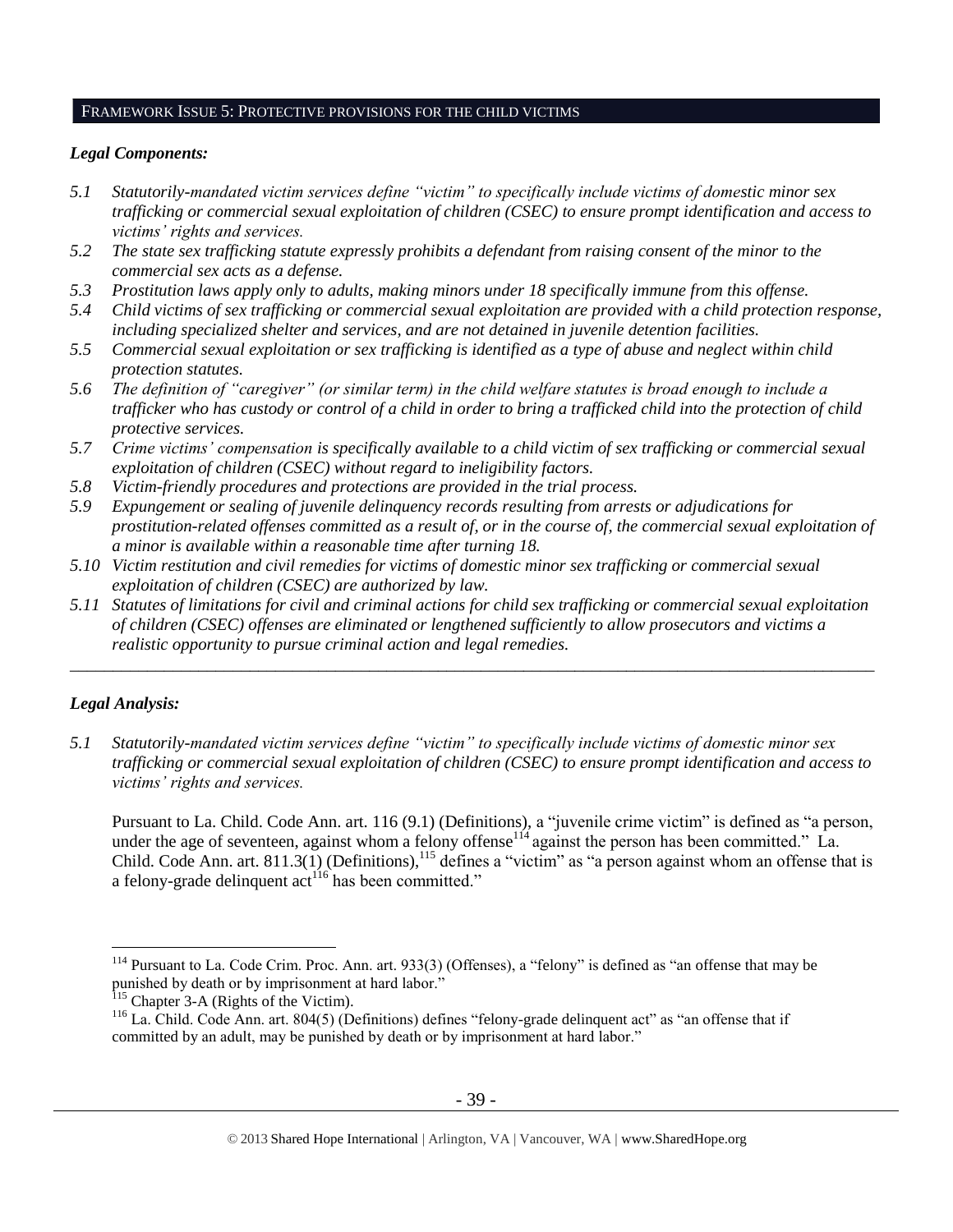For the purposes of Title 46, Chapter 21-B (Rights of crime victims and witnesses), La. Rev. Stat. Ann. § 46:1842 (Definitions) defines the following:

(1.1) "Crime victim who is a minor" means a person under the age of eighteen against whom any of the following offenses have been committed:

- (a) Any homicide or any felony offense defined or enumerated in R.S.  $14:2(B)$  [Definitions].<sup>117</sup>
- (b) Any sexual offense.
- . . . . (9) "Victim" means a person against whom any of the following offenses have been committed:
	- (a) Any homicide, or any felony offense defined or enumerated in R.S. 14:2(B) [Definitions].
	- (b) Any sexual offense.
- . . . .

The inclusion of the offenses enumerated in La. Rev. Stat. Ann. § 14:2(B) in the definitions of "crime victim who is a minor" and "victim" clarifies that trafficked children are defined as victims for purposes of the rights afforded under La. Rev. Stat. Ann. Title 46, Chapter 21-B (Rights of crime victims and witnesses).

For purposes of victim compensation, a "victim" includes "[a]ny person who suffers personal injury, death, or catastrophic property loss as a result of a crime committed in this state and covered by this Chapter." La. Rev. Stat. Ann. § 46:1802(10)(a).

Under the Victims Compensation and Assistance Act of  $1984^{118}$ ,

(2) the term "victim" means a person that has suffered direct physical, emotional, or pecuniary harm as a result of the commission of a crime, including -

(A) in the case of a victim that is an institutional entity, an authorized representative of the entity; and

(B) in the case of a victim who is under 18 years of age, incompetent, incapacitated, or deceased, one of the following (in order of preference):

- (i) a spouse;
- (ii) a legal guardian;
- (iii) a parent;
- (iv) a child;
- (v) a sibling;

 $\overline{a}$ 

- (vi) another family member; or
- (vii) another person designated by the court.
- *5.2 The state sex trafficking statute expressly prohibits a defendant from raising consent of the minor to the commercial sex acts as a defense.*

La. Rev. Stat. Ann. § 14:46.3(C)(1) (Trafficking of children for sexual purposes) expressly states that the "[c]onsent of the minor shall not be a defense to a prosecution pursuant to the provisions of this Section."

<sup>117</sup> La. Rev. Stat. Ann. § 14:46.3 (Trafficking of children for sexual purposes) is one of the offenses enumerated. La. Rev. Stat. Ann. § 14:2(B)(42). *See supra* note [10.](#page-3-2)

<sup>&</sup>lt;sup>118</sup> Victims Compensation and Assistance Act of 1984, Pub. L. 98-473, Title II, Chapter XIV, Sec. 10607, as amended.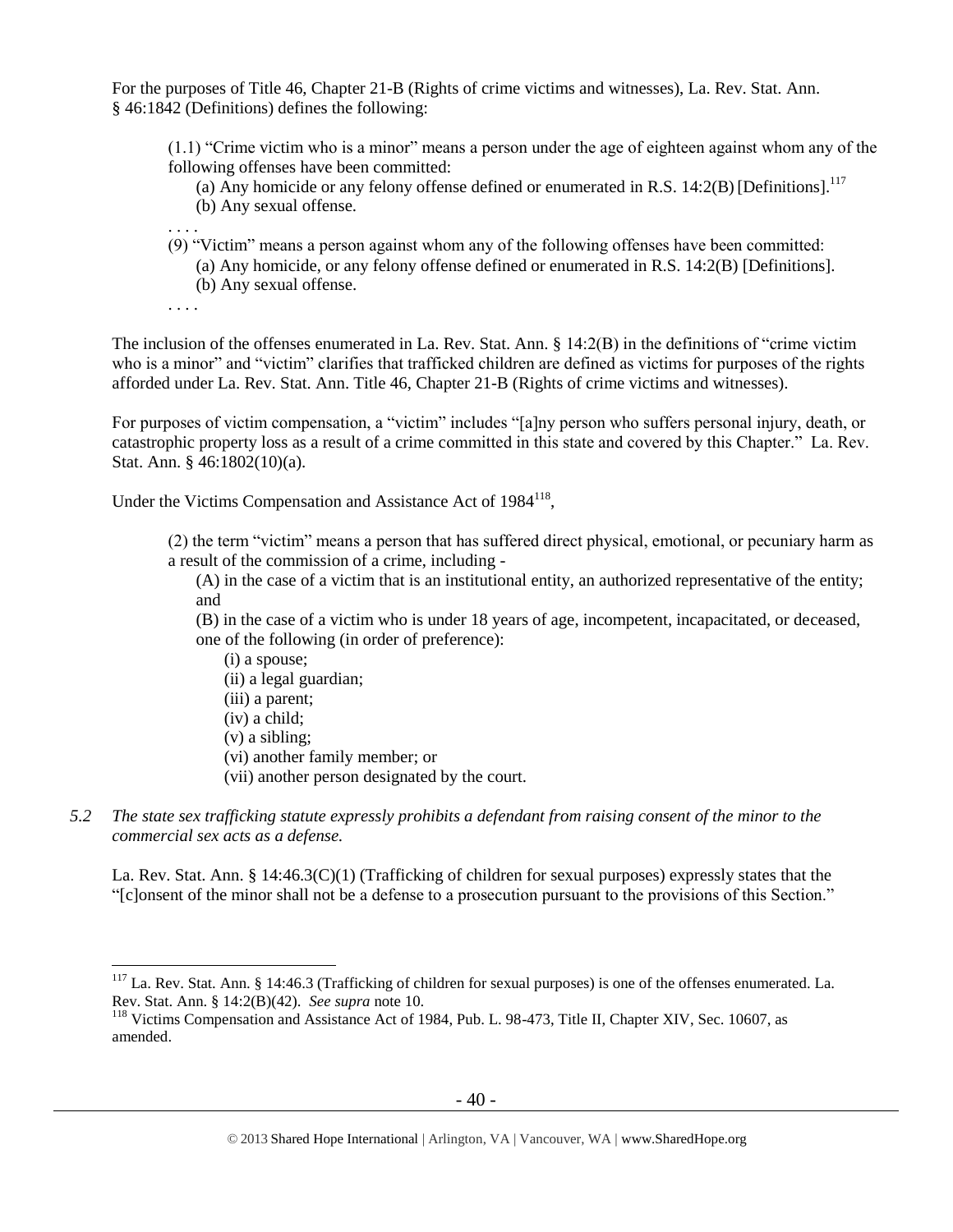Furthermore La. Rev. Stat. Ann. § 14:42(A) (Aggravated rape), § 14:80.1(A) (Misdemeanor carnal knowledge of a juvenile), § 14:81.1 (Pornography involving juveniles), § 14:82:1 (Prostitution; persons under eighteen; additional offenses), § 14:89.2(A) (Crime against nature by solicitation). § 14:81.3 (Computer-aided solicitation of a minor) and § 14:80(A)(1) (Felony carnal knowledge of a juvenile) provide that "[i]t shall not be a defense to prosecution for a violation of this Section that [the minor victim] consented to participation in the activity prohibited by this Section."

However, La. Rev. Stat. Ann § 14:86(A) (Enticing persons into prostitution), § 14:282<sup>119</sup> (Operation of places of prostitution prohibited; penalty), §  $14:83.2^{120}$  (Promoting prostitution), §  $14:84^{121}$  (Pandering), §  $14:104^{122}$ (Keeping a disorderly place), § 14:105 (Letting a disorderly place), § 14:83 (Soliciting for prostitutes), § 14:83.1 (Inciting Prostitution) and  $\S$  14:85<sup>123</sup> (Letting premises for prostitution) are silent on the materiality of the minor's consent to the commercial sex act. While it is unlikely that consent would be a defense to prosecutions under these statutes, specifically prohibiting any consent defense would make it clear that consent is not a defense.

#### *5.3 Prostitution laws apply only to adults, making minors under 18 specifically immune from this offense.*

La. Rev. Stat. Ann. §  $14:82(G)^{124}$  (Prostitution; definition; penalties; enhancement) does not specifically make the offense of prostitution inapplicable to minors, however § 14:82 does provide an affirmative defense from prosecution for prostitution offenses if "during the time of the alleged commission of the offense, the defendant was a victim of trafficking of children for sexual purposes" as provided in La. Rev. Stat. Ann. § 14:46.3(A), (B) (Trafficking of children for sexual purposes). Additionally, La. Rev. Stat. Ann. § 14:46.3(E) (Trafficking of children for sexual purposes) states that "[n]o victim of trafficking as defined by the provisions of this Section shall be prosecuted for unlawful acts committed as a direct result of being trafficked."

- 5.3.1 Recommendation: Amend La. Rev. Stat. Ann. § 14:82 (Prostitution; definition; penalties; enhancement) to specifically make it inapplicable to minors under 18.
- *5.4 Child victims of sex trafficking or commercial sexual exploitation are provided with a child protection response, including specialized shelter and services, and are not detained in juvenile detention facilities.*

#### **Child Identified as Abused/Neglected**

Pursuant to La. Child. Code Ann. art.  $502(1)$ ,  $(5)^{125}$  (Definitions) and art.  $603(1)$ ,  $(16)$  (Definitions) a sexually exploited child is likely to be identified as abused or neglected. If a child is identified as abused or neglected under La. Child. Code Ann. art.  $502(1)$ ,  $(5)^{126}$  (Definitions) and art.  $603(1)$ ,  $(16)$ (Definitions), the definition of caretaker under La. Child Code. Ann. art. 728(1) & 603(3) is sufficiently broad to involve Child Protective Services in investigations where the child is in the custody or control of a non-family trafficker.

<sup>119</sup> *See supra* not[e 19.](#page-6-0)

<sup>120</sup> *See supra* not[e 11.](#page-4-0)

<sup>121</sup> *See supra* not[e 12.](#page-5-0)

<sup>122</sup> *See supra* not[e 13.](#page-5-1)

<sup>123</sup> *See supra* not[e 18.](#page-6-1)

<sup>124</sup> *See supra* not[e 5.](#page-2-0)

 $125$  Title 5 (Services to families).

 $126$  Title 5 (Services to families).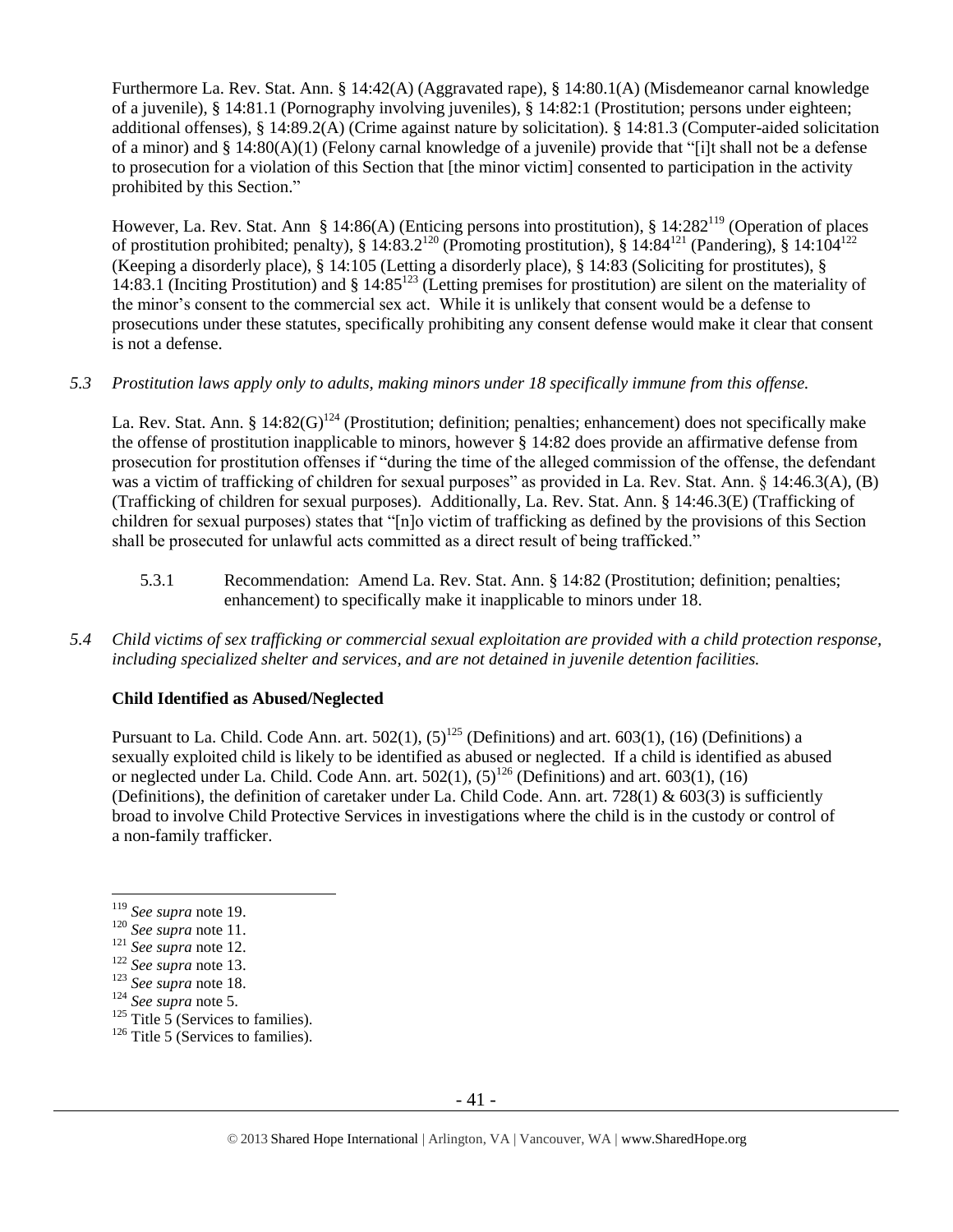La. Rev. Stat. Ann. § 14:403 (Abuse of children; reports; waiver of privilege) makes reporting the abuse, neglect, or sexual abuse of a child mandatory in Louisiana and imposes criminal penalties for failure to report. "Any person who . . . is required to report1 the sexual abuse of a child, or the abuse or neglect of a child which results in the serious bodily injury,1 neurological impairment, or death of the child, and the person knowingly and willfully fails to so report shall be fined not more than \$3,000, imprisoned, with or without hard labor, for not more than 3 years, or both." Additionally, "any person who is 18 years of age or older who witnesses the sexual abuse of a child and knowingly and willfully fails to report the sexual abuse to law enforcement or to the Department of Children and Family Services . . . shall be fined not more than \$10,000, imprisoned with or without hard labor for not more than 5 years, or both. La. Rev. Stat. Ann. § 14:403(A)(4)(a). Pursuant to La. Rev. Stat. Ann. § 14:403(A)(4)(b), "For purposes of [subsection (4)(b)], 'sexual abuse' shall include but is not limited to the perpetration or attempted perpetration of R.S. . . . 46.2 [Human trafficking], 46.3 [Trafficking of children for sexual purposes] . . . 81.1 [Pornography involving juveniles] . . . 86 [Enticing persons into prostitution], 89 [Crime against nature], or 89.1 [Aggravated crime against nature]." Once child abuse, neglect, or sexual abuse is reported, "the department shall promptly communicate abuse or neglect cases not involving a parent, caretaker, or occupant of the household to the appropriate law enforcement agency . . . ." La. Child. Code Ann. art. 610(E)(2).

## I. Initial Custody

a) authority for initial custody

Under Louisiana Children's Code, Title 6 (Child in need of care), children can be taken into custody with a court order pursuant to La. Child. Code Ann. art. 619 (Instanter orders of custody). La. Child. Code Ann. art. 619(A)(1) states, "A peace officer, district attorney, or employee of the local child protection unit of the department may file a verified complaint alleging facts showing that there are reasonable grounds to believe that the child is in need of care and that emergency removal is necessary to secure the child's protection."

Children also can be taken into custody without a court order under La. Child. Code Ann. art. 621(A) (Taking child into custody without a court order), which states, "A peace officer or probation officer of the court may take a child into custody without a court order if he has reasonable grounds to believe that the child's surroundings are such as to endanger his welfare and immediate removal appears to be necessary for his protection."

Following an encounter with a suspected trafficking victim, law enforcement and state prosecutors are required to make a preliminary assessment as to whether the person is a victim of human trafficking. La. Rev. Stat. Ann.  $\frac{1}{2}$  46:2162<sup>[27</sup> (Assistance to victims of human trafficking) states that

(a) If it is determined that the victim or possible victim appears to meet such criteria, then the agency or office shall report the finding to the victim and shall refer the child victim to appropriate services available, including legal services providers.

(b) If the victim or possible victim is under the age of eighteen . . . the agency or office shall also notify the appropriate protective service agency.

b) placement

<sup>&</sup>lt;sup>127</sup> Here and elsewhere in this report that La. Rev. Stat. Ann. § 46:2162 is quoted or cited, it has been updated to reflect the amendments added by the passage of Senate Bill 88. 2013 La. Acts. 429 (effective June 24, 2013).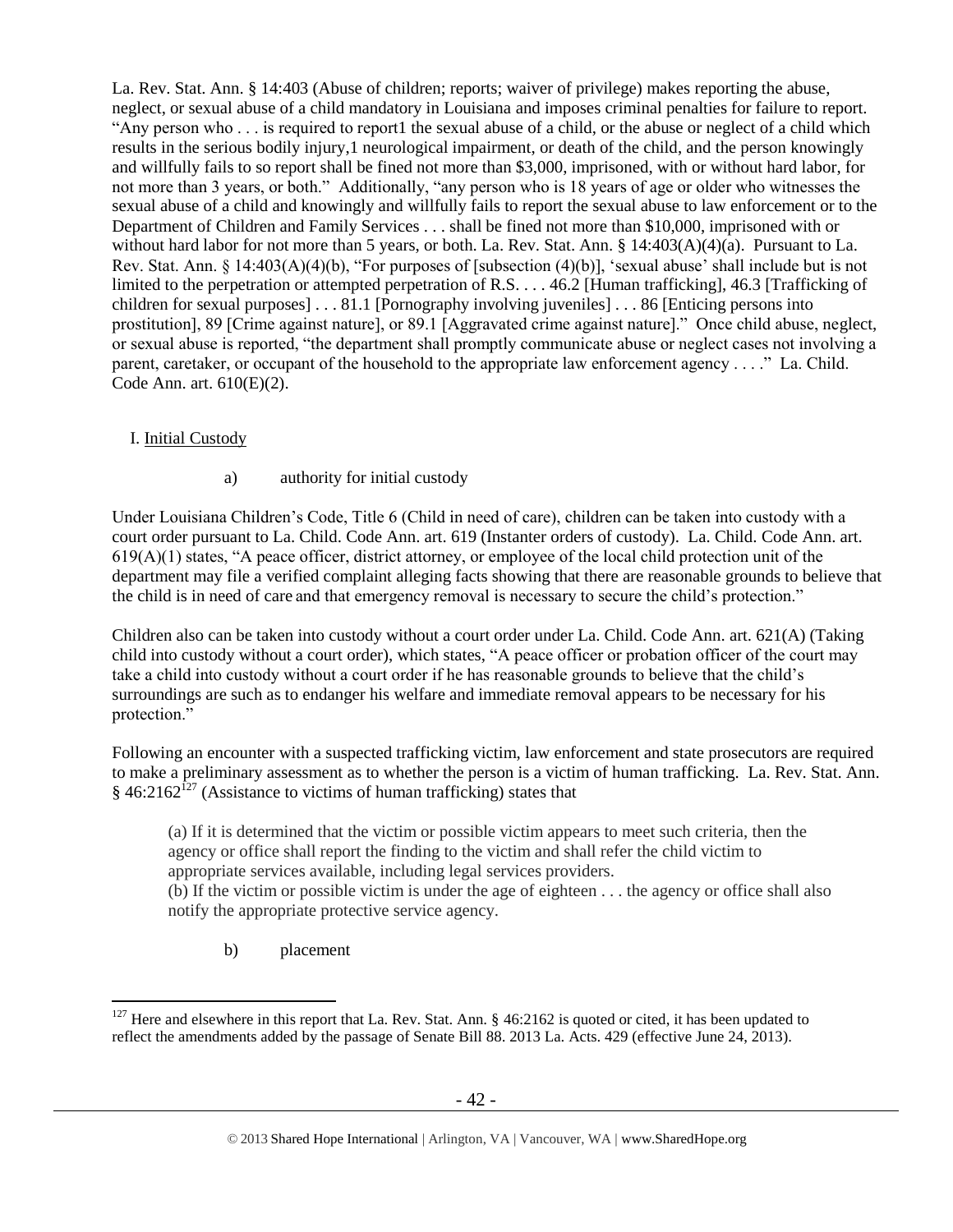If, "[u]pon presentation of the verified complaint," the court determines that removal is absolutely necessary, the court must immediately direct the child to the "custody of a suitable relative or other individual capable of protecting the health and safety of the child or taken into the custody of the state." La. Child. Code Ann. art. 619(C).

A child who is taken into custody will, in order of preference, be placed "[i]n the home of a suitable relative" of majority age or otherwise in the home of a suitable individual of majority age, or in foster care "until further orders of the court." La Child. Code Ann. art. 622(B).

#### II. Placement Process pending Adjudication/Investigation

The court must hold a hearing within 3 days to determine whether there is "a ground for continued custody pursuant to Article 626 [Grounds for continued custody; reasonable efforts]." La. Child. Code Ann. art. 624(A), (D). After the continued custody hearing the court may return the child to his or her parents or "place the child in the custody of a suitable relative, other suitable individual, or the department." La. Child. Code Ann. art. 627(A).

## III.Adjudication

 $\overline{a}$ 

a) adjudicatory/dispositional hearing

In some cases involving a child in custody, an informal process may be used that avoids a formal adjudication of the child as in need of care. La. Child Code Ann. art. 628, art. 630. La. Child. Code Ann. art. 630(B) (Effect of an agreement) explains,

An informal adjustment agreement suspends the proceedings on the acts alleged in the child in need of care petition. If any of the terms of the agreement are violated, the case may proceed to an adjudication hearing on the allegations. If the parent satisfies the terms of the agreement, he shall be discharged from further supervision, and the pending complaint or petition shall be dismissed with prejudice.

When no informal adjustment agreement is entered, and a child is in continued custody pursuant to La. Child. Code Ann. art. 627 (Continued custody order; special provisions; appointments), an adjudication hearing must begin within 45 days of filing the petition. La. Child. Code Ann. art. 659(A). If the child is not in continued custody, an adjudication hearing must begin within 105 days. La. Child. Code Ann. art. 659(A).

La. Child. Code Ann. art. 606(A) (Grounds; child in need of care) explains that a child will be deemed a "child in need of care" when

(1) The child is the victim of abuse<sup>128</sup> perpetrated, aided, or tolerated by the parent or caretaker, by a person who maintains an interpersonal dating or engagement relationship with the parent or caretaker,

 $128$  La. Child. Code Ann. art.  $603(1)$  (Definitions) defines "abuse" as

any one of the following acts which seriously endanger the physical, mental, or emotional health and safety of the child:

<sup>(</sup>a) The infliction, attempted infliction, or, as a result of inadequate supervision, the allowance of the infliction or attempted infliction of physical or mental injury upon the child by a parent or any other person.

<sup>(</sup>b) The exploitation or overwork of a child by a parent or any other person.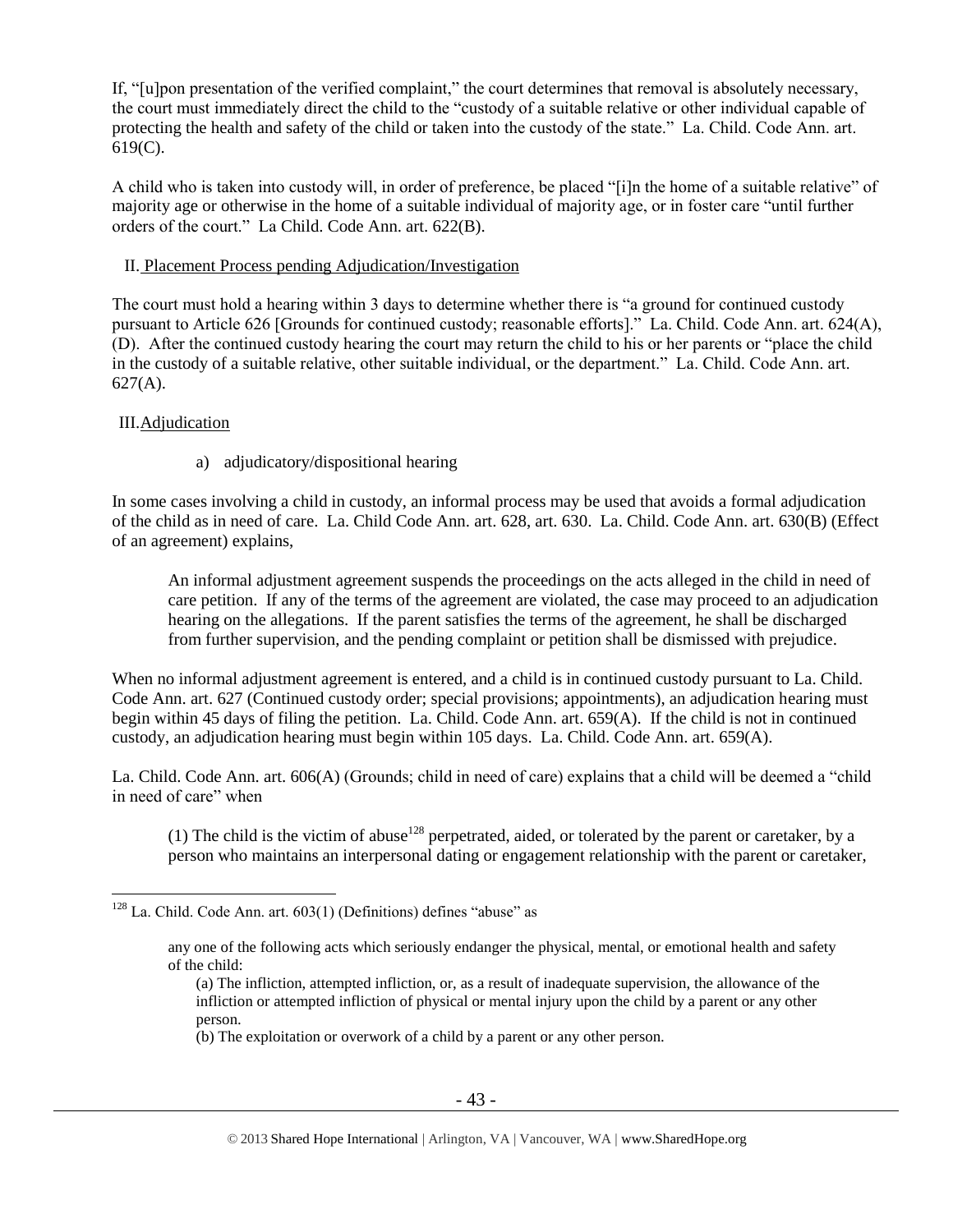or by a person living in the same residence with the parent or caretaker as a spouse whether married or not, and his welfare is seriously endangered if he is left within the custody or control of that parent or caretaker.

. . . .

(4) As a result of a criminal prosecution, the parent has been convicted of a crime against the child<sup>129</sup> who is the subject of this proceeding, or against another child of the parent, and the parent is now unable to retain custody or control or the child's welfare is otherwise endangered if left within the parent's custody or control.

(5) The conduct of the parent, either as principal or accessory, constitutes a crime against the child or against any other child of that parent.

(6) The child is a victim of human trafficking or trafficking of children for sexual purposes.

#### IV. Outcomes

La. Child. Code Ann. art. 681 (Dispositional alternatives) provides that if the court determines a child to be in need of care, the court may

(1) Place the child in the custody of a parent or such other suitable person on such terms and conditions as deemed in the best interest of the child including but not limited to the issuance of a protective order pursuant to Article 618.

(2) Place the child in the custody of a private or public institution or agency.

(3) Commit a child found to be mentally ill to a public or private institution for the mentally ill.

(4) Grant guardianship of the child to a nonparent.

(5) Make such other disposition or combination of the above dispositions as the court deems to be in the best interest of the child.

Additionally, La. Child. Code Ann. art. 681(B) provides that "[a] child in need of care shall not be committed to the Department of Public Safety and Corrections, nor shall such department accept a child in need of care."

#### **Child Identified as in Need of Services**

#### I. Adjudication

 $\overline{a}$ 

a) adjudicatory/dispositional hearing

Pursuant to La. Child. Code Ann. art. 730<sup>130</sup> (Grounds), a trafficked child's family may be deemed in need of services if the court finds

(1) That a child is truant or has willfully and repeatedly violated lawful school rules.

(c) The involvement of the child in any sexual act with a parent or any other person, the aiding or toleration by the parent or the caretaker of the child's sexual involvement with any other person or of the child's involvement in pornographic displays, or any other involvement of a child in sexual activity constituting a crime under the laws of this state.

<sup>129</sup> Pursuant to La. Child. Code Ann. art. 603 as amended by House Bill No. 49 during the 2012 Louisiana General Assembly, "crime against the child" includes the commission of or the attempted commission of human trafficking and trafficking of children for sexual purposes. 2012 La. Acts 446. (Effective August 1, 2012).

<sup>130</sup> The text of La. Child. Code Ann. art. 730 included here and elsewhere in this report includes amendments made by the passage of Senate Bill No. 88 during the 2013 Louisiana General Assembly. 2013 La. Acts 83.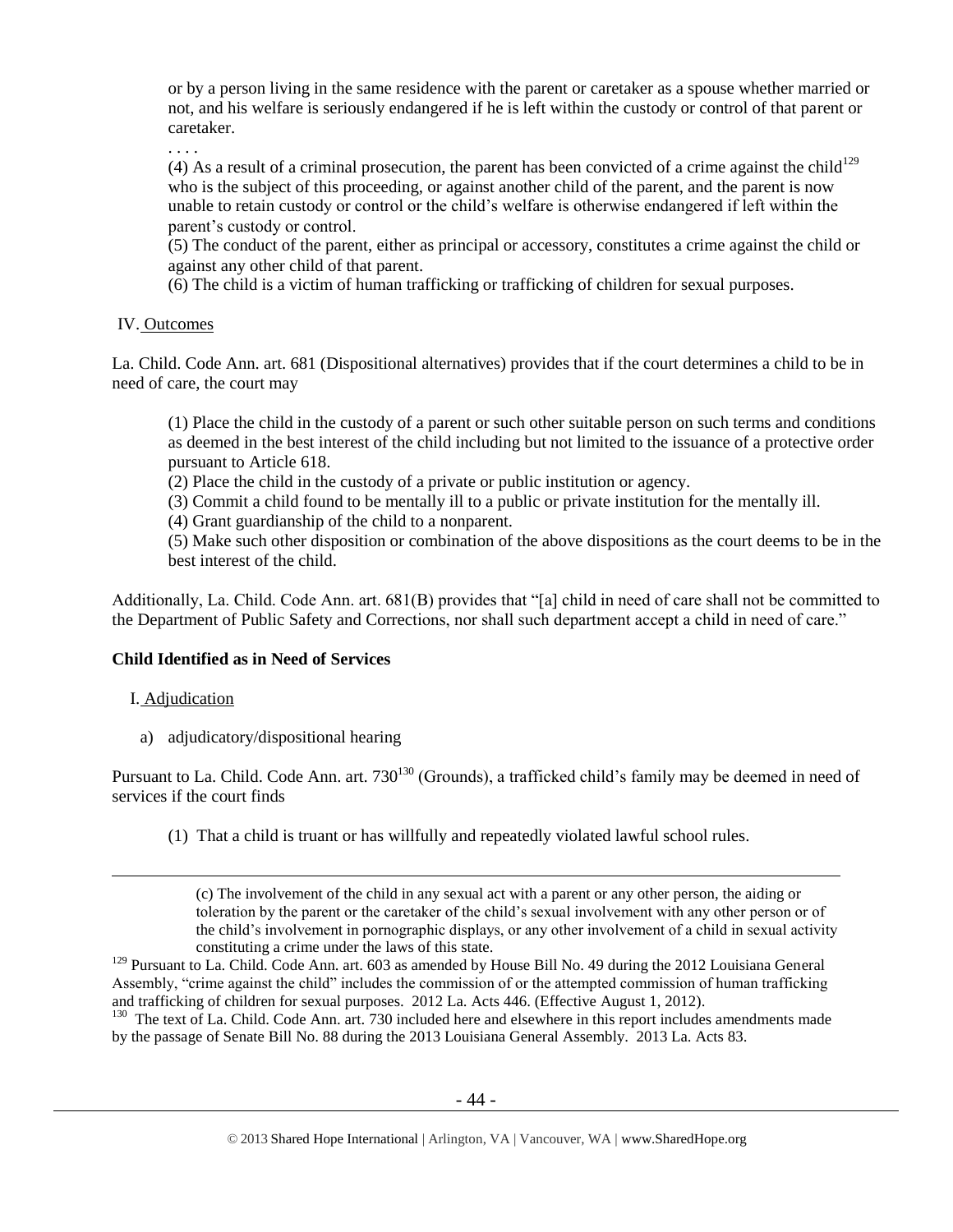(2) That a child is ungovernable.

(3) That a child is a runaway.

(4) That a child has repeatedly possessed or consumed intoxicating beverages, or that he has misrepresented or deceived his age for the purpose of purchasing or receiving such beverages from any person, or has repeatedly loitered around any place where such beverages are the principal commodities sold or handled.

. . .

(6) That a child under ten years of age has committed any act which if committed by an adult would be a crime under any federal, state, or local law.

(7) That a caretaker has caused, encouraged, or contributed to the child's behaviors enumerated in this Article or to the commission of delinquent acts as defined in Title VIII.

. . .

(12) That a child is a sexually exploited child<sup>131</sup>.

#### II. Outcomes

Special provisions may apply to some domestic minor sex trafficking victims under Louisiana's Runaway and Homeless Youth Law,<sup>132</sup> which gives some runaway minors the option to seek shelter in an approved runaway and homeless youth facility. La. Rev. Stat. Ann. § 46:1354(A) (Powers and duties of approved program or facility; alternative living arrangements) authorizes approved runaway programs or facilities to

(1) Provide assistance to any runaway<sup>133</sup> or homeless youth.<sup>134</sup>

(2) Attempt to determine the cause for the youth's runaway or homeless status.

(3) Explain to the runaway or homeless youth the rights, options of services, or other assistance available to the youth.

(4) Work towards reuniting such runaway or homeless youth with his parent, guardian, or legal custodian as soon as practicable.

(5) Assist in arranging services for runaway or homeless youth, and where appropriate, their families, including but not limited to food, shelter, clothing, medical care, and individual and family counseling. (6) Consent, through the director or his designee, for the delivery of medical, assessment, or social services to any runaway youth in the program or facility.

La. Rev. Stat. Ann. § 46:1353 further provides, in part,

(D) A runaway youth over the age of eleven admitted to an approved runaway and homeless youth residential program or facility licensed by the Department of Children and Family Services shall be provided seventy-two hours of safe harbor unless otherwise designated by order of a court exercising juvenile jurisdiction regarding custody of the runaway youth, or unless the child is in the custody of a state agency which may elect to remove the child earlier without a court order.

. . . .

<sup>&</sup>lt;sup>131</sup> "Sexually exploited child" is defined as a child that is, "a victim of trafficking of children for sexual purposes... a victim of sex trafficking. . . or engages in prostitution."

<sup>&</sup>lt;sup>132</sup> La. Rev. Stat. 46:1351 et. seq.

<sup>&</sup>lt;sup>133</sup> "Runaway youth" is defined in La. Rev. Stat. Ann. § 46:1352(5) as "a person under the age of eighteen years who is absent from his legal residence without the consent of his parent, guardian, or legal custodian."

<sup>&</sup>lt;sup>134</sup> "Homeless youth" is defined in La. Rev. Stat. Ann. § 46:1352(4) as "a person under the age of twenty-one who is without a place of shelter where supervision and care are available."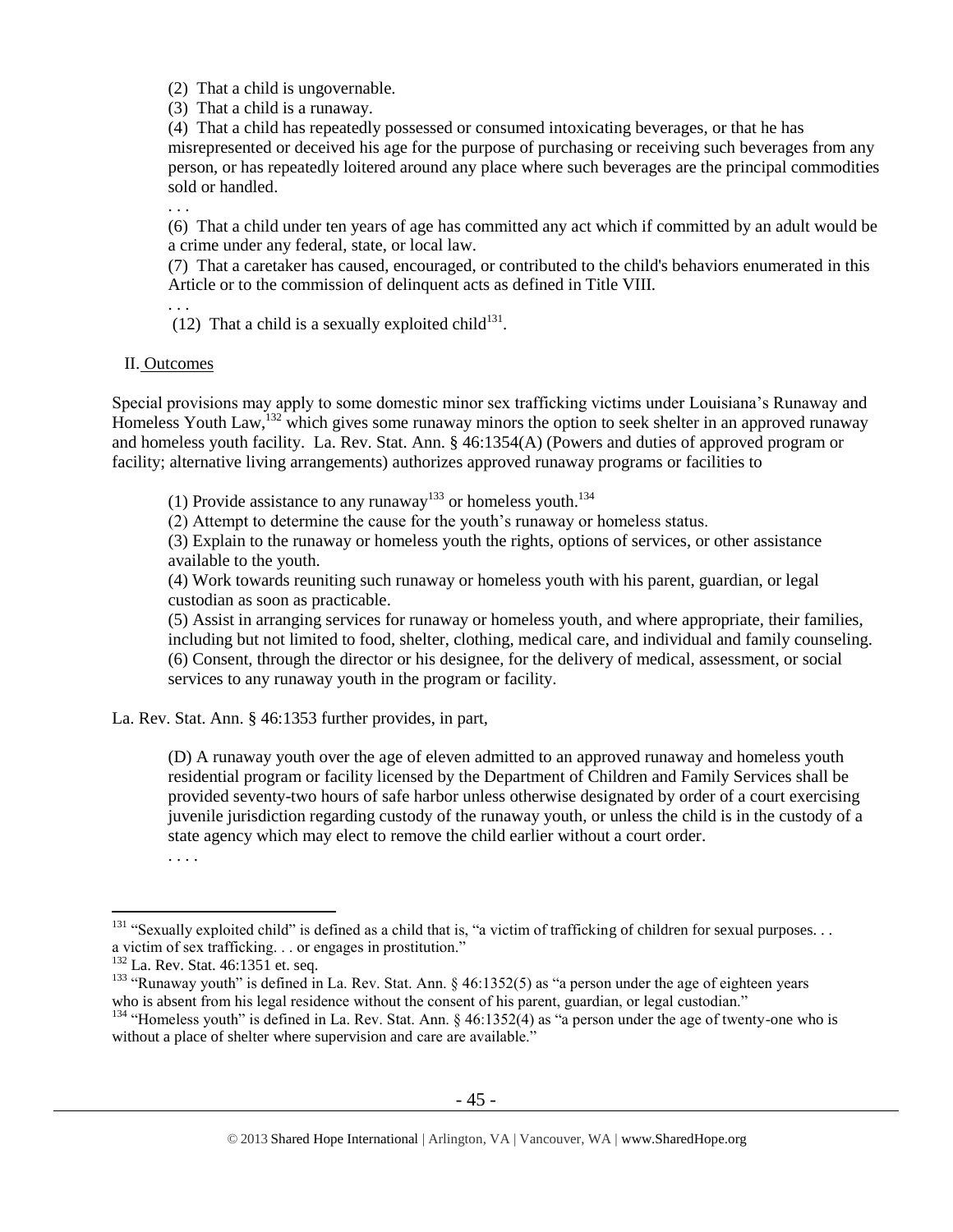(F) In instances where the parent, guardian, or legal custodian cannot be located within seventy-two hours following a runaway youth's admission into the facility or program, the staff shall continue to make reasonable efforts to contact the parent, guardian, or legal custodian. The facility or program is authorized to provide care for the youth, for a period not to exceed twenty-one days, until the parent, guardian, or legal custodian is contacted and gives oral or written consent . . . .

(G) Whenever a report has been filed by the facility or program in accordance with the provisions in R.S. 14:403 [Abuse of children; reports; waiver of privilege], the facility or program shall be legally authorized to provide care for the runaway youth pending a determination by the Department of Children and Family Services or a court exercising juvenile jurisdiction regarding custody of the runaway youth.

## **Child Identified as Delinquent**

## I.Initial Custody

a) authority for initial custody

Despite protective provisions, in some cases, commercially sexually exploited children may be taken into custody and detained for committing "a delinquent act." La. Child. Code Ann. art. 804(3) (Definitions) defines a "delinquent act" as "an act committed by a child of ten years of age or older which if committed by an adult is designated an offense under the statutes or ordinances of this state, or of another state if the offense occurred there, or under federal law, except traffic violations." Under this definition, a commercially sexually exploited child would not be considered delinquent for participating in a commercial sex act.

However, a "'[d]elinquent act' shall not include a violation of R.S. 14:82 [Prostitution; definition; penalties; enhancement], § 83.3 [Prostitution by massage], § 83.4 [Massage; sexual conduct prohibited], § 89 [Crime against nature] or § 89.2 [Crime against nature by solicitation] for a child who, during the time of the alleged commission of the offense, was a victim of trafficking of children for sexual purposes pursuant to R.S.  $§$  14:46.3(E)."

La. Child. Code Ann. art. 813(A)(1) (Taking child into custody with a court order; filing of verified complaint; execution) permits the court to issue an order authorizing that a child be taken into custody if there is "a written statement of facts . . . alleging facts showing that there is probable cause to believe . . . that: (1) The child has committed a delinquent act." A child also may be taken into custody without a court order if "a peace officer or probation officer . . . has probable cause to believe that the child has committed a delinquent act." La. Child. Code Ann. art. 814(A).

b) placement

 $\overline{a}$ 

Once the child is taken into custody, the officer must "[c]ounsel and release the child to the care of his parents upon their written promise to bring the child to court" or take the child to a juvenile detention center if taken into custody for a "felony-grade delinquent act"<sup>135</sup> or a "misdemeanor-grade delinquent act"<sup>136</sup> based upon an offense against the person of another."

 $135$  A second or subsequent conviction under La. Rev. Stat. Ann. § 14:82 would be considered a felony-grade delinquent act.

<sup>&</sup>lt;sup>136</sup> La. Child. Code Ann. art. 804(8) (Definitions) defines a "misdemeanor-grade delinquent act" as "any offense which if committed by an adult is other than a felony and includes the violation of an ordinance providing a penal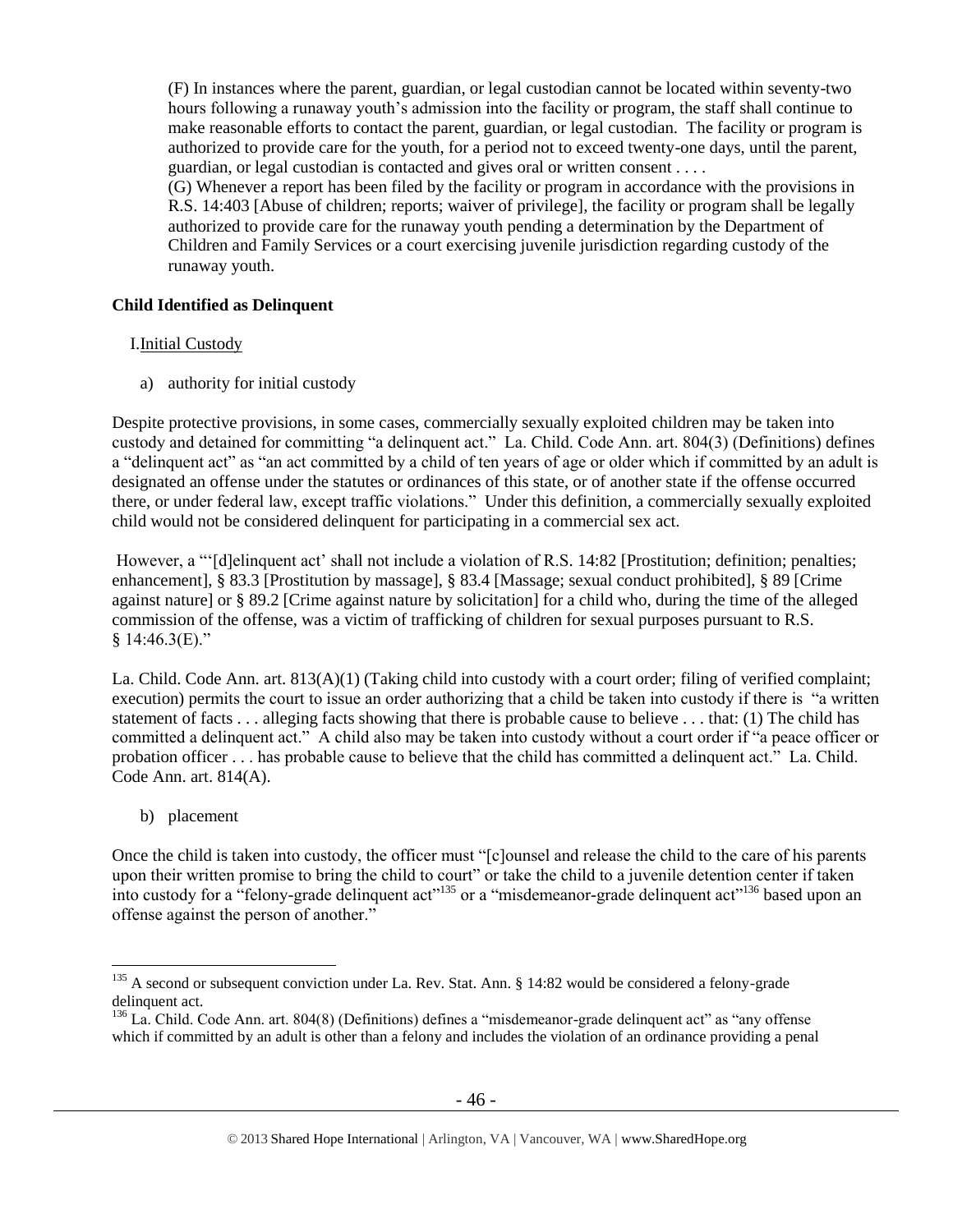La. Child. Code Ann. art. 804(5) (Definitions) defines a "felony-grade delinquent act" as "an offense that if committed by an adult, may be punished by death or by imprisonment at hard labor. 'Felony-grade delinquent act' does not include a violation of R.S. 14:82 [Prostitution; definition; penalties; enhancement], 83.3 [Prostitution by massage], 83.4 [Massage; sexual conduct prohibited], 89 [Crime against nature] or 89.2 [Crime against nature by solicitation] for a child who, during the time of the alleged commission of the offense, was a victim of trafficking of children for sexual purposes pursuant to R.S. § 14:46.3(E)." Under this definition, a commercially sexually exploited child cannot be charged with a "felony-grade delinquent act" for acts that would constitute one of these prostitution offenses.

If the child has been taken into custody for "any other misdemeanor-grade delinquent act, the officer may take the child to either a shelter care facility or a juvenile detention center." La. Child. Code Ann. arts. 814(B), 815(B), (C). La. Child. Code Ann. art. 815(D) reiterates,

Notwithstanding any other provision of this Code or other provision of law to the contrary, no judge shall order that a youth taken into custody for a felony-grade delinquent act or for a misdemeanor-grade delinquent act based upon an offense against the person of another be placed in a shelter care facility.

## II. Placement Process pending Adjudication/Investigation

A hearing must be held within 3 days of the child's detention. La. Child. Code Ann. art. 819. After the hearing, "the court may order a child . . . continued in custody in a licensed public or private facility for juveniles . . . or in a private home subject to the supervision of the court or in a juvenile detention center." La. Child. Code Ann. art. 822(A). La. Child. Code Ann. art. 822(B) (Place of continued custody prior to adjudication) prohibits the court from placing "a child alleged to be delinquent in the custody of either the department of Children and Family Services or the department of Public Safety and Corrections prior to adjudication," and La. Child. Code Ann. art. 822(C) further provides that "[n]o child subject to the jurisdiction of the juvenile court shall be held in an adult jail or lockup."

#### III.Adjudication

 $\overline{a}$ 

a) adjudicatory/dispositional hearing

Similar to the informal adjustment proceedings provided under Title 6 (Child in need of care), an informal adjustment agreement is available under La. Child. Code Ann. art. 841 (Effect of agreement) La. Child. Code Ann. art. 841(B) (Effect of agreement) explains that

[a]n informal adjustment agreement suspends the proceedings on the delinquent acts charged in the complaint or petition. If any of the terms of the agreement are violated, the case may proceed to an adjudication hearing on the charges. If the child satisfies the terms of the agreement, he shall be discharged from further supervision, and the pending complaint or petition shall be dismissed with prejudice.

sanction." A first conviction under La. Rev. Stat. Ann. § 14:82 (Prostitution; definition; penalties; enhancement) would be considered a "misdemeanor-grade delinquent act."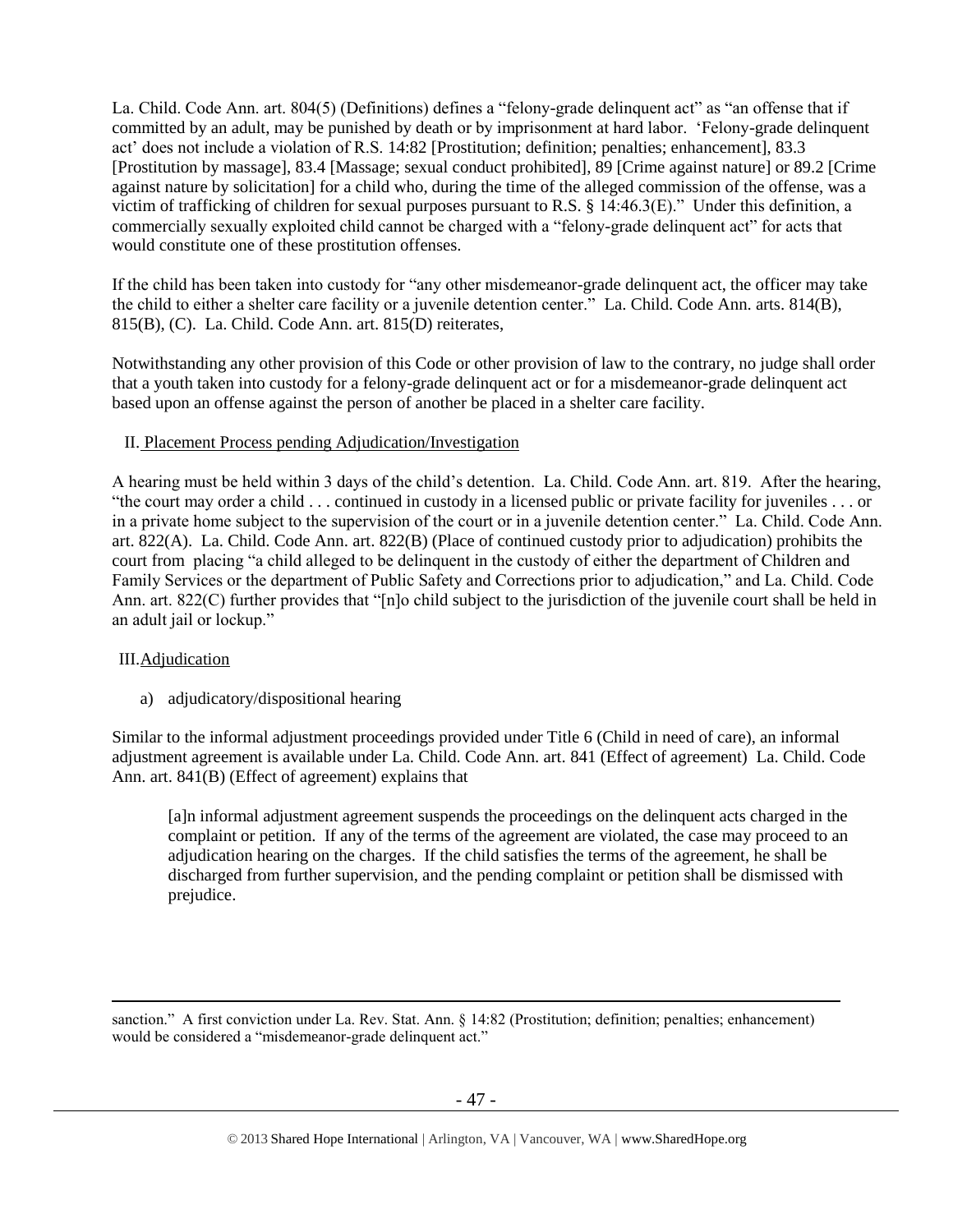b) diversion or alternate process

Additionally, pursuant to La. Rev. Stat. Ann. §§ 14:82(H), 83.3(E), 83.4(D), 89.2(E)<sup>137</sup>, if a child is a suspect of or charged with prostitution, there is a presumption, "that the person is a victim of child sex trafficking and should be treated as a child in need of care. . . ." Further, if a petition is filed and it involves, "a violation of R.S. § 14.82, 14.83.3, R.S. 14.83.4, or 14.89.2 and it is the respondent's first offense," the child may be eligible for a family in need of services petition to be filed in lieu of the delinquency petition, and, "the court may order specialized services for the child." La. Child. Code Ann. art. 839<sup>138</sup> (Availability of an informal adjustment agreement). Pursuant to subsection (3), the specialized services may include, "safe and stable housing; comprehensive on-site case management; integrated mental health and chemical dependency services, including specialized trauma recovery services; education and employment training; and referrals to off-site specialized services . . . ."

## IV. Outcomes

. . . .

 $\overline{a}$ 

Pursuant to La. Child. Code Ann. art. 886 (Continued custody pending disposition; bail; places of detention), when a hearing is held to determine if the child is delinquent,

(A) At the conclusion of the hearing if the child has been adjudicated delinquent, the court shall consider whether the child should be released or held in custody pending a disposition hearing.

(D) If the child is held in custody, the court may place him in a juvenile detention center, in a public or private facility for juveniles, in a private home subject to the supervision of the court, or in any other suitable facility for juveniles authorized by the court.

In entering a dispositional order for a child adjudicated delinquent, La. Child. Code Ann. art. 901 (Disposition guidelines; generally) states in part,

A. In considering dispositional options, the court shall not to remove a child from the custody of his parents unless his welfare or the safety and protection of the public cannot, in the opinion of the court, be adequately safeguarded without such removal.

B. The court should impose the least restrictive disposition authorized by Articles 897 through 900 of this Title<sup>139</sup> consistent with the circumstances of the case, the needs of the child, and the best interest of society.

C. Commitment of the child to the custody of the Department of Public Safety and Corrections may be appropriate if any of the following exists:

(1) There is an undue risk that during the period of a suspended commitment or probation the child will commit another crime.

<sup>&</sup>lt;sup>137</sup> The text of La. Rev. Stat. Ann. §§ 14:82, 83.3, 83.4, 89.2 included here and elsewhere in this report includes amendments made by the passage of House Bill No. 261 during the 2013 Louisiana General Assembly. 2013 La. Acts 83. (effective August 1, 2013).

<sup>&</sup>lt;sup>138</sup> Here and elsewhere in this report that La. Child Code Ann. Art. 839 is quoted or cited, it has been updated to reflect the amendments added by the passage of Senate Bill 88. 2013 La. Acts. 83 (effective June 24, 2013).  $139$  This includes La. Child Code Ann. art. 897 (Disposition after adjudication of a felony-grade delinquent act), art. 897.1 (Disposition after adjudication of certain felony-grade delinquent acts), art. 898 (Duration of a disposition based on a felony-grade adjudication), art. 899 (Disposition after adjudication of a misdemeanor-grade delinquent act) , and art. 900 (Duration of a disposition based on a misdemeanor-grade adjudication).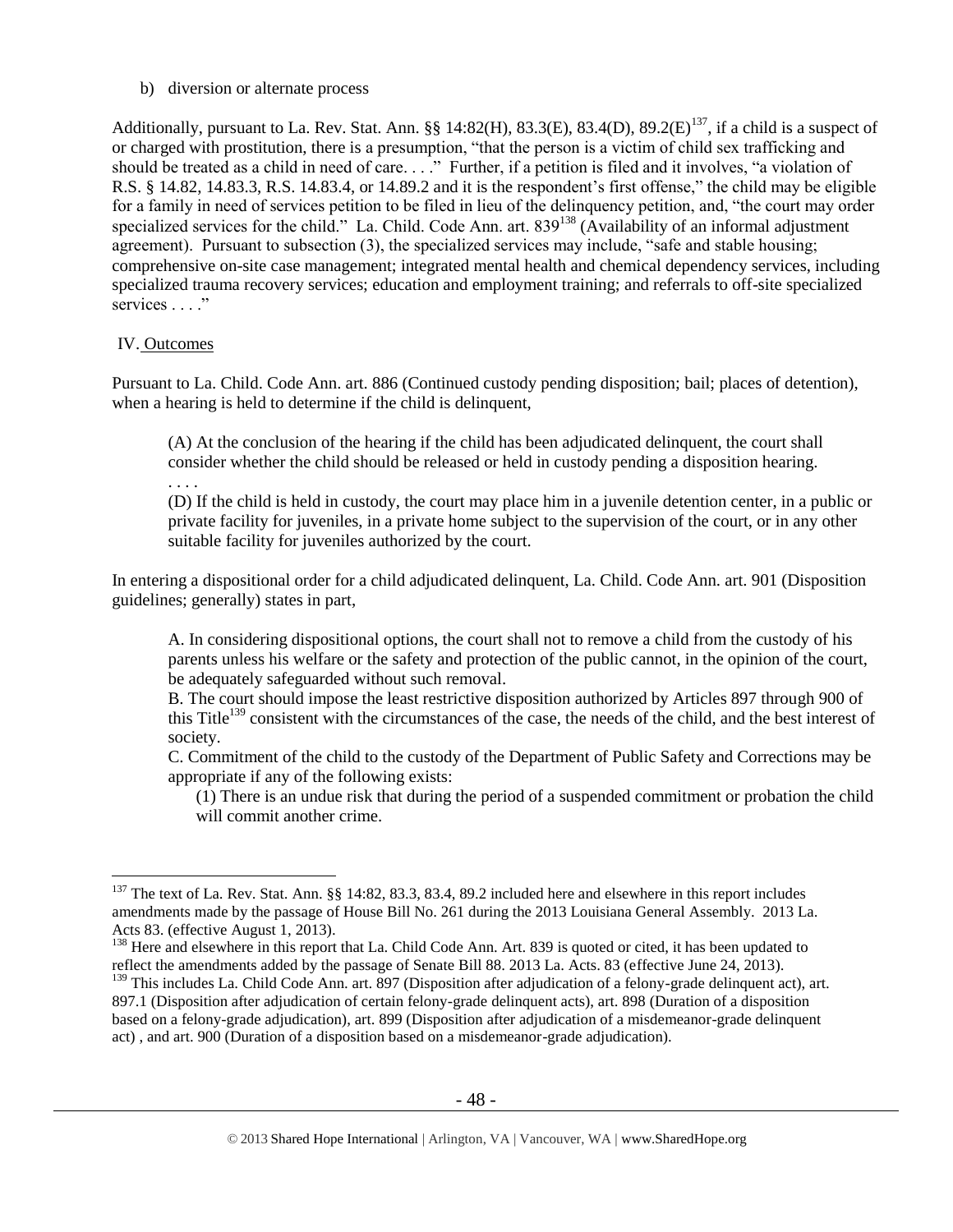(2) The child is in need of correctional treatment or a custodial environment that can be provided most effectively by his commitment.

- (3) A lesser disposition will deprecate the seriousness of the child's delinquent act.
- (4) The delinquent act involved the illegal carrying, use, or possession of a firearm.
- . . . .
- 5.4.1 Recommendation: Enact a law mandating specialized services and housing for minors identified as commercially sexually exploited through either the child in need of care or delinquency process.

#### *5.5 Commercial sexual exploitation or sex trafficking is identified as a type of abuse and neglect within child protection statutes.*

The definitions of the terms "abuse" and "neglect" are identical in La. Child. Code Ann. art.  $502(1)$ ,  $(5)^{140}$ (Definitions) and art.  $603(1)$ ,  $(16)$  (Definitions).<sup>141</sup> Both definitions of "abuse" include some forms of commercial sexual exploitation of a child. La. Child. Code Ann. art.  $502(1)^{142}$  states,

"Abuse" means any one of the following acts which seriously endanger the physical, mental, or emotional health and safety of the child<sup> $143$ </sup>:

(a) The infliction, attempted infliction, or, as a result of inadequate supervision, the allowance of the infliction or attempted infliction of physical or mental injury upon the child by a parent or any other person.

(b) The exploitation or overwork of a child by a parent or any other person.

(c) The involvement of the child in any sexual act with a parent or any other person, the aiding or toleration by the parent or the caretaker of the child's sexual involvement with any other person, the child's involvement in pornographic displays, or any other involvement of a child in sexual activity constituting a crime under the laws of this state.

La. Child. Code Ann. art.  $502(5)^{144}$  states, "'Neglect' means the unreasonable refusal or failure of a parent or caretaker to supply the child with necessary food, clothing, shelter, care, treatment, or counseling for any injury, illness, or condition of the child, as a result of which the child's physical, mental, or emotional health and safety is substantially threatened or impaired. . . ."

*5.6 The definition of "caregiver" (or similar term) in the child welfare statutes is broad enough to include a trafficker who has custody or control of a child in order to bring a trafficked child into the protection of child protective services.*

As used in Title 6 (Child in need of care), La. Child. Code Ann. art. 603(3) (Definitions) defines "caretaker" as "any person legally obligated to provide or secure adequate care for a child, including a parent, tutor, guardian, legal custodian, foster home parent, an employee of a public or private day care center, an operator or employee of a registered family child day care home, or other person providing a residence for the child."

 $140$  Title 5 (Services to families).

 $141$  Title 6 (Child in Need of Care).

 $142$  An identical definition of "abuse" is found in La. Child. Code Ann. art. 603(1).

<sup>&</sup>lt;sup>143</sup> La. Child. Code Ann. art. 502(2) (Definitions) defines a "child" as "a person under the age of eighteen years who has not been judicially emancipated by marriage as provided by law." La. Child. Code Ann. art. 603(5) defines child very similarly.

 $144$  Identical definition of "neglect" is found in La. Child. Code Ann. art. 603(16).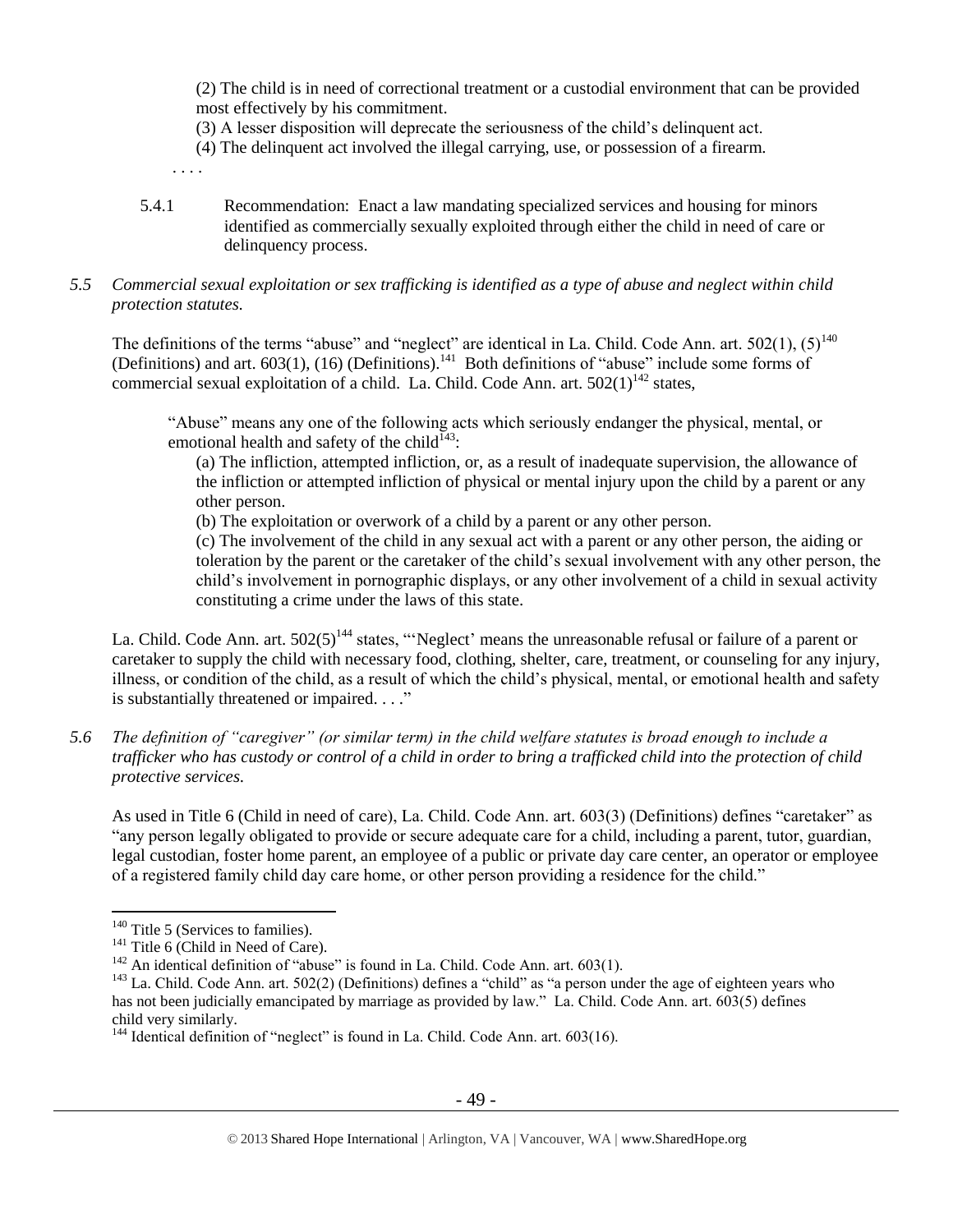Additionally, as used in Title 7 (Families in need of services), a "caretaker" is "any person providing a residence for the child or any person legally obligated to provide or secure adequate care for the child, including a parent, tutor, guardian, or legal custodian." La. Child. Code Ann. art. 728(1).

The definition of caregiver under La. Child Code. Ann. art. 728(1) applies to persons who provide a residence for a child or those legally obligated to care for the child. Thus, La. Child Code. Ann. art. 728(1) may be sufficiently broad to cover a trafficker who has custody or control of a child. The definition of caregiver in La. Child. Code Ann. art. 603(3) could be read in the same way, although it is not as clear.

- 5.6.1 Recommendation: Amend the definition of caregiver in La. Child. Code Ann. art. 603(3) and art. 728(1) to also include persons in control of a minor, which would allow child protective services to act on allegations of criminal conduct perpetrated by a trafficker.
- *5.7 Crime victims' compensation is specifically available to a child victim of sex trafficking or commercial sexual exploitation of children (CSEC) without regard to ineligibility factors.*

Domestic minor sex trafficking victims may be eligible to receive compensation under Louisiana's Crime Victims Reparations Act. La. Rev. Stat. Ann. § 46:1804 (Eligibility to apply for reparations) states,

A person who believes he is a victim of a crime enumerated in R.S. 46:1805 [Crimes to which chapter applies], <sup>145</sup> or his legal representative, or in the case of death, a dependent or the legal representative of a dependent, or the rightful claimant as defined in R.S. 46:1802(4) [Definitions], shall be eligible to make application to the board for reparations and shall be eligible for an award of reparations in accordance with the provisions of this Chapter.

As used in La. Rev. Stat. Ann. § 46:1804, a "victim" includes "[a]ny person who suffers personal injury, death, or catastrophic property loss as a result of a crime committed in this state and covered by this Chapter." La. Rev. Stat. Ann. § 46:1802(10)(a). However, certain requirements under La. Rev. Stat. Ann. § 46:1806 (Application; requirements; confidentiality) may hinder the ability of commercially sexually exploited children to obtain compensation. Under La. Rev. Stat. Ann. § 46:1806(A), an application for compensation

shall be valid only if the act resulting in the personal injury, death, or catastrophic property loss was reported to the appropriate law enforcement officers within seventy-two hours after the date of the personal injury . . . or within such longer period as the board determines is justified by the circumstances.

Also, La. Rev. Stat. Ann. § 46:1809(B)(3), (4) (Criteria for making awards; prohibitions; authority to deny or reduce awards) states,

(3) No award of reparations shall be made if the board finds that:

- (a) The crime was not reported within the time specified by R.S.  $46:1806(A)$  [Application; requirements; confidentiality].
- (b) The claimant failed or refused to cooperate substantially with the reasonable requests of

<sup>145</sup> La. Rev. Stat. Ann. § 46:1805(A) (Crimes to which Chapter applies) allows the board to award reparations for pecuniary loss for "personal injury, death, or catastrophic property loss resulting from any act or omission to act that is defined as a misdemeanor under any local ordinance or as a crime under state or federal law and involves the use of force or the threat of the use of force."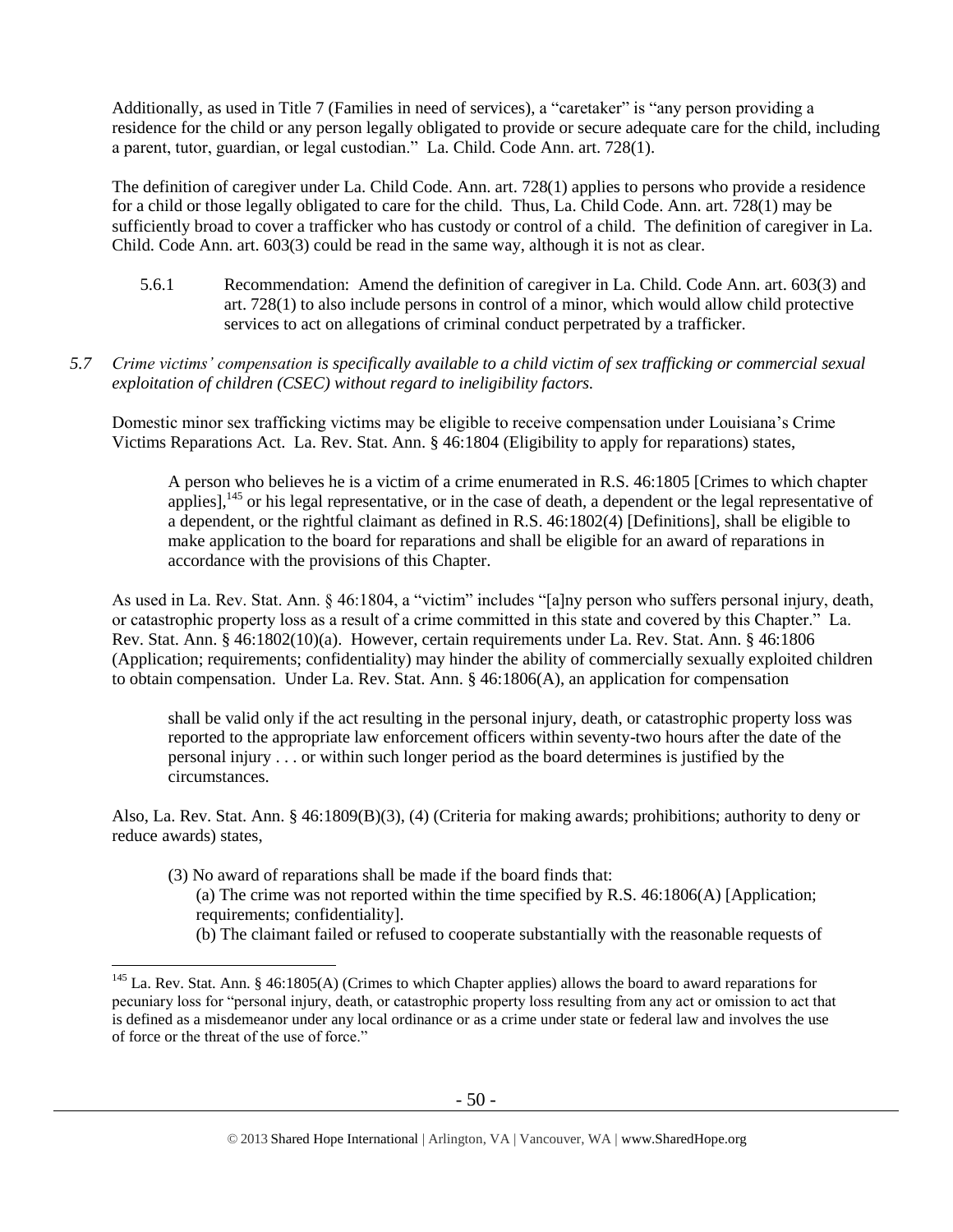appropriate law enforcement officials.

. . . .

. . . .

. . . .

(d) The claimant was the offender or an accessory, or that an award to the claimant would unjustly benefit any of them. However, such ineligibility shall not apply if the claimant is a victim of human trafficking or trafficking of children for sexual purposes.

(e) The claim was not filed timely, as provided by R.S. 46:1806(A).

(4) The board may deny or reduce an award:

(a) If it finds that the behavior of the victim at the time of the crime giving rise to the claim was such that the victim bears some measure of responsibility for the crime that caused the physical injury, death, or catastrophic property loss or for the physical injury, death, or catastrophic property loss. However, such ineligibility shall not apply if the claimant is a victim of human trafficking or trafficking of children for sexual purposes.

5.7.1 Recommendation: Amend La. Rev. Stat. Ann. § 46:1809 (Criteria for making awards; prohibitions; authority to deny or reduce awards) to expand the exception for victims of human trafficking, sex trafficking of children, and commercial sexual exploitation of children to all ineligibility factors.

## *5.8 Victim-friendly procedures and protections are provided in the trial process.*

Child victim witnesses are provided with certain protections through the trial process. La. Rev. Stat. Ann. § 14:46.3(F) (Trafficking of children for sexual purposes) specifically provides that "the multidisciplinary team approach" applies to child victims of trafficking.

La. Child. Code Ann. art. 507 (Purpose) explains that the purpose of the multidisciplinary team approach

is to protect children whose physical or mental health and welfare is substantially at risk of harm by sexual abuse, other physical abuse, neglect, or exploitation and who may be further threatened by the conduct of others, by providing a formal, comprehensive, integrated, multidisciplinary response to the investigation and disposition of cases of child abuse; by expediting and improving the validation or invalidation of such allegations for the benefit of the child, his family and any accused perpetrator; by encouraging the use of collaborative decision making and case management thereby reducing to a minimum the number of times a child victim is questioned and examined, thus preventing further trauma to the child; by coordinating a therapeutic services program thereby providing safety and treatment for a child victim and his family; by developing communication and case coordination among community professionals and agencies who are involved in child protection; by collecting data needed to continually improve cooperative interagency investigations; and, by maintaining the confidentiality of agency records, to ensure the protection of the privacy of the child, his family and any accused perpetrator.

La. Child. Code Ann. art. 510(A) (Contents of protocols; formal requirements) mandates certain protocols for the "multidisciplinary investigation of allegations of child abuse," including,

(4) Procedures for ensuring that interviews of the child victim are conducted in a neutral, legally sound manner and by a qualified forensic interviewer, except when the circumstances of the particular case justify the assignment of another interviewer.

(5) Procedures for reducing the risk of harm to child victims, including ensuring that the child is in a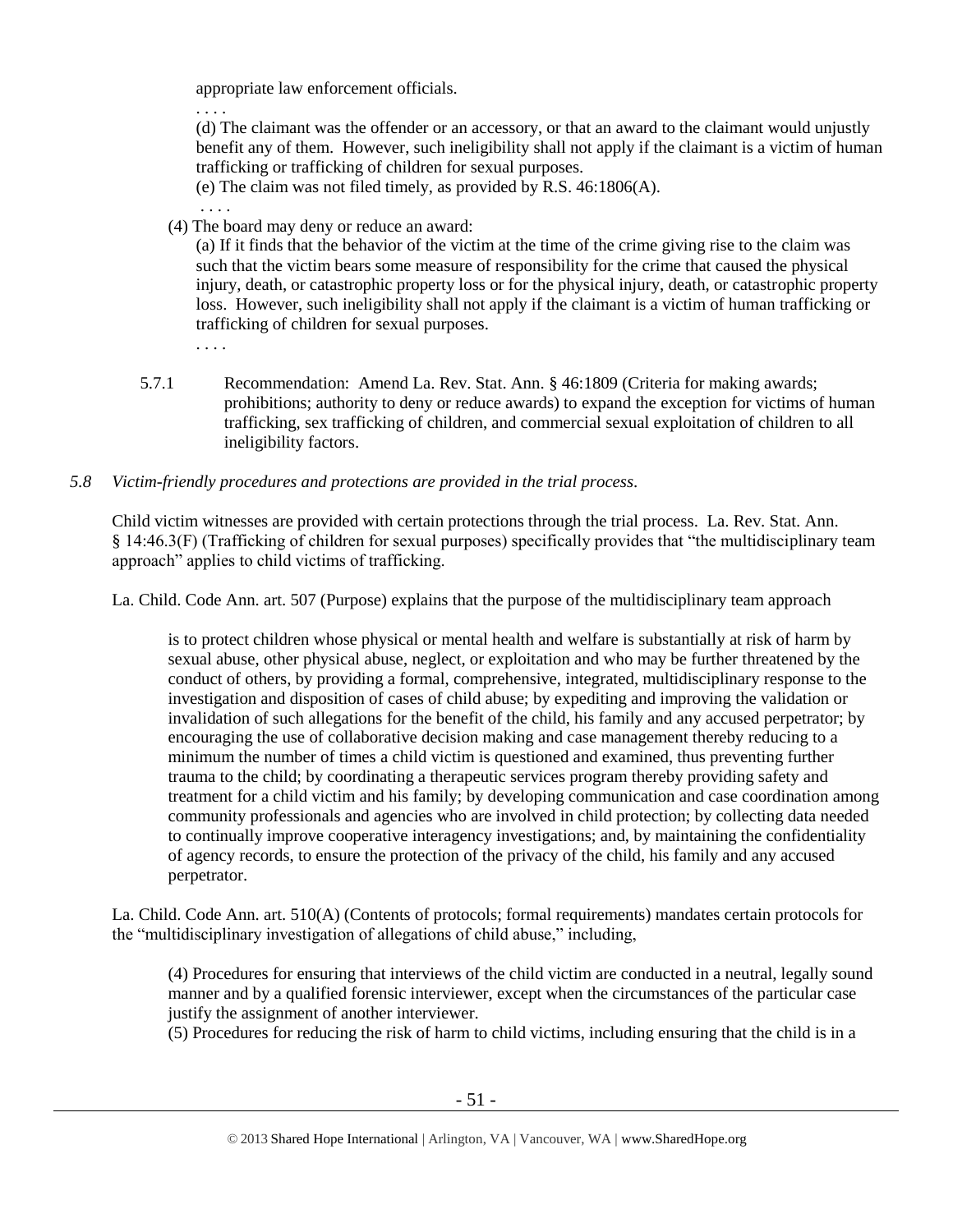safe surrounding, and when necessary the removal of the alleged perpetrator.

(6) Procedures for reducing the number of interviews of the child victim and the use, if available, of a child advocacy center.

(7) Procedures for developing a service and treatment plan for the child victim and his family. (8) Procedures for respecting the confidentiality of agency records and information, and a policy identifying the conditions for the sharing of information.

. . . .

 $\overline{a}$ 

(10) Any other procedures to avoid duplication of fact-finding efforts and interviews of the child.

Additionally, under La. Rev. Stat. Ann. § 15:283 (Protected person; testimony taken outside courtroom), victims of La. Rev. Stat. Ann. § 14:46.3 (Trafficking of children for sexual purposes) and Louisiana's CSEC laws who are under 17 years of age, may give testimony via closed circuit television. Specifically, La. Rev. Stat. Ann. § 15:283 states in part,

A. On its own motion or on the motion of the attorney for any party, a court may order that the testimony of a protected person<sup>146</sup> who may have been a witness to or victim of a crime be taken in a room other than the courtroom and be simultaneously televised by closed circuit television to the court and jury, when the court makes a specific finding of necessity based upon both of the following:

(1) Expert testimony that the protected person would be likely to suffer serious emotional distress if forced to give testimony in open court.

(2) Expert testimony that, without such simultaneous televised testimony, the protected person cannot reasonably communicate his testimony to the court or jury.

B. The court shall ensure that the protected person cannot see or hear the accused unless such viewing or hearing is requested for purposes of identification. However, the court shall ensure that the accused is afforded the ability to consult with his attorney during the testimony of the protected person. C. The only persons who may be present in the room with the protected person are the person or persons operating the audio-video equipment, the presiding judge, the attorneys for the state, the attorneys for the defendant, and any person, other than a relative of the protected person, whose presence is determined by the court to be necessary to the welfare and well-being of the protected person during his testimony. . . .

D. Only the attorneys, or the presiding judge as authorized by law, may question the protected person. . . . .

La. Rev. Stat. Ann. § 15:469.1 (Receipt of testimony from victims of certain crimes who are fifteen years of age or younger; closed session of court or in chambers; procedure) provides,

In cases of simple rape, attempted simple rape, aggravated rape, attempted aggravated rape, forcible rape, attempted forcible rape, or carnal knowledge of a juvenile in which the victim is a child of fifteen years of age or younger, the court, upon its own motion or that of the defendant or state, may order that the testimony of such victim be heard either in closed session of court or in the judge's chambers, in the presence of the judge or jury, the defendant, counsel for the defendant, the family of the defendant, the parents or parent of the victim, the attorney for the state, a reasonable but limited number of members of the public which the court may allow in its discretion under these circumstances, and any other party which the court determines has a valid interest in the proceedings.

<sup>&</sup>lt;sup>146</sup> Pursuant to La. Rev. Stat. Ann. § 15:283(E)(1), "protected person" is defined as "a person who is the victim of a crime or a witness in a criminal prosecution who is . . . [u]nder the age of seventeen years."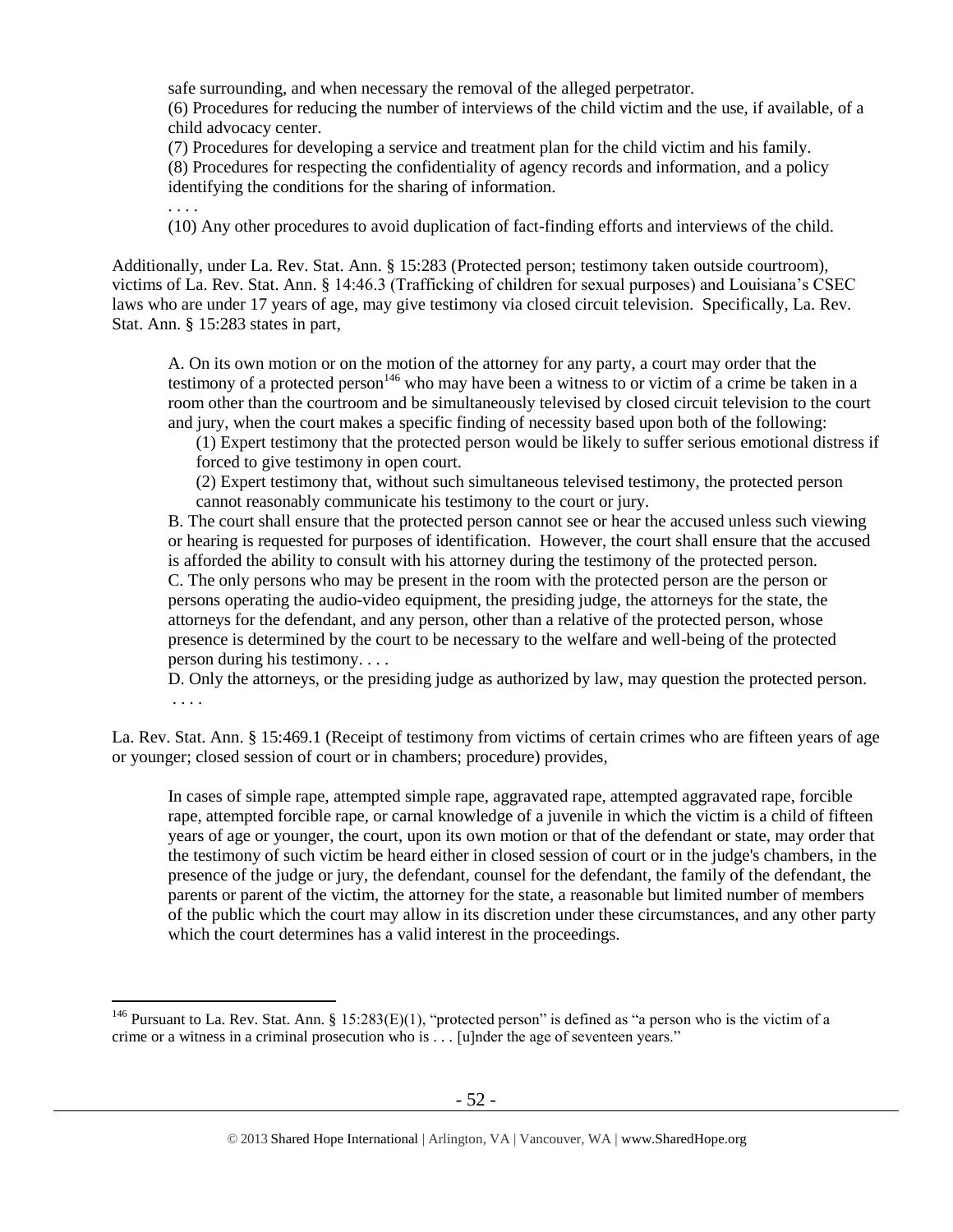Additional protections apply to domestic minor sex trafficking victims for cases involving sexual assault. Specifically, La. Code Evid. Ann. art. 412(A) (Victim's past sexual behavior in sexual assault cases) states that "[w]hen an accused is charged with a crime involving sexually assaultive behavior, reputation or opinion evidence of the past sexual behavior of the victim is not admissible." Exceptions under La. Code Evid. Ann. art. 412(B) include evidence "upon the issue of whether or not the accused was the source of semen or injury" and "upon the issue of whether or not the victim consented to the sexually assaultive behavior."

Under La. Rev. Stat. Ann. § 46:1844(W)(2) (Basic rights for victim and witness), which protects the confidentiality of crime victims who are minors and victims of sex offenses, "sex offense" is defined to "include the perpetration or attempted perpetration of . . . any offense listed in R.S. 15:541(24) [Definitions— Registration of sex offenders and child predators]."

La. Code Crim. Proc. Ann. art. 718.1(A) (Evidence of obscenity, video voyeurism, or pornography involving juveniles) affords special protection for children used in child pornography, video voyeurism, or obscenity. Pursuant to art. 718.1(A), "In any criminal proceeding, any property or material that is alleged to constitute evidence of obscenity as defined in R.S.  $14:106(A)(2)^{147}$  that is unlawfully possessed, video voyeurism as defined in R.S. 14:283,<sup>148</sup> or pornography involving juveniles as defined in R.S. 14:81.1<sup>149</sup> shall remain in the care, custody, and control of the court or the district attorney." Additionally, "the court shall deny any request by the defendant to copy, photograph, duplicate, or otherwise reproduce any property or material that is alleged to constitute evidence of obscenity. . . that is unlawfully possessed, video voyeurism . . . or pornography involving juveniles . . . provided that the district attorney makes the property or material reasonably available<sup>150</sup> to the defendant." La. Code Evid. Ann. art. 718.1(B).

For child victims who are involved in dependency cases, La. Child. Code Ann. art. 424.1(A) (CASA; appointment) authorizes the court in a child in need of care proceeding to appoint a special advocate.

*5.9 Expungement or sealing of juvenile delinquency records resulting from arrests or adjudications for prostitution-related offenses committed as a result of, or in the course of, the commercial sexual exploitation of a minor is available within a reasonable time after turning 18.*

Louisiana provides that if a minor can prove that his or her violation of R.S. 14:82 (Prostitution), R.S. 14:83.3 or 83.4 (Prostitution by massage) or R.S. 14:89.2 (Crime against nature by solicitation) was committed as a result of being a victim of human trafficking pursuant to R.S. 14:46.2 or under the federal Trafficking Victims Protection Act, the court will grant the minor's motion to expunge his or her record. La. Child Code Ann. Art.  $923^{151}$  (Expungement of adjudications involving human trafficking victims) states,

 $\overline{a}$ 

<sup>151</sup> Here and elsewhere in this report that La. Ch. C. Art. 923. is quoted or cited, it has been updated to reflect the amendments added by the passage of House Bill 88. 2013 La. Acts. 429 (effective June 24, 2013).

<sup>&</sup>lt;sup>147</sup> See supra Section 1.2 for the definition of "obscenity."

<sup>&</sup>lt;sup>148</sup> Video voyeurism is defined under La. Rev. Stat. Ann. § 14:283 as "The use of any camera, videotape, photooptical, photo-electric, or any other image recording device for the purpose of observing, viewing, photographing, filming, or videotaping a person where that person has not consented to the observing, viewing, photographing, filming, or videotaping and it is for a lewd or lascivious purpose; or the transfer of an image obtained by activity described in Paragraph (1) of this Subsection by live or recorded telephone message, electronic mail, the Internet, or a commercial online service."

<sup>149</sup> *See supra* not[e 47.](#page-20-0)

<sup>&</sup>lt;sup>150</sup> Under La. Code Evid. Ann. art. 718.1(C), "the property or material shall be deemed reasonably available to the defendant if the district attorney provides ample opportunity for the inspection, viewing, and examination at the office of the district attorney of the property or material by the defendant, the defendant's attorney, and any individual the defendant may seek to qualify to furnish expert testimony at trial."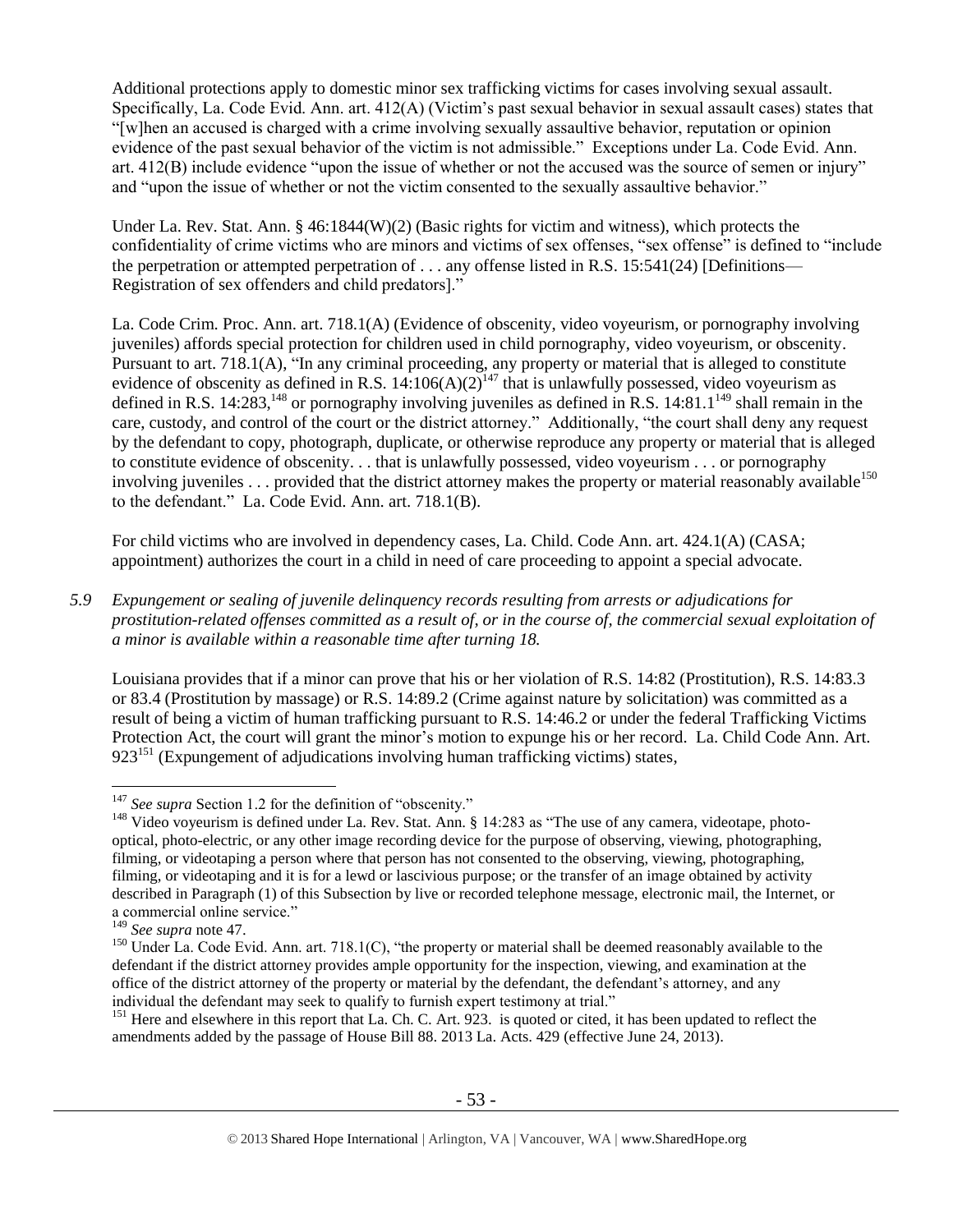D. The court shall grant the motion if the court finds by a preponderance of the evidence that the violation was a result of the child having been a victim of human trafficking. Documentation of a child's status as a victim of human trafficking provided by a federal, state, or local government agency shall create a presumption that the child's adjudication was obtained as a result of having been a victim of human trafficking. However, such documentation shall not be required to grant a motion under this Section.

E. If the motion is granted, the court shall order the expungement of the record of the delinquency proceedings including but not limited to all records and files related to the child's arrest, citation, investigation, charge, delinquency proceedings, adjudication, and probation for the defense.

Additionally, pursuant to La. Child. Code Ann. art. 917 (Expungement; generally), "A person seventeen years of age or older may move for expungement of records of juvenile criminal conduct pursuant to this Chapter [Expungement]." La. Child. Code Ann. art. 918 (Grounds) sets out the grounds for expungement, stating,

A. Records concerning conduct or conditions that did not result in adjudication may be expunged. B. Records concerning conduct or conditions that resulted in a misdemeanor adjudication may be expunged only if two or more years have elapsed since the person satisfied the most recent judgment against him.

C. Records concerning conduct or conditions that resulted in a felony adjudication may be expunged only if:

(1) The adjudication was not for murder, manslaughter, any sexual crime, kidnapping, or armed robbery.

(2) Five or more years have elapsed since the person satisfied the most recent judgment against him.

(3) The person has no criminal court felony convictions and no criminal court convictions for misdemeanors involving a weapon.

(4) The person has no outstanding indictment or bill of information charging him.

D. Records concerning conduct or conditions that results in a misdemeanor or felony adjudication for La. Rev. Stat. Ann. §§ 14:82 [Prostitution; definition; penalties; enhancement], § 83.3 [Prostitution by massage], § 83.4 [Massage; sexual conduct prohibited], 89 [Crime against nature] or § 89.2 [Crime against nature by solicitation] may be expunged upon petition to the court and upon a showing that, during the time of the commission of the offense, the person seeking the expungement was a victim of trafficking of children for sexual purposes pursuant to R.S. § 14:46.3(E) provided that person has no outstanding indictment or bill of information charging him.

According to La. Child. Code Ann. art. 922 (Expungement order; effect), "Except for the limited purposes stated in Articles 920 [Order of expungement; court records]<sup>152</sup> and 921 [Order of expungement; agency

 $\overline{a}$ 

C. The court may maintain a confidential record, such as a minute entry, of the fact of an adjudication. This information may be released only upon written motion of a court exercising criminal jurisdiction over

<sup>&</sup>lt;sup>152</sup> La. Child. Code Ann. art. 920 states,

A. An order for the expungement of juvenile court records must be in writing and, except as hereinafter provided, must require that the clerk of court destroy all records relating to the conduct or conditions referred to in the motion for expungement, including but not limited to pleadings, exhibits, reports, minute entries, correspondence, and all other documents.

B. References, documents, recordings, or other materials that cannot be destroyed may be maintained. Under no circumstances may any undestroyed information be released.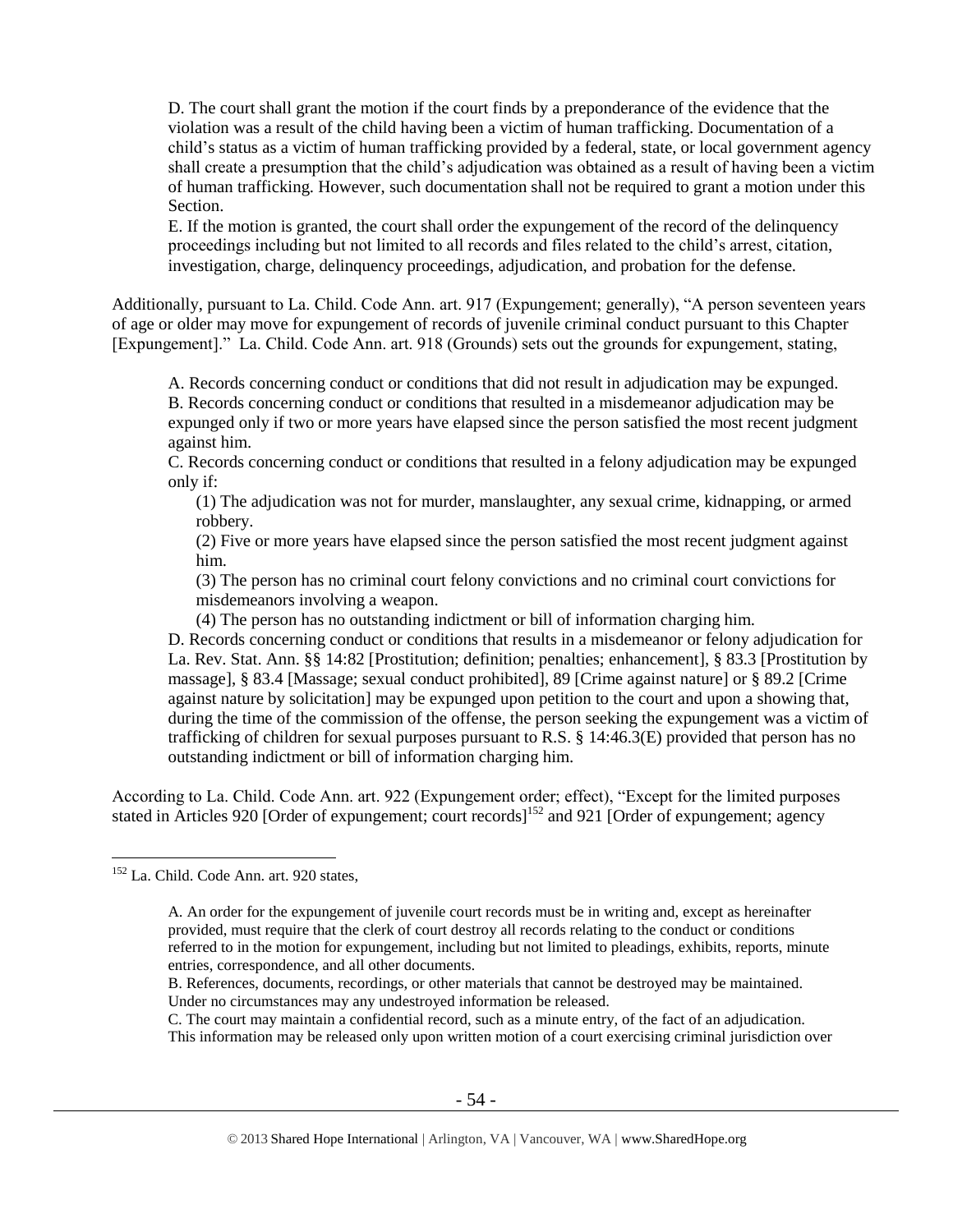records],<sup>153</sup> upon an order of expungement, the conduct and conditions expunged are considered nonexistent and are to be treated as such upon inquiry."

*5.10 Victim restitution and civil remedies for victims of domestic minor sex trafficking or commercial sexual exploitation of children (CSEC) are authorized by law.* 

In Louisiana, trafficking victims have a civil cause of action. La. Rev. Stat. Ann. §46:2163<sup>154</sup> provides that,

An individual who is a victim of human trafficking shall have a civil cause of action in district court for injunctive relief and to recover actual damages, compensatory damages, punitive damages, and for any other appropriate relief. A prevailing plaintiff shall also be awarded court costs and attorney fees. Treble damages shall be awarded on proof of actual damages where the defendant's actions were willful and malicious.

Additionally, victims can pursue civil remedies against persons convicted under the Louisiana Racketeering Act.<sup>155</sup> Specifically, civil remedies are available pursuant to La. Rev. Stat. Ann. § 15:1356 (Civil remedies), which states in part,

(A) (1) All property, immovable or movable, including money, used in the course of, intended for use in the course of, derived from, or realized through, conduct in violation of a provision of [R.S. 15:1353](https://www.lexis.com/research/buttonTFLink?_m=adbaaf1e18f2b659dc9b502e460590c9&_xfercite=%3ccite%20cc%3d%22USA%22%3e%3c%21%5bCDATA%5bLa.%20R.S.%2015%3a1356%5d%5d%3e%3c%2fcite%3e&_butType=4&_butStat=0&_butNum=2&_butInline=1&_butinfo=LACODE%2015%3a1353&_fmtstr=FULL&docnum=1&_startdoc=1&wchp=dGLbVzV-zSkAW&_md5=1d254099e34f73c122bf836a1bcd50ac) [Prohibited activities] is subject to civil forfeiture to the state. Any injured person shall have an in rem right or claim to forfeited property or to the proceeds derived therefrom superior to any right or claim the state has in the same property or proceeds. . . .

#### . . . .

 $\overline{a}$ 

E. Any person who is injured by reason of any violation of the provisions of R.S. 15:1353 [Prohibited activities] shall have a cause of action against any person engaged in racketeering activity who violates a provision of R.S. 15:1353. Such injured person shall be entitled to recover three times the actual damages sustained or ten thousand dollars, whichever is greater. Such person shall also recover attorney fees in the trial and appellate courts and costs of investigation and litigation reasonably incurred.

La. Rev. Stat. Ann. § 15:1356(I) provides that this civil remedy will not preclude the application of other remedies.

Victims also have the right to seek restitution under La. Rev. Stat. Ann. § 46:1844( $M$ )(1)–(3) (Basic rights for victim and witness), which states,

(1) If the defendant is found guilty, the court or parole board shall require the defendant to pay restitution to the appropriate party in an amount and manner determined by the court. In addition, the

the person whose record is sought and then only for the purposes authorized by the Code of Criminal Procedure.

<sup>&</sup>lt;sup>153</sup> La. Child. Code Ann. art. 921(D) states, "A copy of the judgment ordering destruction may be maintained by the custodian of reports and records of the agency or office. However, the custodian must not disclose the fact that such judgment is maintained or that the destroyed reports or records previously existed to anyone except upon written order of the court."

<sup>&</sup>lt;sup>154</sup> Here and elsewhere in this report that La. Rev. Stat. Ann. § 46:2163 is quoted or cited, it has been updated to reflect the amendments added by the passage of House Bill 88. 2013 La. Acts. 429 (effective June 24, 2013). <sup>155</sup> See supra Section 3.1 for the provisions of the Louisiana Racketeering Act.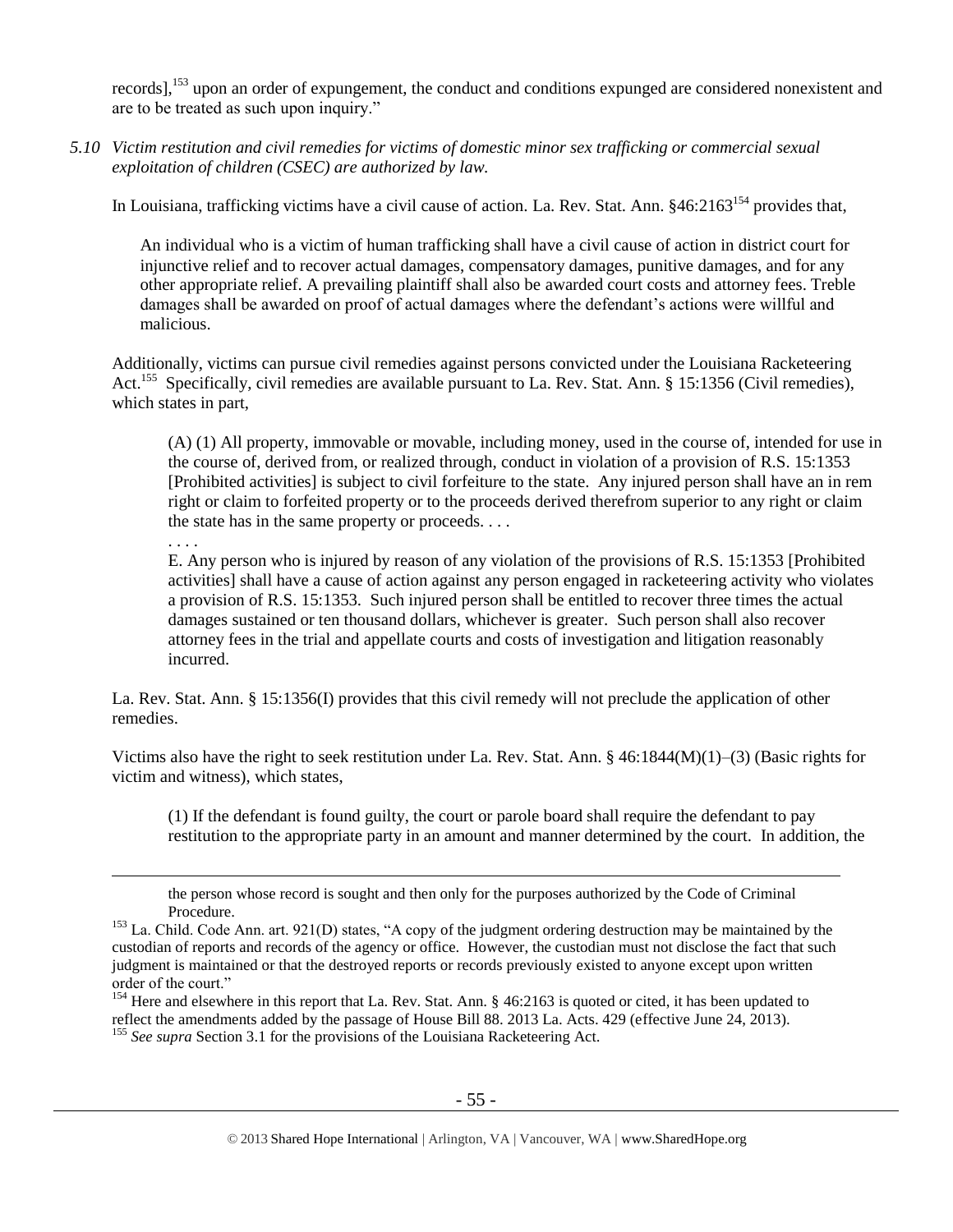court or parole board may require the defendant to perform community service work in an amount and according to a schedule determined by the court.

(2) One of the conditions of work release shall be a requirement that an inmate pay from his earnings all restitution ordered by the court or the parole board. Even if no restitution has been ordered, the sheriff or director of the program shall have the right to require payment of restitution as a condition of work release.

(3) A victim shall not be required to pay recording fees for the filing of a restitution order with the clerk of court. The defendant shall be responsible for all costs associated with this action.

Additionally, La. Code Crim. Proc. Ann. art. 883.2 (Restitution to victim) provides,

A. In all cases in which the court finds an actual pecuniary loss to a victim, or in any case where the court finds that costs have been incurred by the victim in connection with a criminal prosecution, the trial court shall order the defendant to provide restitution to the victim as a part of any sentence that the court shall impose.

B. Additionally, if the defendant agrees as a term of a plea agreement, the court shall order the defendant to provide restitution to other victims of the defendant's criminal conduct, although those persons are not the victim of the criminal charge to which the defendant pleads. Such restitution to other persons may be ordered pursuant to Article 895 [Conditions of probation] or 895.1 [Probation; restitution; judgment for restitution; fees] or any other provision of law permitting or requiring restitution to victims.

C. The court shall order that all restitution payments be made by the defendant to the victim through the court's designated intermediary, and in no case shall the court order the defendant to deliver or send a restitution payment directly to a victim, unless the victim consents.

Finally, Stat. Ann. §  $15:539.3^{156}$  mandates that any person:.

Convicted of violation of R.S. 14:46.2 (Human trafficking) or R.S. 14:46.3 (Trafficking of children for sexual purposes) shall be ordered to pay mandatory restitution to the victim

Restitution under this Section shall include any of the following;

(1) Costs of medical and psychological treatment.

(2) Costs of necessary transportation and temporary housing.

(3) . . . In the case of sex trafficking, the victim shall be entitled to restitution for the income he would have earned, had he not been victimized, as guaranteed under the minimum wage and overtime provisions of the federal Fair Labor Standards Act.

(4) Return of property, cost of damage to property, or full value of property if destroyed or damaged beyond repair.

(5) Expenses incurred by the victim and any household members or other family members in relocating away from the defendant or the defendant's associates, including but not limited to deposits for utilities and telephone service, deposits for rental housing, temporary lodging and food expenses, clothing, and personal items. . . .

 $\overline{a}$ 

. . . .

. . . .

<sup>156</sup> *See supra* not[e 38.](#page-15-0)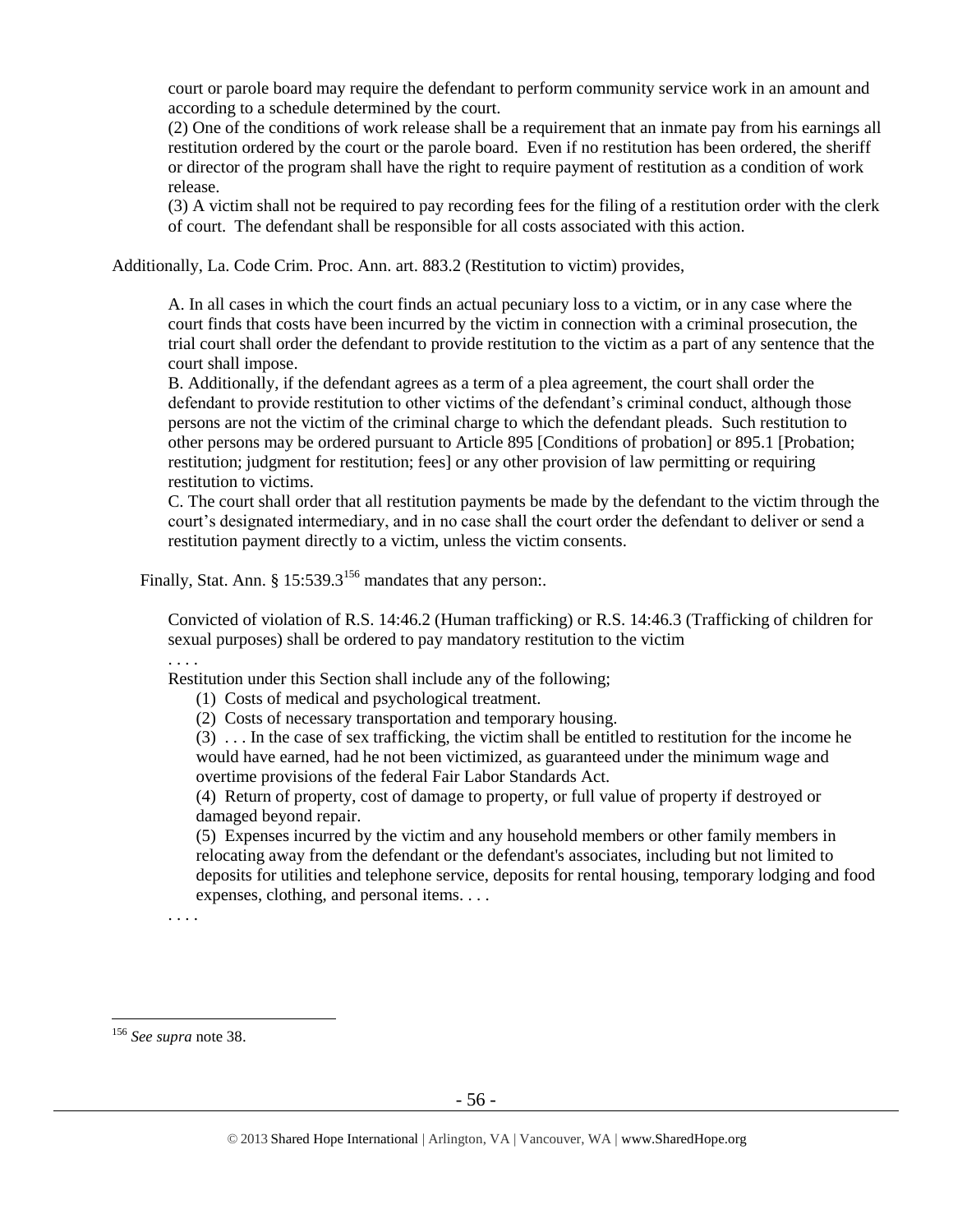*5.11 Statutes of limitations for civil and criminal actions for child sex trafficking or commercial sexual exploitation of children (CSEC) offenses are eliminated or lengthened sufficiently to allow prosecutors and victims a realistic opportunity to pursue criminal action and legal remedies.*

La. Civ. Code Ann. art. 3499 (Personal actions) states, "Unless otherwise provided by legislation, a personal action is subject to a liberative prescription<sup>157</sup> of ten years."

For various sexual offenses, La. Code Crim. Proc. Ann. art. 571.1 (Time limitation for certain sex offenses) states,

Except as provided by Article 572 of this Chapter, the time within which to institute prosecution of the following sex offenses, regardless of whether the crime involves force, serious physical injury, death, or is punishable by imprisonment at hard labor shall be thirty years: sexual battery (R.S. 14:43.1), second degree sexual battery (R.S. 14:43.2), oral sexual battery (R.S. 14:43.3), human trafficking (R.S. 14:46:2(B)(2) or (3)), trafficking of children for sexual purposes (R.S. 14:46.3), felony carnal knowledge of a juvenile (R.S. 14:80), indecent behavior with juveniles (R.S. 14:81), pornography involving juveniles (R.S. 14:81.1), molestation of a juvenile . . . (R.S. 14:81.2), prostitution of persons under eighteen (R.S. 14:82.1), enticing persons into prostitution (R.S. 14:86), crime against nature (R.S. 14:89), aggravated crime against nature (R.S. 14:89.1), crime against nature by solicitation (R.S. 14:89.2(B)(3)), incest (R.S. 14:78), or aggravated incest (R.S. 14:78.1) which involves a victim under seventeen years of age. This thirty-year period begins to run when the victim attains the age of eighteen.

For noncapital offenses, La. Code Crim. Proc. Ann. art. 572 (Limitation of prosecution of noncapital offenses) sets out the time frames for commencing criminal prosecutions. La. Code Crim. Proc. Ann. art. 572(A) states,

Except as provided in Articles 571 and 571.1, no person shall be prosecuted, tried, or punished for an offense not punishable by death or life imprisonment, unless the prosecution is instituted within the following periods of time after the offense has been committed:

- (1) Six years, for a felony necessarily punishable by imprisonment at hard labor.
- (2) Four years, for a felony not necessarily punishable by imprisonment at hard labor.
- (3) Two years, for a misdemeanor punishable by a fine, or imprisonment, or both.
- (4) Six months, for a misdemeanor punishable only by a fine or forfeiture.

No general tolling applies to offenses against minors; however, La. Code Crim. Proc. Ann. art. 573 (Running of time limitations; exception) specifies that the time limitations found in La. Code Crim. Proc. Ann. art. 572 will not start to run "until the relationship or status involved has ceased to exist when: . . . . [t]he offense charged is aggravated battery (R.S. 14:34) and the victim is under seventeen years of age."

<sup>&</sup>lt;sup>157</sup> Pursuant to La. Civ. Code Ann. art. 3447, a "[l]iberative prescription is a mode of barring of actions as a result of inaction for a period of time."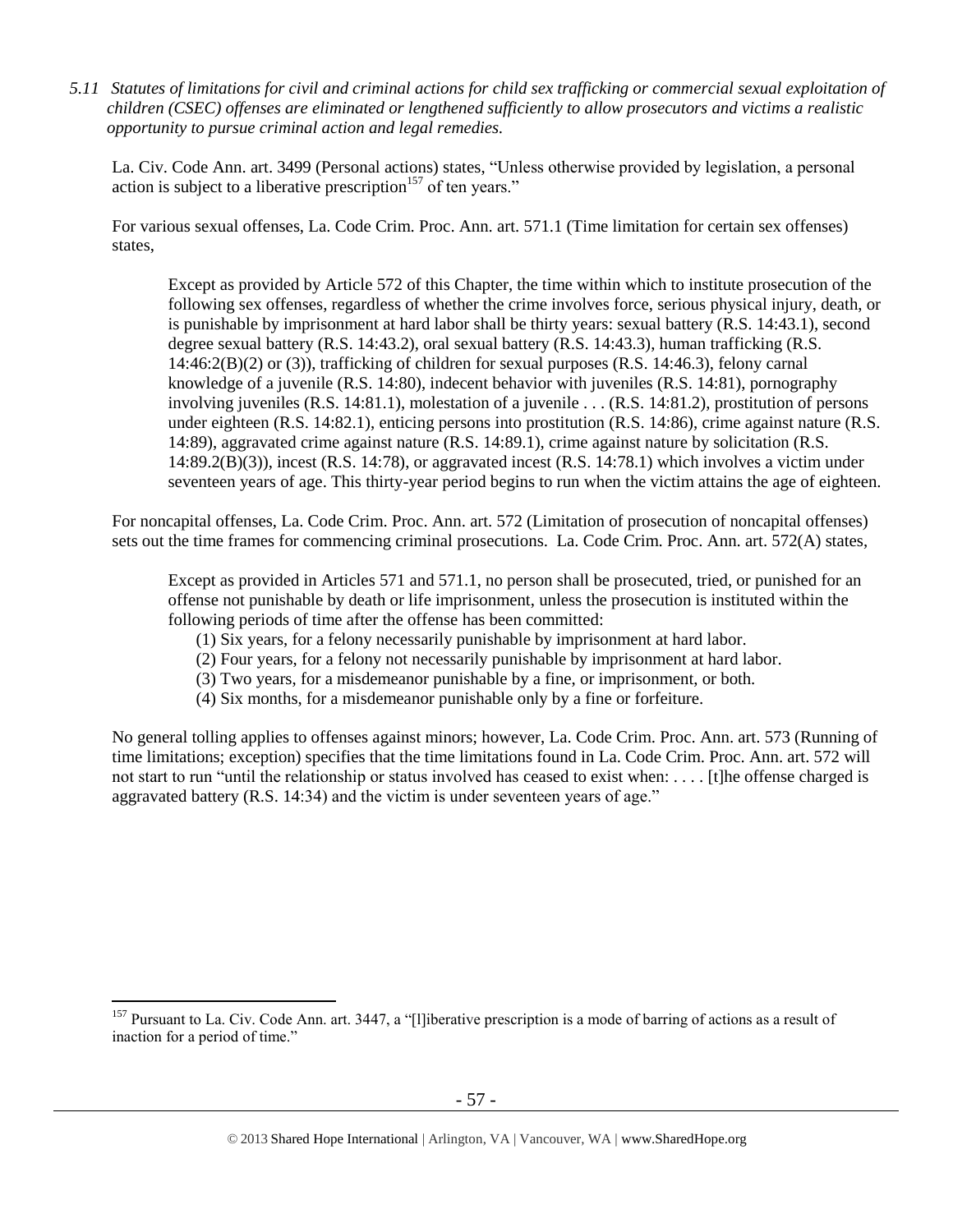#### FRAMEWORK ISSUE 6: CRIMINAL JUSTICE TOOLS FOR INVESTIGATION AND PROSECUTIONS

#### *Legal Components:*

- *6.1 Training on human trafficking and domestic minor sex trafficking for law enforcement is statutorily mandated or authorized.*
- *6.2 Single party consent to audiotaping is permitted in law enforcement investigations.*
- *6.3 Wiretapping is an available tool to investigate domestic minor sex trafficking.*
- *6.4 Using a law enforcement decoy posing as a minor to investigate buying or selling of commercial sex acts is not a defense to soliciting, purchasing, or selling sex with a minor.*
- *6.5 Using the Internet to investigate buyers and traffickers is a permissible investigative technique.*
- *6.6 Law enforcement and child welfare agencies are mandated to promptly report missing and recovered children. \_\_\_\_\_\_\_\_\_\_\_\_\_\_\_\_\_\_\_\_\_\_\_\_\_\_\_\_\_\_\_\_\_\_\_\_\_\_\_\_\_\_\_\_\_\_\_\_\_\_\_\_\_\_\_\_\_\_\_\_\_\_\_\_\_\_\_\_\_\_\_\_\_\_\_\_\_\_\_\_\_\_\_\_\_\_\_\_\_\_\_\_\_\_*

## *Legal Analysis:*

*6.1 Training on human trafficking and domestic minor sex trafficking for law enforcement is statutorily mandated or authorized.*

La. Rev. Stat. Ann.  $\frac{6}{3}$  46:2162<sup>158</sup> states:

As soon as practicable after the initial encounter with a person who reasonably appears to a law enforcement agency…to be a victim of human trafficking, such agency or office shall:

(1) Notify the Crime Victims Services Bureau of the Department of Public Safety and Corrections that such person may be eligible for services under this Chapter.

(2) Make a preliminary assessment of whether such victim or possible victim of human trafficking appears to meet the criteria for certification as a victim of a severe form of trafficking in persons as defined in the federal Trafficking Victims Protection Act (22 U.S.C. 7101 et seq.) or appears to be otherwise eligible for any federal, state, or local benefits and services.

(a) if it is determined that the victim or possible victim appears to meet such criteria, then the agency or office shall report the finding to the victim and shall refer the child victim to appropriate services available, including legal services providers.

(b) If the victim or possible victim is under the age of eighteen or is a vulnerable adult, the agency or office shall also notify the appropriate protective service agency.

. . . .

 $\overline{a}$ 

Thus, it can be inferred by the language of La. Rev. Stat. Ann. § 46:2162, that law enforcement agencies may have had some training on human trafficking.

However, La. Rev. Stat. Ann. § 40:2405(A)(1) (Peace officer training requirements; reimbursement by peace officer) requires law enforcement to "successfully complete a certified training program approved by the council and successfully pass a council-approved comprehensive examination within one calendar year from the date of initial employment."

6.1.1 Recommendation: Amend La. Rev. Stat. Ann. § 40:2405 (Peace officer training requirements; reimbursement by peace officer) to specifically require or authorize domestic minor sex

<sup>&</sup>lt;sup>158</sup> Here and elsewhere in this report that La. Rev. Stat. Ann. § 46:2162 is quoted or cited, it has been updated to reflect the amendments added by the passage of House Bill 88. 2013 La. Acts. 429 (effective June 24, 2013).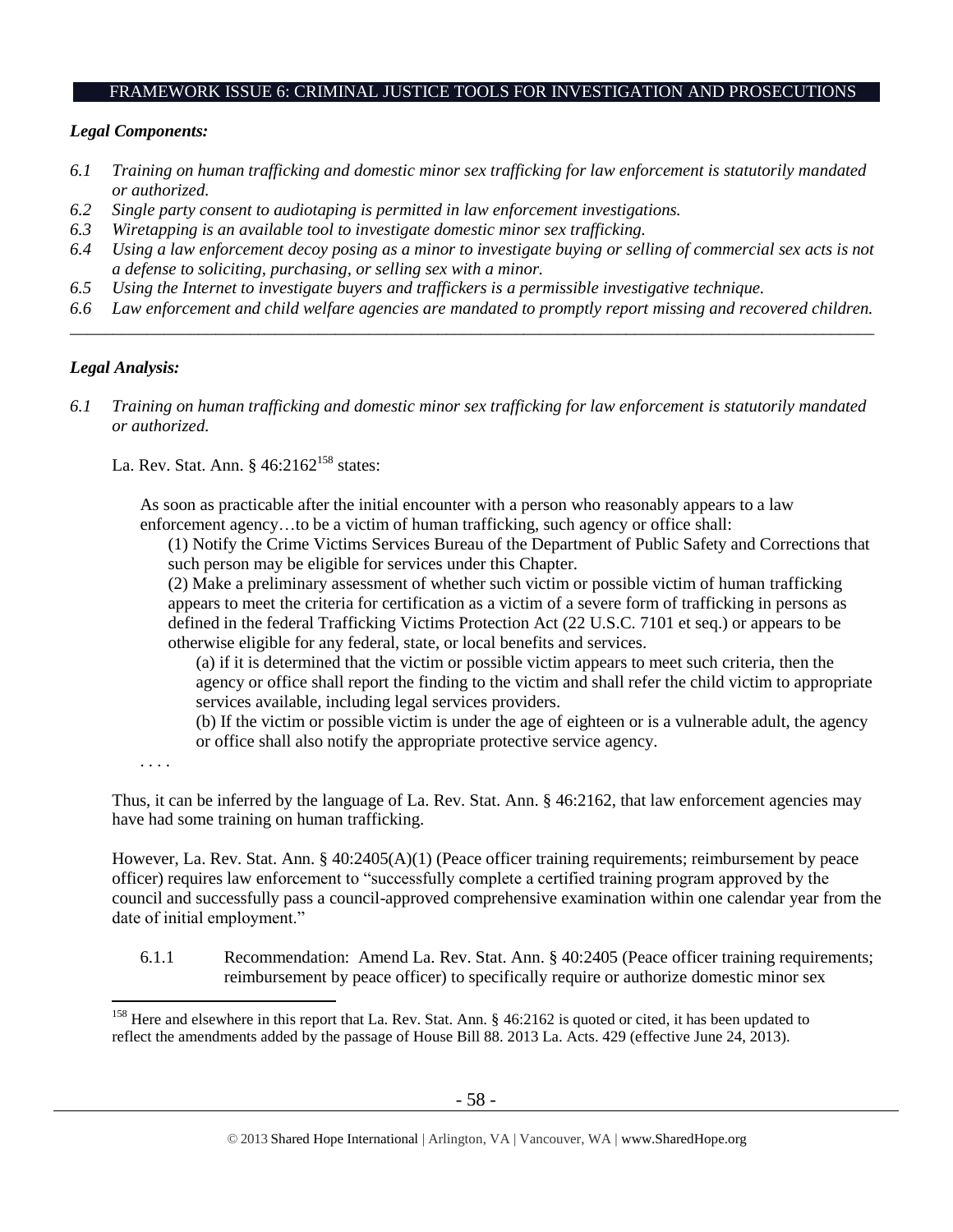#### trafficking training for law enforcement officers.

*6.2 Single party consent to audiotaping is permitted in law enforcement investigations.*

Louisiana allows single party consent to audiotaping. La. Rev. Stat. Ann. § 15:1303(C)(4) (Interception and disclosure of wire, electronic, or oral communications) states,

It shall not be unlawful under this Chapter for a person not acting under color of law to intercept a wire or oral communication where such person is a party to the communication or where one of the parties to the communication has given prior consent to such interception, unless such communication is intercepted for the purpose of committing any criminal or tortious act in violation of the constitution or laws of the United States or of the state or for the purpose of committing any other injurious act.

*6.3 Domestic minor sex trafficking investigations may use wiretapping and resulting evidence.*

La. Rev. Stat. Ann. § 15:1303(A)(1) (Interception and disclosure of wire, electronic, or oral communications) makes it illegal to "[w]illfully intercept, endeavor to intercept, or procure any other person to intercept or endeavor to intercept, any wire or oral communication." La. Rev. Stat. Ann. § 15:1308(A) (Authorization for interception of wire or oral communications) allows a judge to issue an order authorizing wiretapping for the investigation of specified crimes, including in part, aggravated kidnapping and money laundering, human trafficking when prosecuted under La. Rev. Stat. Ann. § 14:46.2(B)(3), and trafficking of children for sexual purposes. La. Rev. Stat. Ann. § 15:1308(A)(2)(b), (m), (q), (r). La. Rev. Stat. Ann. § 15:1308(A) does not allow wiretapping in investigating violations of any of Louisiana's CSEC laws.

- 6.3.1. Recommendation: Amend La. Rev. Stat. Ann. § 15:1308(A) (Authorization for interception of wire or oral communications) to allow wiretaps, and make resulting evidence admissible in investigations of Louisiana's CSEC offenses.
- *6.4 Using a law enforcement decoy posing as a minor to investigate buying or selling of commercial sex acts is not a defense to soliciting, purchasing, or selling sex with a minor.*

Several statutes permit the use of a decoy by law enforcement. Pursuant to La. Rev. Stat. Ann. § 14:46.2 (Human trafficking) and § 14:46.3 (Trafficking of children for sexual purposes), it shall not be a defense "that the person being recruited, harbored, transported, provided, solicited, obtained, or maintained is actually a law enforcement officer or peace officer acting within the official scope of his duties." La. Rev. Stat. Ann.  $§ 14:46.2(D), 46.3(A)(3).$ 

Additionally, pursuant to La. Rev. Stat. Ann. § 14:86 (Enticing persons into prostitution) "it shall not be a defense to prosecution "that the person being enticed is actually a law enforcement officer or peace officer acting in his official capacity" and similarly under La. Rev. Stat. Ann. § 14:89.2 (Crime against nature by solicitation) it shall not be a defense "that the person being solicited is actually a law enforcement officer or peace officer acting within the scope of his duties." La. Rev. Stat. Ann. § 14:86(C), 89.2 (D)(4).

Finally, under La. Rev. Stat. Ann. § 14:82.1<sup>159</sup> (Prostitution; persons under eighteen; additional offenses), it shall not be a defense that the person practicing prostitution who is believed to be under the age of eighteen is actually a law enforcement officer or peace officer acting within the official scope of his duties. La. Rev. Stat. Ann. § 14:82.1(E).

<sup>159</sup> *See supra* not[e 5.](#page-2-0)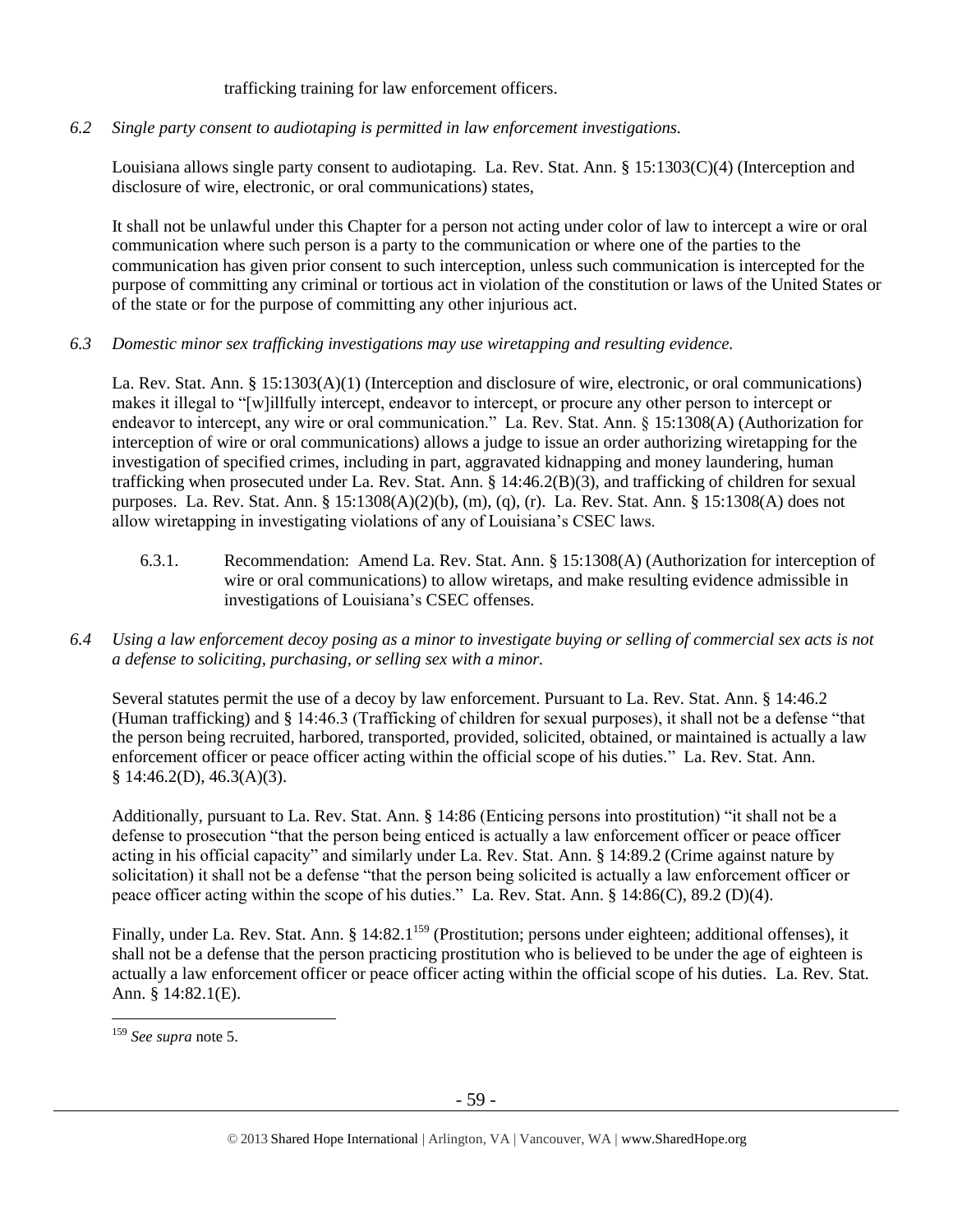## *6.5 Using the Internet to investigate buyers and traffickers is a permissible investigative technique.*

The use of the Internet to investigate buyers and traffickers appears to be permissible under La. Rev. Stat. Ann. § 14:81.3 (Computer-aided solicitation of a minor). The language in the statute specifically carves out an exception allowing law enforcement to use the Internet to investigate buyers and traffickers by disallowing a defense based on the fact that the "victim" was actually a law enforcement officer using the Internet as an investigative tool. La. Rev. Stat. Ann. § 14:81.3(C)(1).

La. Rev. Stat. Ann. § 14:81.3(C) expressly states, "It shall not constitute a defense to a prosecution brought pursuant to this Section that the person reasonably believed to be under the age of seventeen is actually a law enforcement officer or peace officer acting in his official capacity." Additionally, because La. Rev. Stat. Ann. § 14:81.3 applies when a person "knowingly contacts or communicates, through the use of electronic textual communication, with a person who has not yet attained the age of seventeen . . . or a person reasonably believed to have not yet attained the age of seventeen . . . for the purpose of or with the intent to persuade, induce, entice or coerce the person to engage or participate in sexual conduct," it appears to contemplate and permit the use of the Internet in investigations. La. Rev. Stat. Ann. § 14:81.3(A)(1).

#### *6.6 Law enforcement and child welfare agencies are mandated to promptly report missing and recovered children.*

La. Rev. Stat. Ann. § 46:1431(A), (B) (Missing and Exploited Children Information Clearinghouse; establishment; definitions) creates "a Missing and Exploited Children Information Clearinghouse within the Department of Public Safety and Corrections, office of state police" to serve "as a central repository of information regarding missing and/or exploited children." La. Rev. Stat. Ann. § 46:1431(B) expressly requires that information regarding missing or exploited children "be collected and disseminated to assist in the location of missing children and the reporting of exploited children to the proper agency."

La. Rev. Stat. Ann. § 46:1432(A) (Duties of the clearinghouse) requires the clearinghouse to

(1) Establish a system of intrastate communication of information relating to children determined, by the parent, guardian, or legal custodian of the child, or by a law enforcement agency, to be missing and/or exploited.

(2) Provide a centralized file for the exchange of information on missing children within the state.

(3) Interface with the National Crime Information Center for the exchange of information on children suspected of interstate travel.

Furthermore, the clearinghouse also must "collect, process, maintain, and disseminate information on missing and/or exploited children and shall strive to maintain or disseminate only accurate and complete information." La. Rev. Stat. Ann. § 46:1432(C).

La. Rev. Stat. Ann. § 40:2521 (Law enforcement agency receiving report of missing or recovered child; duty) requires the law enforcement agency that receives an initial report of a missing child or the recovery of a missing child to

immediately report the missing or recovered child to national law enforcement agencies and the state law enforcement agencies of neighboring states. This notification shall include entry of the name of the child into the National Crime Information Center registry. These reports shall be made for each reported missing child without regard to whether the child is believed to be missing due to stranger abduction, parental abduction, or any other cause.